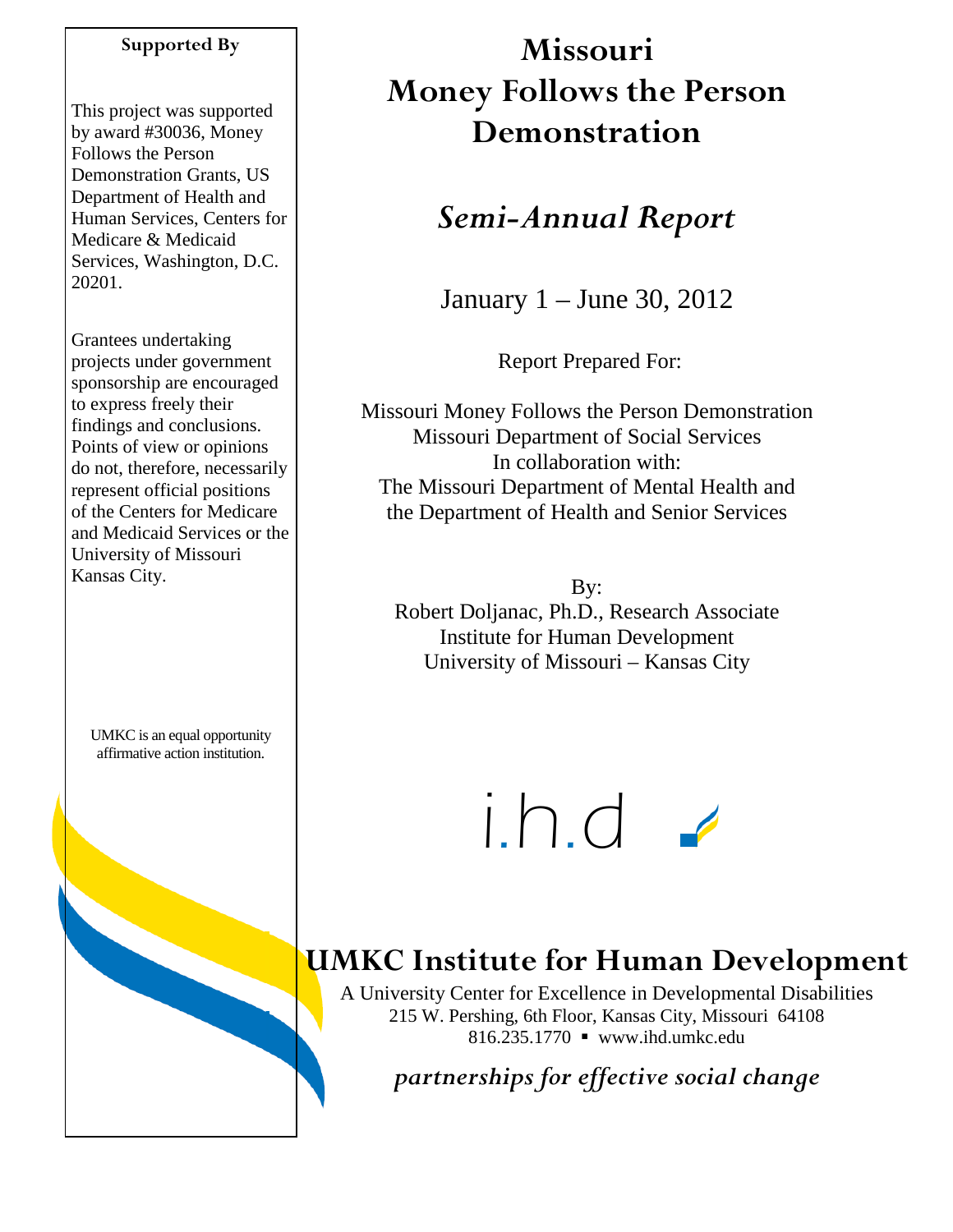## **TABLE OF CONTENTS**

| Page                                                                                                                                                                    |
|-------------------------------------------------------------------------------------------------------------------------------------------------------------------------|
|                                                                                                                                                                         |
|                                                                                                                                                                         |
|                                                                                                                                                                         |
|                                                                                                                                                                         |
|                                                                                                                                                                         |
| Area 1: Establish practices and policies to screen, identify, and assess persons who are<br>candidates for transitioning into the community through the MFP Project. 14 |
| Objective 1a: Changes in relevant policies and procedures related to screening,                                                                                         |
|                                                                                                                                                                         |
| Objective 1b: Number of eligible MFP participants who choose to participate in                                                                                          |
|                                                                                                                                                                         |
| Area 2: Development of flexible financing strategies or other budget transfer strategies that                                                                           |
| Objective 2a: Changes in the balance of long term care funding between institutional and                                                                                |
| Objective 2b: Increases in the number of persons funded under the Medicaid waiver                                                                                       |
| Objective 2c: Increases in the amount of funding for supplemental services received by                                                                                  |
| Area 3: Availability and accessibility of supportive services for MFP participants21                                                                                    |
| Objective 3a: Level of consumer involvement in planning transitions and delivery                                                                                        |
|                                                                                                                                                                         |
| Objective 3b: Types of housing selected by participants in MFP23                                                                                                        |
| Objective 3c: Number of MFP participants who choose to self-direct services24                                                                                           |
| Objective 3d: Number of individuals who were unable to transition due to a lack of                                                                                      |
| Objective 3e: Types and amount of transition services including supplemental                                                                                            |
| Objective 3f: Why individuals interested in participating in MFP were unable to                                                                                         |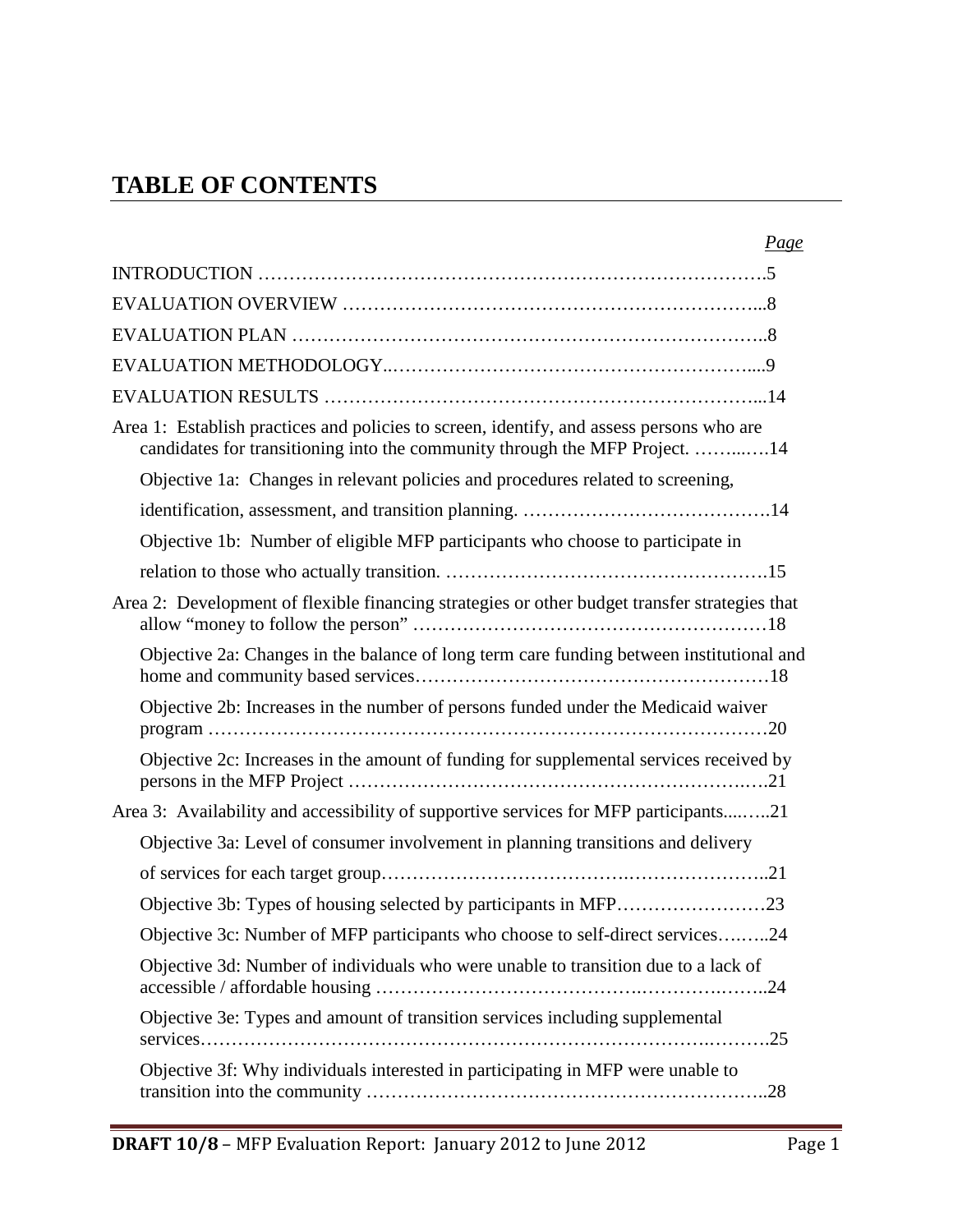| Area 4: Performance of a cost analysis on support services for individuals participating                                                                                                                                                                                    |
|-----------------------------------------------------------------------------------------------------------------------------------------------------------------------------------------------------------------------------------------------------------------------------|
| Objective 4a: Cost of Medicaid services prior to participating in MFP 29                                                                                                                                                                                                    |
| Objective 4b: Cost of Medicaid services after transitioning and participating in                                                                                                                                                                                            |
| Area 5: Development of policies and practices to improve quality management systems to<br>monitor services and supports provided to participants in the MFP Project. 29                                                                                                     |
| Objective 5a: Level of satisfaction with home and community based services and                                                                                                                                                                                              |
|                                                                                                                                                                                                                                                                             |
|                                                                                                                                                                                                                                                                             |
| Area 6: Persons eligible to participate in MFP and who decline or cease participation will be<br>evaluated to determine the reasons for their decisions. Individuals who die while<br>participating in MFP will have the cause of death examined to help identify areas for |
|                                                                                                                                                                                                                                                                             |
|                                                                                                                                                                                                                                                                             |
|                                                                                                                                                                                                                                                                             |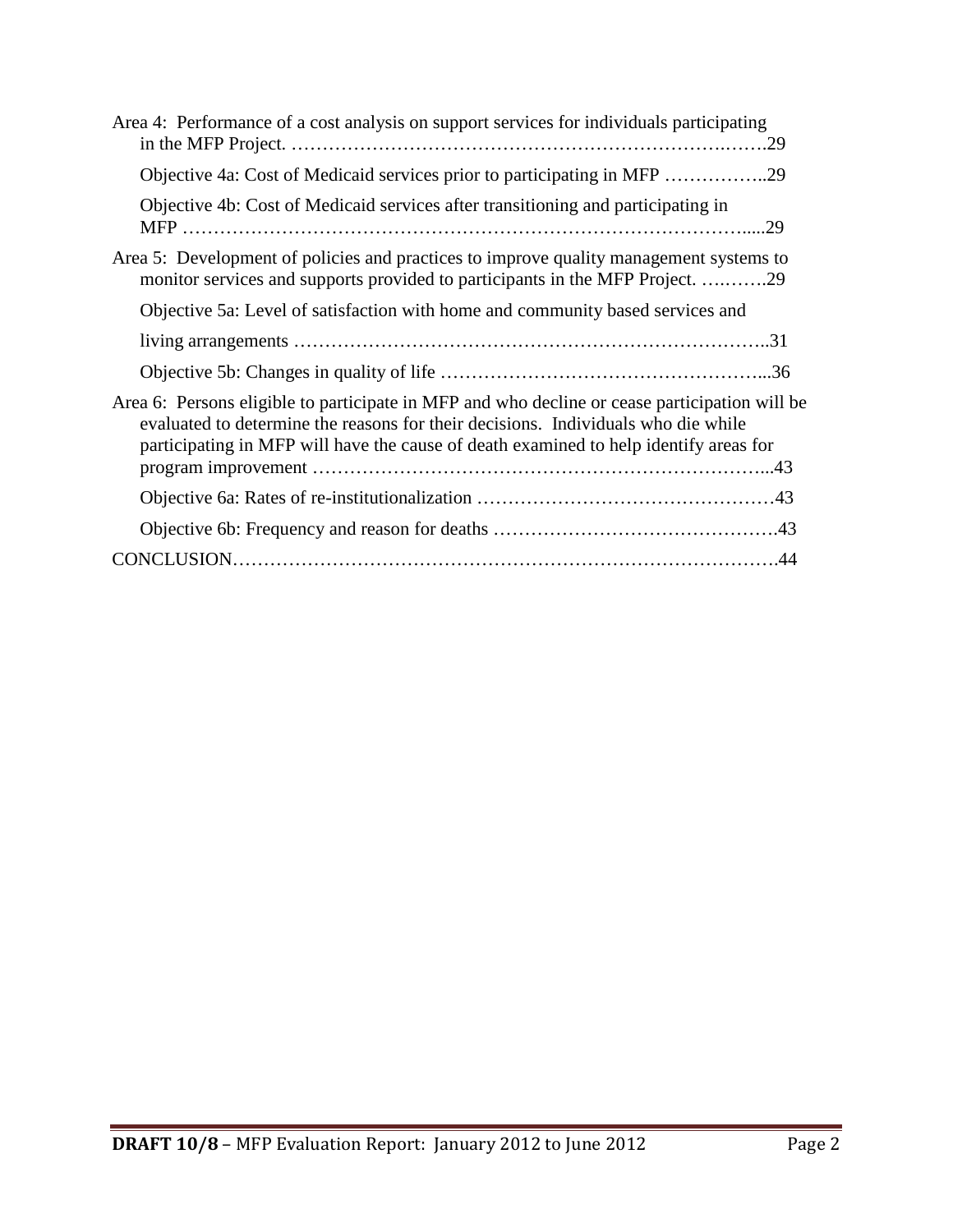## **TABLE OF TABLES**

|                                                                                                                                                                         | <u>Page</u> |
|-------------------------------------------------------------------------------------------------------------------------------------------------------------------------|-------------|
| Table 1. Outcomes and data elements for measuring progress toward Area 1,                                                                                               |             |
| Table 2. Outcomes and data elements for measuring progress toward Area 2,                                                                                               |             |
| Table 3. Outcomes and data elements for measuring progress toward Area 3,                                                                                               |             |
| Table 4. Outcomes and data elements for measuring progress toward Area 4,                                                                                               |             |
| Table 5. Outcomes and data elements for measuring progress toward Area 5,                                                                                               |             |
| Table 6. Outcomes and data elements for measuring progress toward Area 6,                                                                                               |             |
| Table 8a. Qualified total MEDICAID HCBS expenditures for this reporting period 19<br>Table 8b. Annual proportion of LTC expenditures for persons with IDD spent on HCBS |             |
|                                                                                                                                                                         |             |
|                                                                                                                                                                         |             |
| Table 11. Number of current MFP participants in a self-direction program 24<br>Table 14. Changes in Quality of Life domains between baseline & first yr. follow-up37    |             |
| Table 15. Significant differences between assessment: QoL measures by target group 42                                                                                   |             |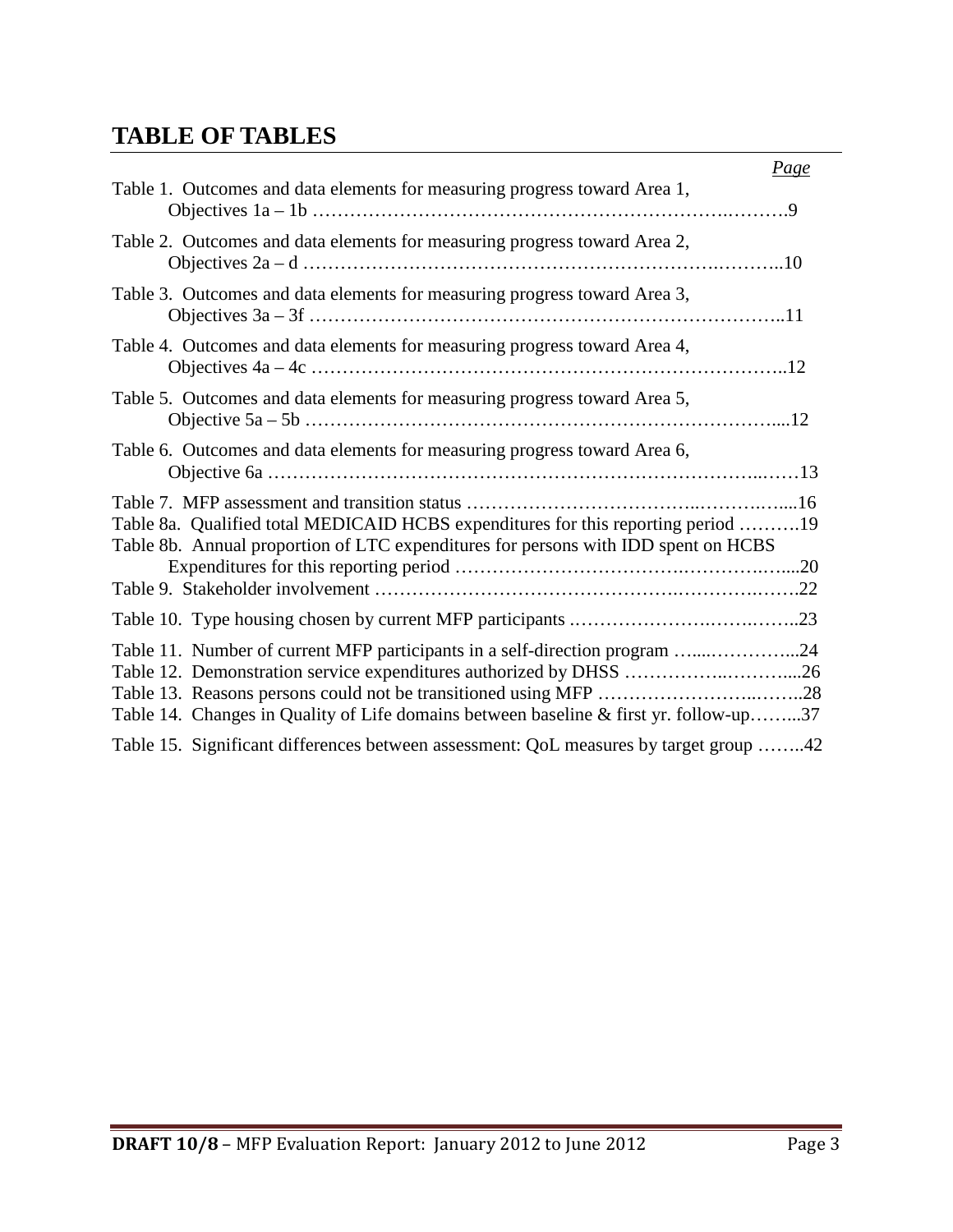## **TABLE OF FIGURES**

| Page                                                                                      |
|-------------------------------------------------------------------------------------------|
| Figure 1. Cumulative MFP enrollees, current MFP participants $\&$ new MFP enrollees 17    |
|                                                                                           |
|                                                                                           |
|                                                                                           |
| Figure 5. MO MFP participants who worked for pay after 1 year of community living 33      |
| Figure 6. MFP participants who desired to work for pay after 1 yr. of community living34  |
| Figure 7. MO MFP participants working for pay after two years of community living35       |
| Figure 8. MFP participants who desired to work for pay after 2 yrs. of community living36 |
|                                                                                           |
|                                                                                           |
|                                                                                           |
|                                                                                           |
|                                                                                           |
|                                                                                           |
|                                                                                           |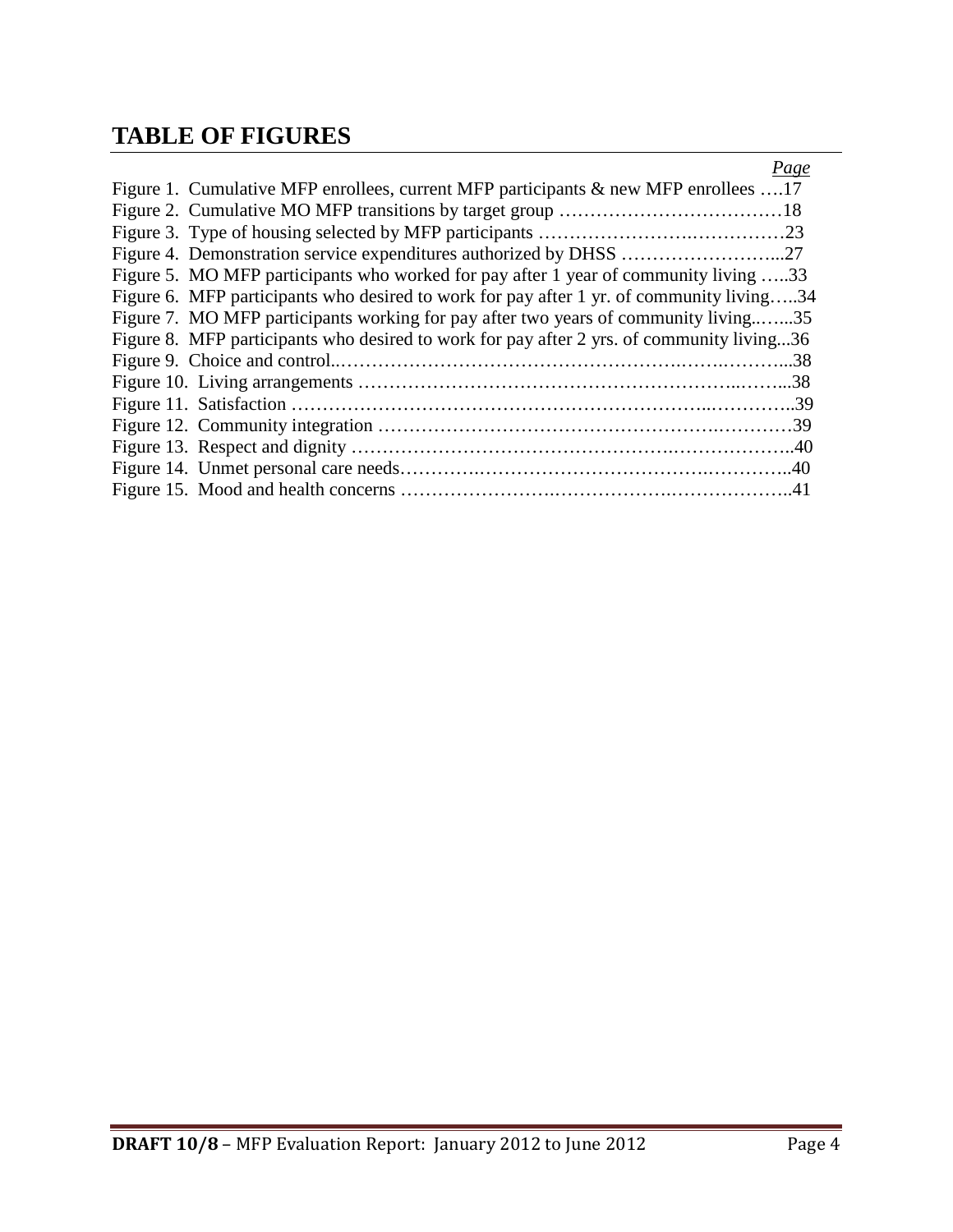## **INTRODUCTION**

The federal Money Follows the Person demonstration was authorized by Congress as part of the 2005 Deficit Reduction Act (DRA) and was extended under the Affordable Care Act (ACA). MFP offers states the opportunity to receive enhanced federal matching funds for covered Home and Community Based Services (HCBS) for 12 months for each Medicaid beneficiary who transitions from an institutional setting to back to a community based setting as a Money Follows the Person (MFP) participant.

The Center for Medicare and Medicaid Services (CMS) has defined Money Follows the Person (MFP) as "a system of flexible-financing for long-term services and supports that enable available funds to move with the individual to the most appropriate and preferred setting as the individual's needs and preferences change." This approach has two major components. One component is a financial system that allows sufficient Medicaid funds to be spent on home and community-based services. This often involves a redistribution of State funds between the long term institutional care (LTC) and community based waiver programs. The second component is a nursing facility transition program that identifies consumers in institutions who wish to transition to the community and helps them to do so.

This grant supports State efforts to: a) rebalance LTC support systems so that individuals have a choice where they live and receive services; b) transition individuals from institutions who want to live in the community; and c) promote a strategic approach to implement a system that provides person centered, appropriate, needs based quality of care and quality of life services that ensures the provision of, and improvement of such services in both home and community based settings.

The overall goal of the Money Follows the Person Demonstration (MFP) is to support and assist persons with disabilities or who are aging to make the transition from nursing homes and state habilitation centers to quality community settings that can meet their individual support needs and preferences. This project will enhance existing state efforts to reduce the use of institutional, long-term care services and increase the use of home and community based programs.

The purpose of this proposal is to evaluate the effectiveness of the State of Missouri's Money Follows the Person Project, provide information for program improvement and provide information to speak with the state legislature to gain support to sustain and to grow the program. This evaluation process will generate data briefs and reports that can be used to inform key legislative members and others. These reports can also be used by MFP stakeholders as part of community outreach to attract individuals to participate in the program and return more individuals to the community.

This program evaluation will examine points throughout the transition process from institutions to community settings. These stages include but are not limited to: how the persons in the project are selected as participants; the type of funding they will receive; the type of residence they will occupy; the support services they will receive; and their satisfaction with these services. Information will be gathered on MFP participants that leave the program to help identify the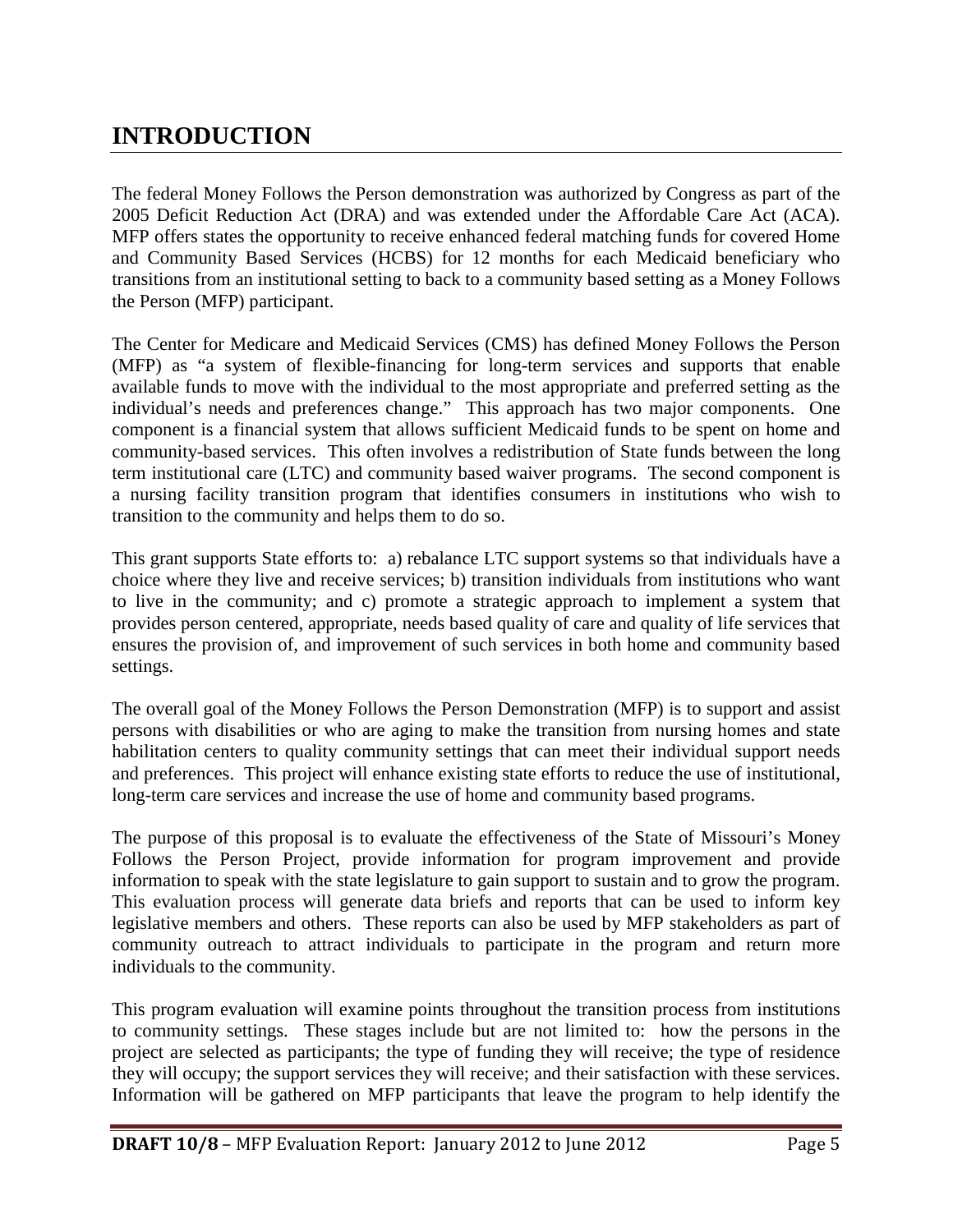reasons for their leaving. This information can be used to identify trends and aid in the development of supports and services to help keep individuals living in community settings. This will become important as individuals with more complicated needs return to the community and aid the MFP Project in reaching their benchmarks for successful community transitions.

The following objectives have been developed to examine and evaluate various aspects of the MFP project. It is intended that these objectives will provide feedback on essential components of the project that are necessary for the project to be successful.

Area 1: Establish practices and policies to screen, identify, and assess persons who are candidates for transitioning into the community through the MFP project.

- **Objective 1a:** Changes in relevant policies and procedures related to screening, identification, assessment, and transition planning.
- **Objective 1b:** Number in each target group who choose to participate and those who actually transition.

**Area 2:** Development of flexible financing strategies or other budget transfer strategies that allow "money to follow the person."

- **Objective 2a**: Changes in the balance of long term care funding between institutional and home and community based services.
- **Objective 2b**: Increases in the number of persons funded under the Medicaid Waiver program.
- **Objective 2c**: Increases in the amount of funding for supplemental services received by persons in the MFP Project.

**Area 3:** Availability and accessibility of supportive services for MFP participants. Supportive services include a full array of health services, 'one time' transition services, adaptive medical equipment, housing and transportation.

- **Objective 3a**: Level of consumer involvement in planning transitions and delivery of services.
- **Objective 3b:** Types of housing selected by participants in MFP.

**Objective 3c:** Number of MFP participants who self-direct services.

**Objective 3d**: Number of individuals who were unable to transition due to lack of housing.

**Objective 3e:** Types and amounts of transition services, including demonstration and supplemental services, used by MFP participants.

**Objective 3f:** Why individuals interested in participating in MFP were unable to transition.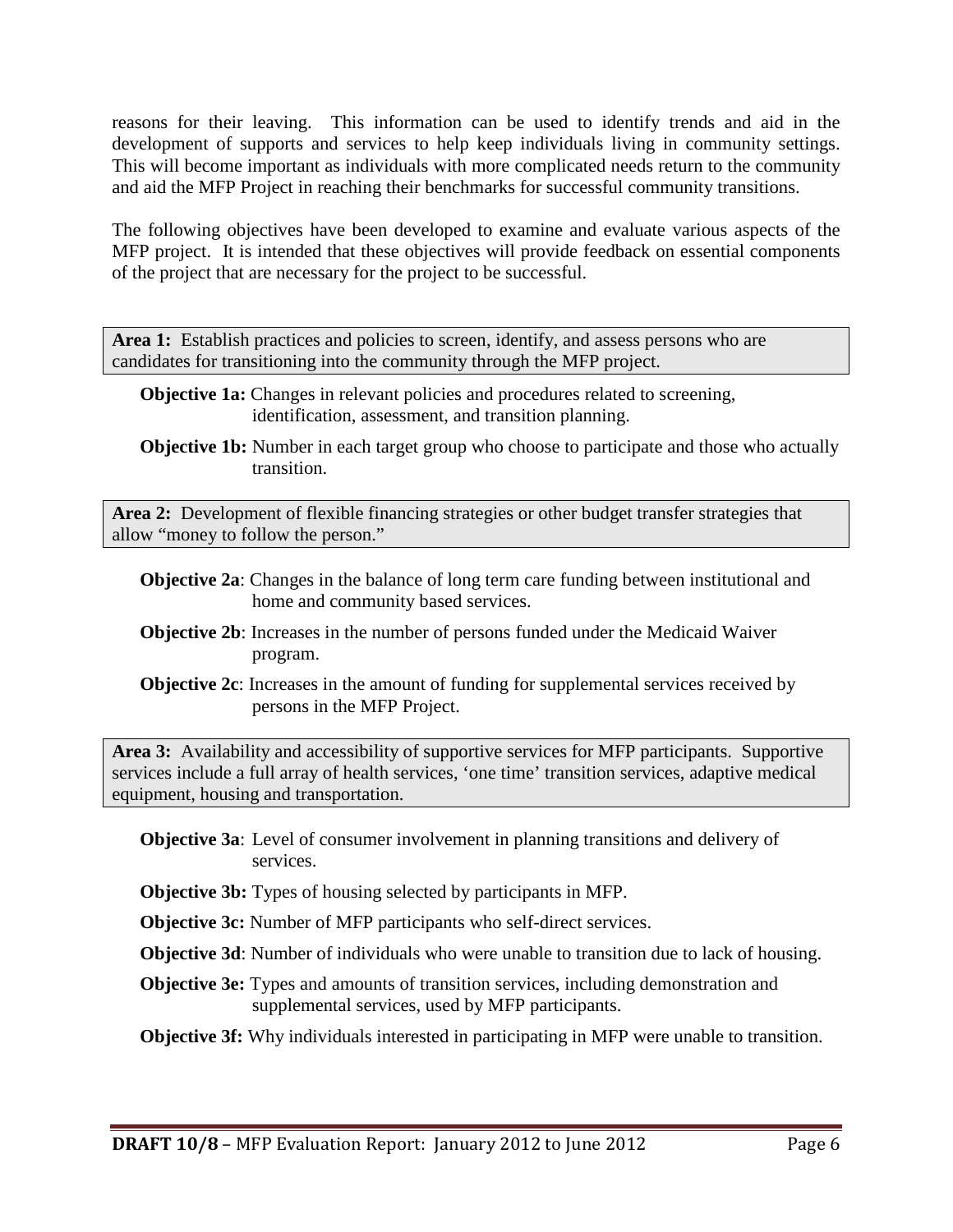**Area 4:** Performance of a cost analysis on support service costs for individuals participating in the MFP Project.

**Objective 4a**: Medicaid costs prior to participation in MFP. **Objective 4b**: Medicaid costs following transition and participating in MFP.

Area 5: Development of policies and practices to improve quality management systems to monitor services and supports provided to participants in the MFP Project.

**Objective 5a**: Level of satisfaction with home and community based services including living arrangements. **Objective 5b:** Changes in quality of life.

**Area 6:** Persons eligible to participate in MFP and who decline or those persons enrolled in MFP and who cease participation in MFP will be evaluated to determine the reasons for their decisions. Individuals who die while participating in MFP will also have their cause of death examined.

**Objective 6a**: Rates of re-institutionalization of MFP participants and reasons cited. **Objective 6b**: Frequency and reason for deaths.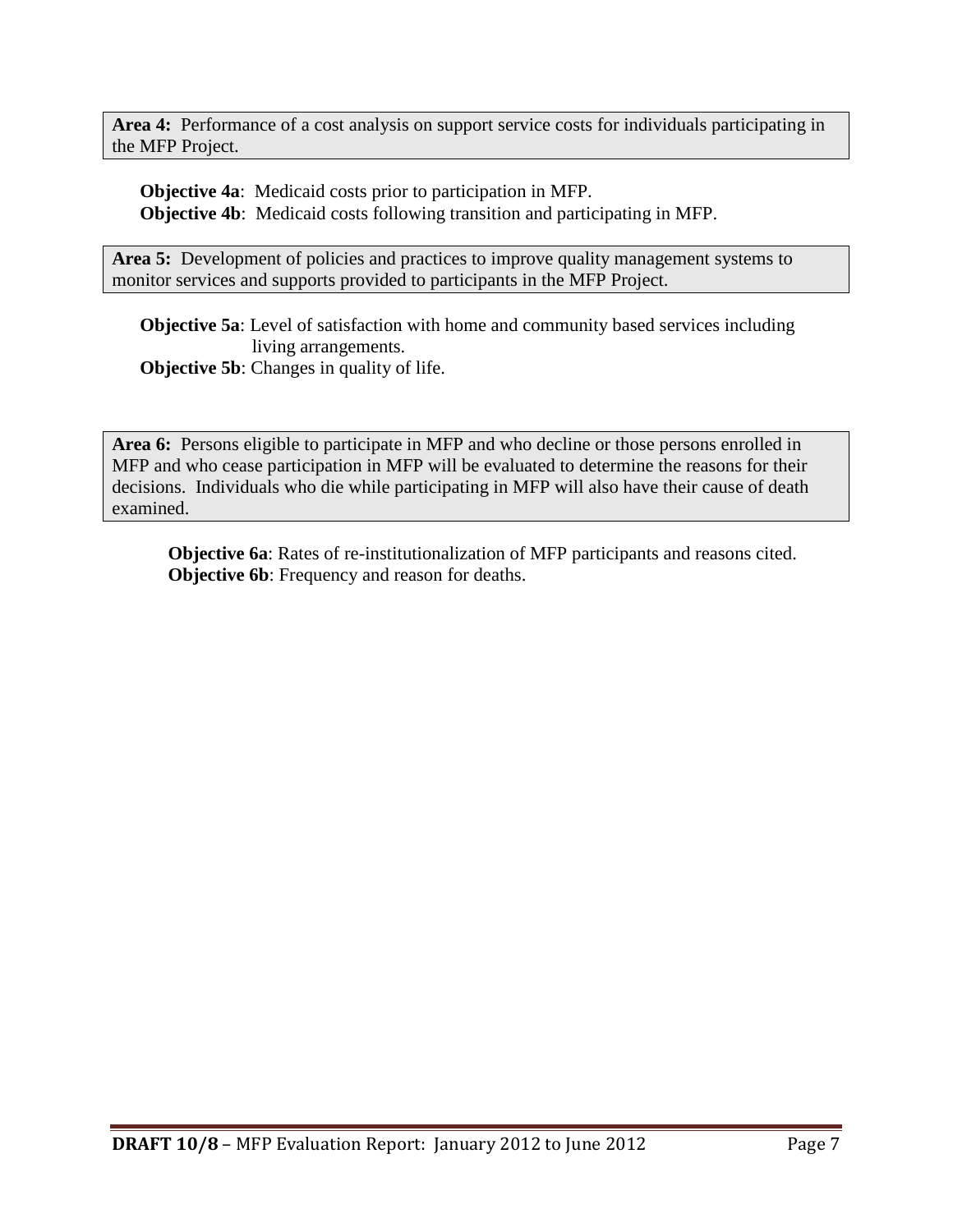## **EVALUATION OVERVIEW**

This semi-annual report for the evaluation of the Missouri Money Follows the Person Demonstration covers the 6-month period from January 2012 through June 2012. The evaluation activities described in this report align with the (a) evaluation plan that was submitted to the Centers for Medicare and Medicaid Service (CMS) and (b) the required semi-annual reporting format.

## **Evaluation Plan**

The evaluation plan was developed in collaboration between Tom McVeigh, Robert Doljanac and the MO MFP project staff. During the planning phase, project work teams developed a strategic plan including specific activities and relevant data sources. The evaluation plan was designed to complement the strategic plan such to inform the implementation process and outcomes. Overall, the evaluation plan details, by grant objective, the evaluation processes, measures, and data sources.

Given the integrated nature of the data comprising the evaluation of the Missouri Money Follows the Person Demonstration, implementation of the evaluation plan has involved collaboration across many partners within the Departments of Mental Health (DMH), Social Services (DSS) and Health and Senior Services (DHSS).

The evaluation plan includes both a process and outcome evaluation. The purpose of the process evaluation is to:

- Determine the perceptions of the stakeholders about the planning and implementation of the projects,
- Determine the extent to which the implementation of the grant follows proposed protocols,
- Document changes to grant processes and reasons for changes, and
- Record participation from various stakeholders in grant activities and decision-making.

The outcome evaluation involves:

- Integrating existing data sources contributing to the understanding of the effects of the grant processes on the quality of life for people with disabilities,
- Examining the usefulness of current data systems,
- Measuring stakeholder perspectives of outcomes and document their personal experiences.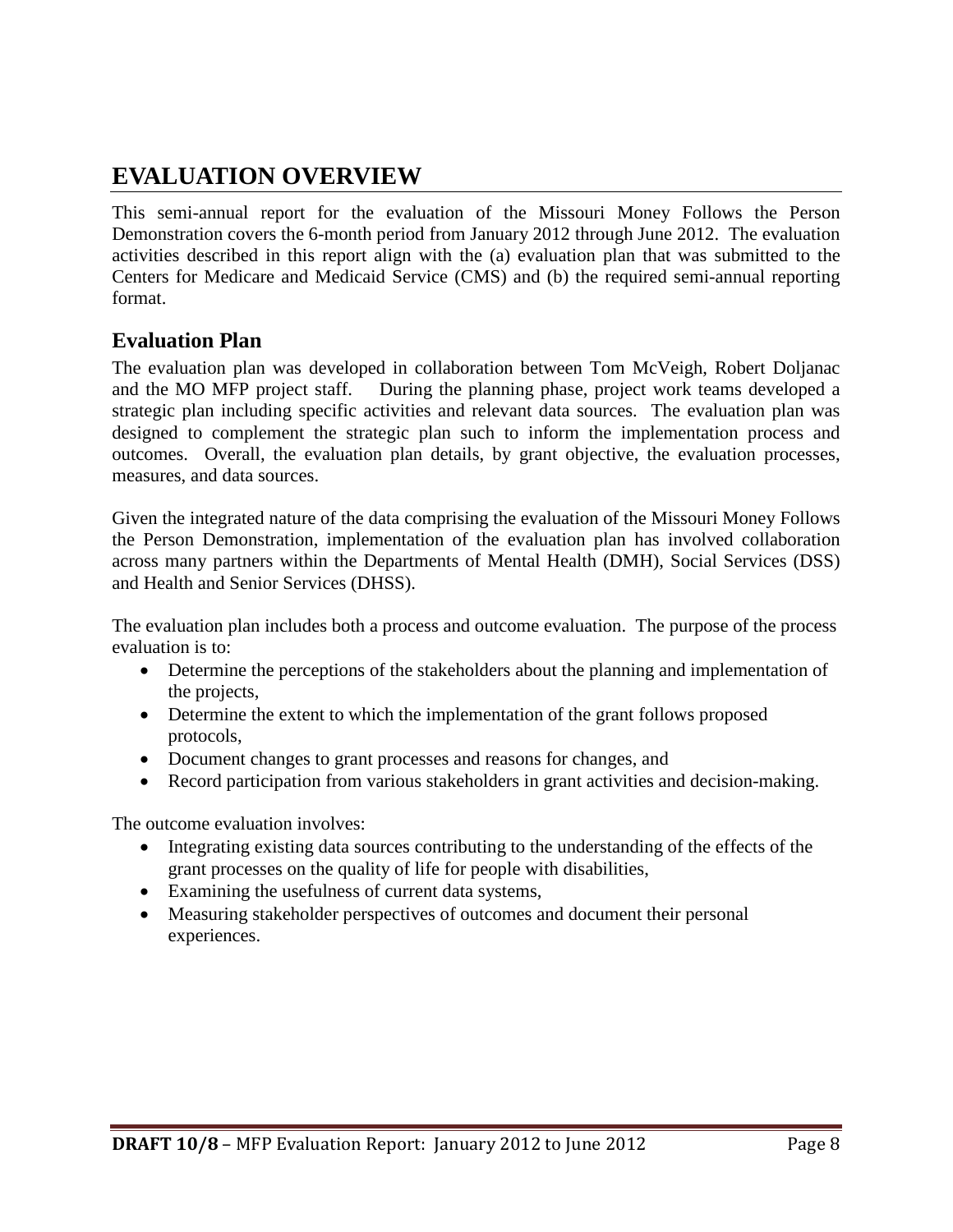## **Evaluation Methodology**

### **Table 1. Outcomes and data elements for measuring progress toward Area 1.**

|                                                                                                                                              | Area #1: The MFP Project will establish practices and policies to screen, identify, & assess persons who are candidates for transitioning into the<br>community through the MFP Project |                                                                                |                                                 |                                                                                    |             |  |  |
|----------------------------------------------------------------------------------------------------------------------------------------------|-----------------------------------------------------------------------------------------------------------------------------------------------------------------------------------------|--------------------------------------------------------------------------------|-------------------------------------------------|------------------------------------------------------------------------------------|-------------|--|--|
| Data Elements for Measure<br>Information / Data<br>Frequency of Data<br>Entity / Agency providing data<br>Outcome<br>Collection<br>Source(s) |                                                                                                                                                                                         |                                                                                |                                                 |                                                                                    |             |  |  |
| a.                                                                                                                                           | Changes in policies & procedures<br>relevant to persons in each target<br>group                                                                                                         | Related policies and<br>procedures                                             | Interviews and Dept.<br><b>Policy Reports</b>   | Dept. of Mental Health MRDD &<br><b>CPS</b><br>Dept. of Health and Senior Services | Semi-Annual |  |  |
|                                                                                                                                              |                                                                                                                                                                                         |                                                                                |                                                 |                                                                                    |             |  |  |
| b.                                                                                                                                           | Number in each target group who<br>choose to participate and those<br>who actually transition                                                                                           | Numbers identified<br>Numbers who transition<br>Reasons for non-<br>transition | Annual reviews,<br>referrals, and<br>interviews | Dept. of Mental Health MRDD &<br><b>CPS</b><br>Dept. of Health and Senior Services | Semi-Annual |  |  |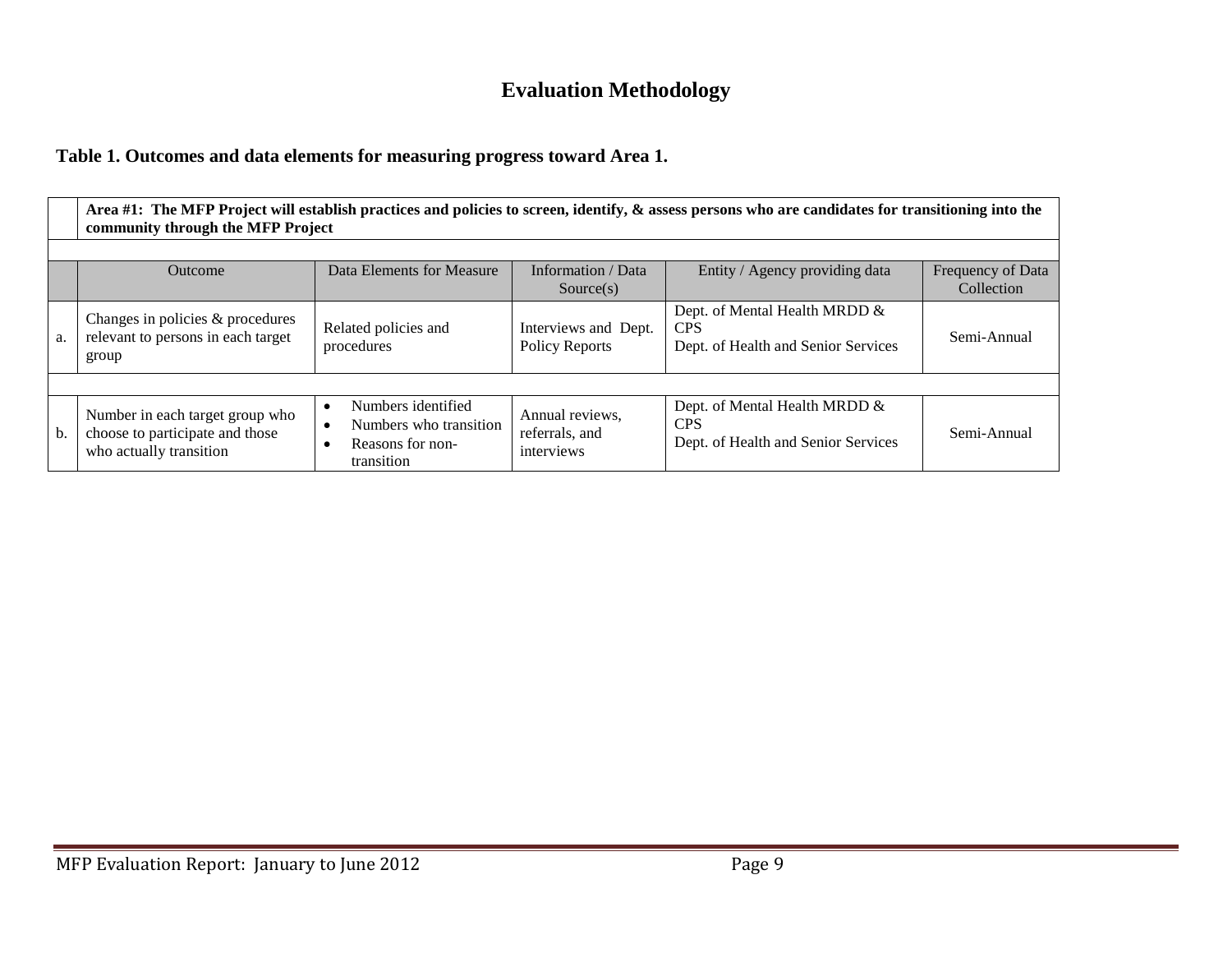## **Table 2. Outcomes and data elements for measuring progress toward Area 2.**

|               | Area #2: Development of flexible financing strategies or other budget transfer strategies that allow "money to follow the person".                        |                                                           |                      |                                                                          |             |  |  |  |
|---------------|-----------------------------------------------------------------------------------------------------------------------------------------------------------|-----------------------------------------------------------|----------------------|--------------------------------------------------------------------------|-------------|--|--|--|
|               | Data Elements for<br>Information / Data<br>Entity / Agency<br>Frequency of<br><b>Outcome</b><br>Data Collection<br>providing data<br>Measure<br>Source(s) |                                                           |                      |                                                                          |             |  |  |  |
| a.            | Changes in the balance of long term care<br>funding between institutional and home and<br>community based services                                        | Long term care<br>funding<br>Institutional funding        | State budget reports | Dept. of Mental Health<br>Dept. of Health and<br><b>Senior Services</b>  | Semi-Annual |  |  |  |
|               |                                                                                                                                                           |                                                           |                      |                                                                          |             |  |  |  |
| $\mathbf b$ . | Increases in the number of persons funded<br>under the Medicaid waiver program                                                                            | Number of persons<br>receiving Medicaid<br>waiver funding | State data reports   | Dept. of Mental Health,<br>Dept. of Health and<br>Senior Services        | Semi-Annual |  |  |  |
|               |                                                                                                                                                           |                                                           |                      |                                                                          |             |  |  |  |
| c.            | Increases in the amount of funding for<br>demonstration services received by persons in<br>the MFP Project                                                | Demonstration services<br>funding                         | State budget reports | Dept. of Mental Health,<br>Dept. of Health and<br><b>Senior Services</b> | Semi-Annual |  |  |  |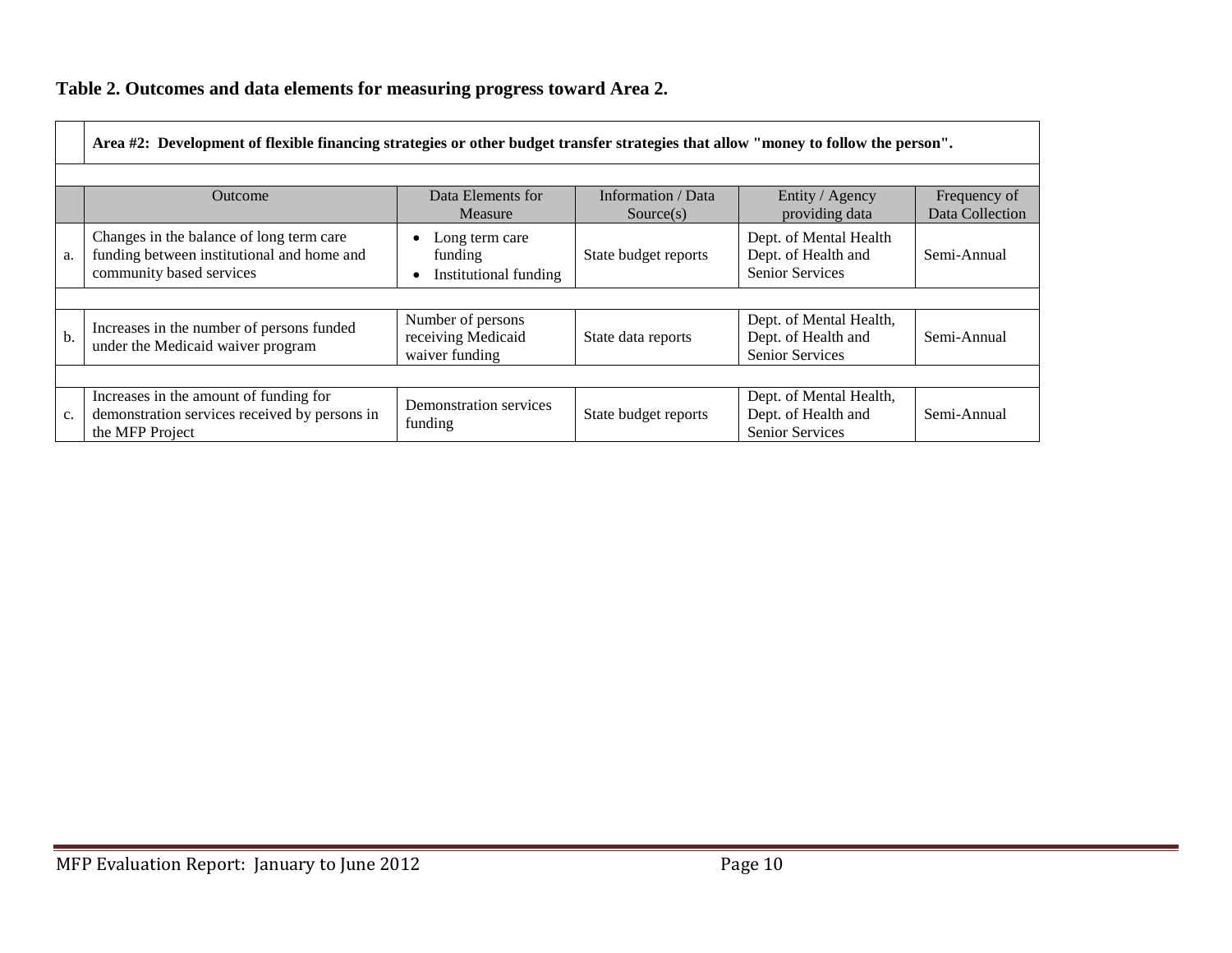## **Table 3. Outcomes and data elements for measuring progress toward Area 3.**

|    | Area #3: Availability and accessibility of supportive services for MFP Project Participants                                      |                                                                                                    |                                 |                                                                                   |                                 |  |  |
|----|----------------------------------------------------------------------------------------------------------------------------------|----------------------------------------------------------------------------------------------------|---------------------------------|-----------------------------------------------------------------------------------|---------------------------------|--|--|
|    | Outcome                                                                                                                          | Data Elements for<br>Measure                                                                       | Information / Data<br>Source(s) | Entity / Agency providing data                                                    | Frequency of Data<br>Collection |  |  |
| a. | Level of involvement of consumers in the<br>MFP Project in transition planning and<br>delivery of services for each target group | Individual responses<br>to survey/interview<br>questions                                           | Quality of Life<br>Survey (QLS) | <b>CMS</b>                                                                        | Semi-Annual                     |  |  |
|    |                                                                                                                                  |                                                                                                    |                                 |                                                                                   |                                 |  |  |
| b. | Types of housing selected by MFP<br>participants for each target group                                                           | Type housing<br>selected and received                                                              | <b>MFP</b> Data Files           | Department of Mental Health<br>Department of Health and Senior<br><b>Services</b> | Semi-Annual                     |  |  |
|    | Apt. or Unit with an individual lease<br>$\bullet$                                                                               |                                                                                                    |                                 |                                                                                   |                                 |  |  |
|    | <b>Community Based Residential Setting</b><br>$\bullet$                                                                          |                                                                                                    |                                 |                                                                                   |                                 |  |  |
|    | Home Owned or Leased by Individual<br>$\bullet$<br>or Family                                                                     |                                                                                                    |                                 |                                                                                   |                                 |  |  |
|    |                                                                                                                                  |                                                                                                    |                                 |                                                                                   |                                 |  |  |
| c. | Number of MFP participants who self-<br>direct services for each target group                                                    | Number of persons<br>self-directing services                                                       | <b>MFP</b> Data Files           | Department of Mental Health<br>Department of Health and Senior<br><b>Services</b> | Semi-Annual                     |  |  |
|    |                                                                                                                                  |                                                                                                    |                                 |                                                                                   |                                 |  |  |
| d. | The number of individuals who were unable<br>to transition due to lack of accessible /<br>affordable housing                     | Number of<br>individuals who were<br>unable to transition<br>due to housing                        | DSS / MFP Data<br>Files         | <b>MFP Project Director</b>                                                       | Semi-Annual                     |  |  |
|    |                                                                                                                                  |                                                                                                    |                                 |                                                                                   |                                 |  |  |
| e. | Types and amount of transition services,<br>including demonstration services                                                     | <b>Transition Services</b>                                                                         | <b>MFP</b> Data Files           | Department of Mental Health<br>Department of Health and Senior<br><b>Services</b> | Annual                          |  |  |
|    |                                                                                                                                  |                                                                                                    |                                 |                                                                                   |                                 |  |  |
| f. | Why individuals interested in participating<br>in MFP were unable to transition into the<br>community                            | Number of<br>individuals who were<br>unable to transition<br>into the community<br>and reasons why | <b>MFP</b> Data Files           | <b>MFP Project Director</b>                                                       | Semi-Annual                     |  |  |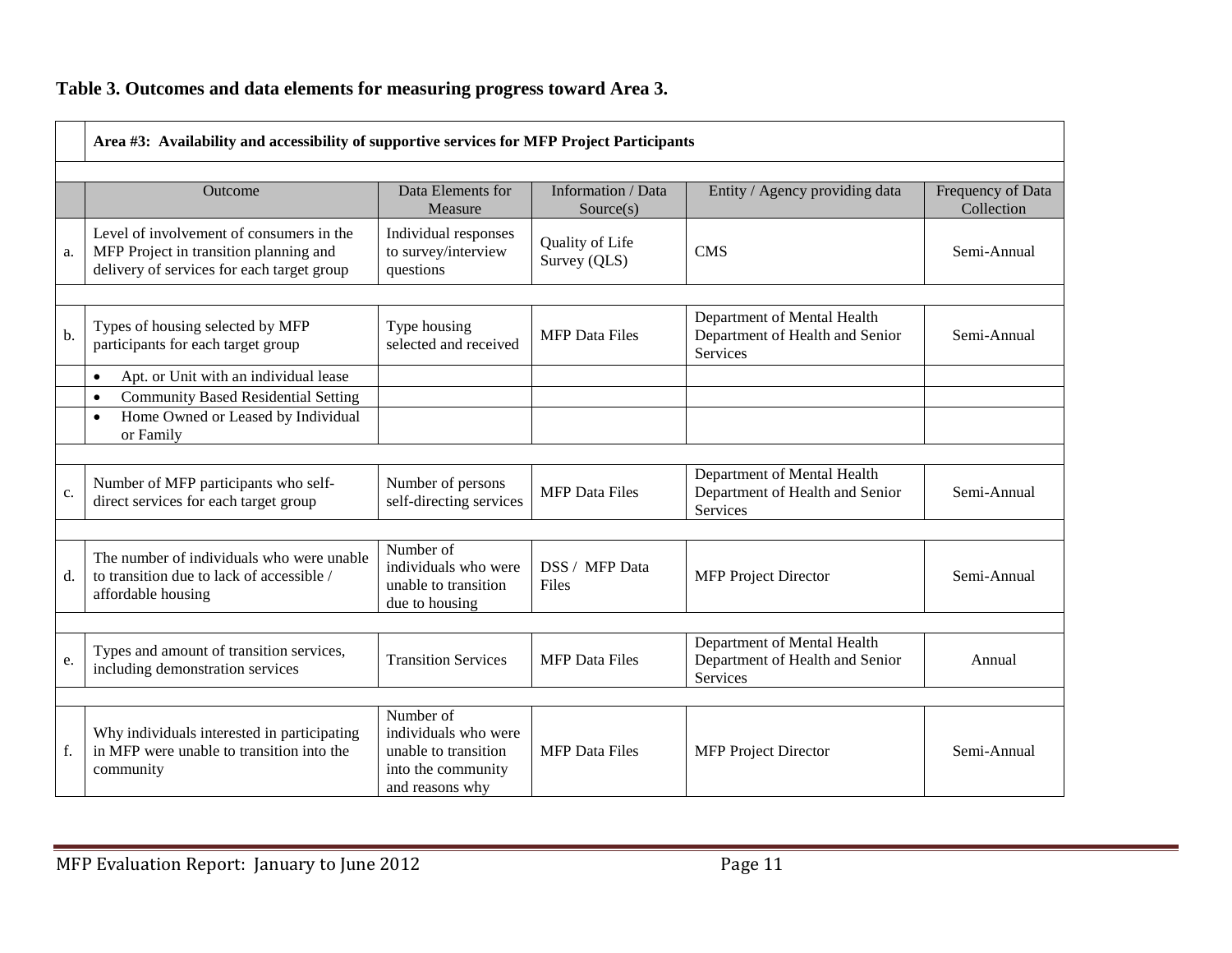### **Table 4**. **Outcomes and data elements for measuring progress toward Area 4.**

|     | Area #4: Performance of a cost analysis on support service costs for individuals participating in the MFP Project |                                                                               |                                                |                |                                 |  |  |  |  |
|-----|-------------------------------------------------------------------------------------------------------------------|-------------------------------------------------------------------------------|------------------------------------------------|----------------|---------------------------------|--|--|--|--|
|     | Information / Data<br>Data Elements for<br>Entity / Agency<br>Outcome                                             |                                                                               |                                                |                |                                 |  |  |  |  |
|     |                                                                                                                   | Measure                                                                       | Source(s)                                      | providing data | Frequency of Data<br>Collection |  |  |  |  |
| a.  | Cost of Medicaid services prior to participation in<br><b>MFP</b>                                                 | Total support service<br>costs billed 12 mo. prior<br>to participating in MFP | <b>Individual Medicaid</b><br>billing invoices | Mo Health Net  | Semi-Annual                     |  |  |  |  |
|     |                                                                                                                   |                                                                               |                                                |                |                                 |  |  |  |  |
| $b$ | Cost of Medicaid services after transitioning and<br>participating in MFP                                         | Total support service<br>costs billed 12 mo. after<br>participating in MFP    | Individual Medicaid<br>billing invoices        | Mo Health Net  | Semi-Annual                     |  |  |  |  |

### **Table 5. Outcomes and data elements for measuring progress toward Area 5.**

|    | Area #5: Development of policies & practices to improve quality management systems to monitor services and supports provided to participants<br>in the MFP Project |                                                       |                                            |            |             |  |  |  |
|----|--------------------------------------------------------------------------------------------------------------------------------------------------------------------|-------------------------------------------------------|--------------------------------------------|------------|-------------|--|--|--|
|    | Information / Data<br>Entity / Agency<br>Data Elements for Measure<br>Frequency of Data<br><b>Outcome</b><br>providing data<br>Collection<br>Source(s)             |                                                       |                                            |            |             |  |  |  |
| a. | Level of satisfaction with home<br>and community based services<br>including living arrangements                                                                   | Individual responses to<br>survey/interview questions | MFP participants<br>completing QoLS        | <b>CMS</b> | Semi-Annual |  |  |  |
|    |                                                                                                                                                                    |                                                       |                                            |            |             |  |  |  |
| b. | Changes in quality of life                                                                                                                                         | Individual responses to<br>survey/interview questions | <b>MFP</b> Participants<br>completing QoLS | <b>CMS</b> | Semi-Annual |  |  |  |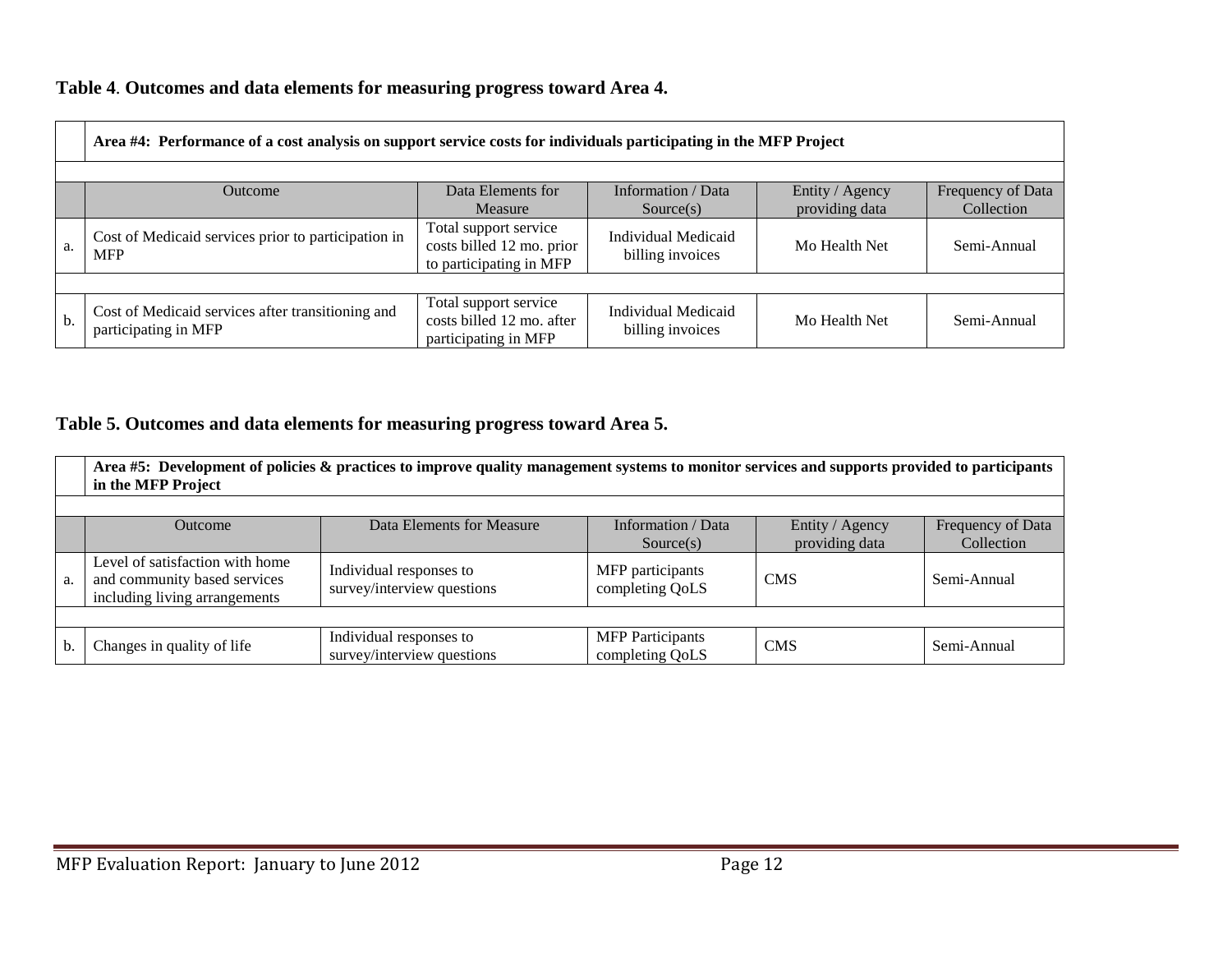#### **Table 6. Outcomes and data elements for measuring progress toward Area 6.**

**Area #6: Persons eligible to participate in MFP and who decline or cease participation will be evaluated to determine the reasons for their decisions. Individuals who die while participating in MFP will have their cause of death examined to help identify areas for program improvement.** 

|    | <b>Outcome</b>                     | Data Elements for                               | Information / Data     | Entity / Agency providing data                                                                | Frequency of Data |
|----|------------------------------------|-------------------------------------------------|------------------------|-----------------------------------------------------------------------------------------------|-------------------|
|    |                                    | Measure                                         | Source(s)              |                                                                                               | Collection        |
| a. | Rates of re-institutionalization   | Persons returning<br>Reasons for return         | Records and interviews | The Departments of Mental Health,<br>Social Services and Health and<br><b>Senior Services</b> | Semi-Annual       |
|    |                                    |                                                 |                        |                                                                                               |                   |
| b. | Frequency and reason for<br>deaths | Number of persons<br>dying<br>Reasons for death | Records                | The Departments of Mental Health<br>and Health and Senior Services                            | Semi-Annual       |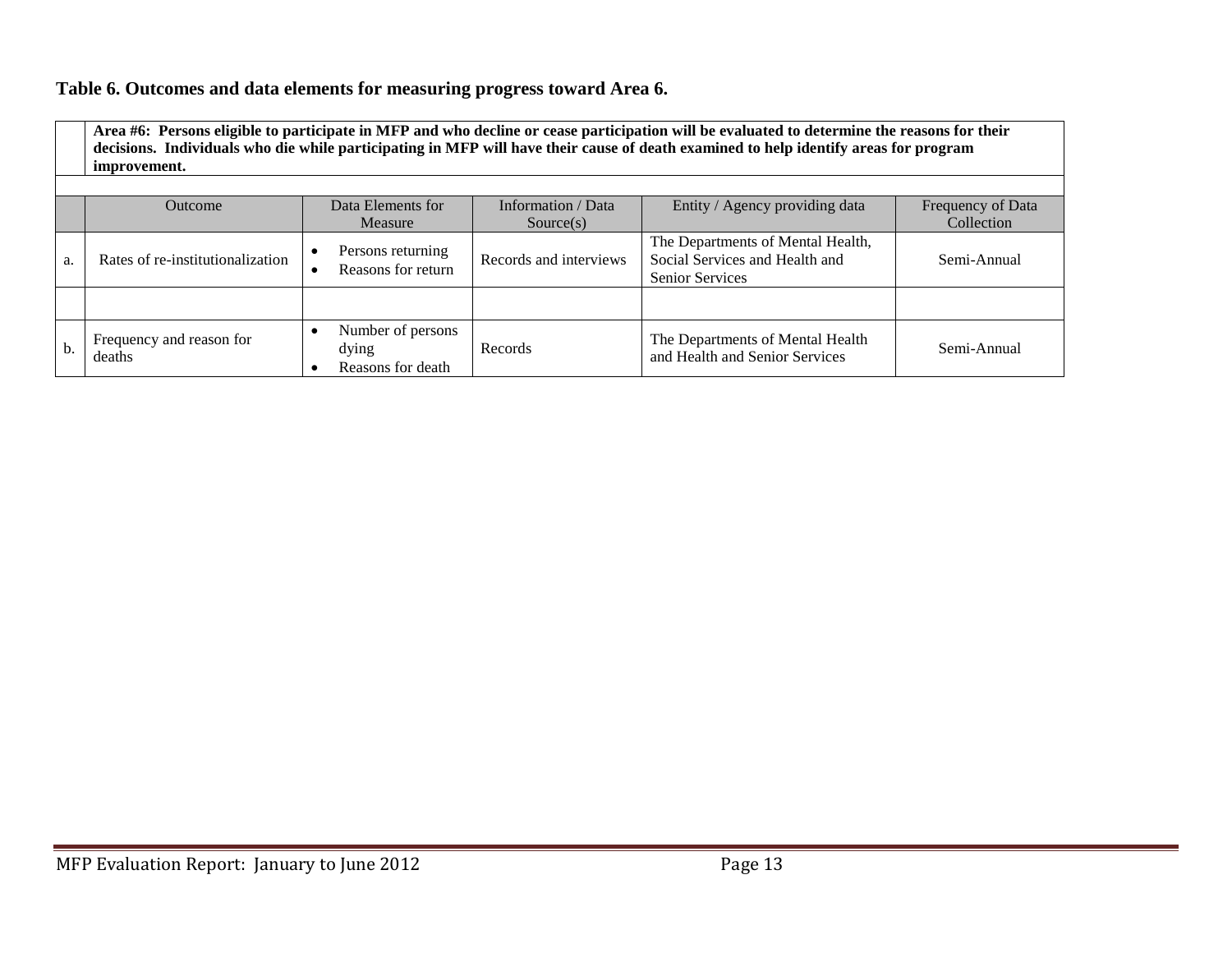## **EVALUATION RESULTS**

The Evaluation Results section provides a description of the Money Follows the Person Demonstration activities and progress made with regard for each goal and objective. For each area goal, the objectives, outcomes, strategies or activities, and data measures are stated. This is followed by a discussion of the progress made during January through June 2012. For some data measures, baseline data was available. In this circumstance, progress over time is compared. When baseline data is not available, the discussion is limited to progress made during this reporting period, which may serve for comparison in upcoming years.

Area 1: Establish practices and policies to screen, identify, and assess persons who are candidates for transitioning into the community through the MFP project.

The rationale for this goal is to examine state policies and procedures for changes that will affect individuals who express a desire to leave an institutional living setting and return to the community. This goal is intended to help determine if the state has made permanent changes in their system to insure that persons have access to a transparent process for returning to their communities.

**Objective 1a:** Changes in relevant State policies and procedures related to screening, identification, assessment, and transition planning.

The Missouri Money Follows the Person Demonstration Project has targeted three groups of persons to be involved in the program: persons with developmental disabilities including those with developmental disabilities and mental illness, persons with a physical disability, and the elderly. The state agencies involved in providing services to these groups will be surveyed based on the populations they serve. For those persons with an intellectual or developmental disability (IDD) it will be the Department of Mental Health (DMH) – Division of Developmental Disabilities (DDD) and for the elderly (aged 63 and older) and persons with physical disabilities under the age of 63 (PD), the Department of Health and Senior Services (DHSS) – Division of Senior and Disability Services (DSDS).

For this reporting period, representatives from the Department of Mental Health – Division of Developmental Disabilities reported no new or pending legislative initiatives that would affect the MFP Program. The DMH has developed and re-structured staff positions related to transitions that included Employment Coordinators, Family Support Coordinators, and Community Living Coordinators. The DSS has applied to CMS for a Balancing Incentives Program and was approved in June 2012 to begin in July 2012. This program makes Missouri eligible for an enhanced federal match rate of 2% for all non-institutional long term supports and services (LTSS). This will create structural changes to the LTSS system: No Wrong Door / Single Point Entry System, conflict-free case management and a core standardized assessment instrument.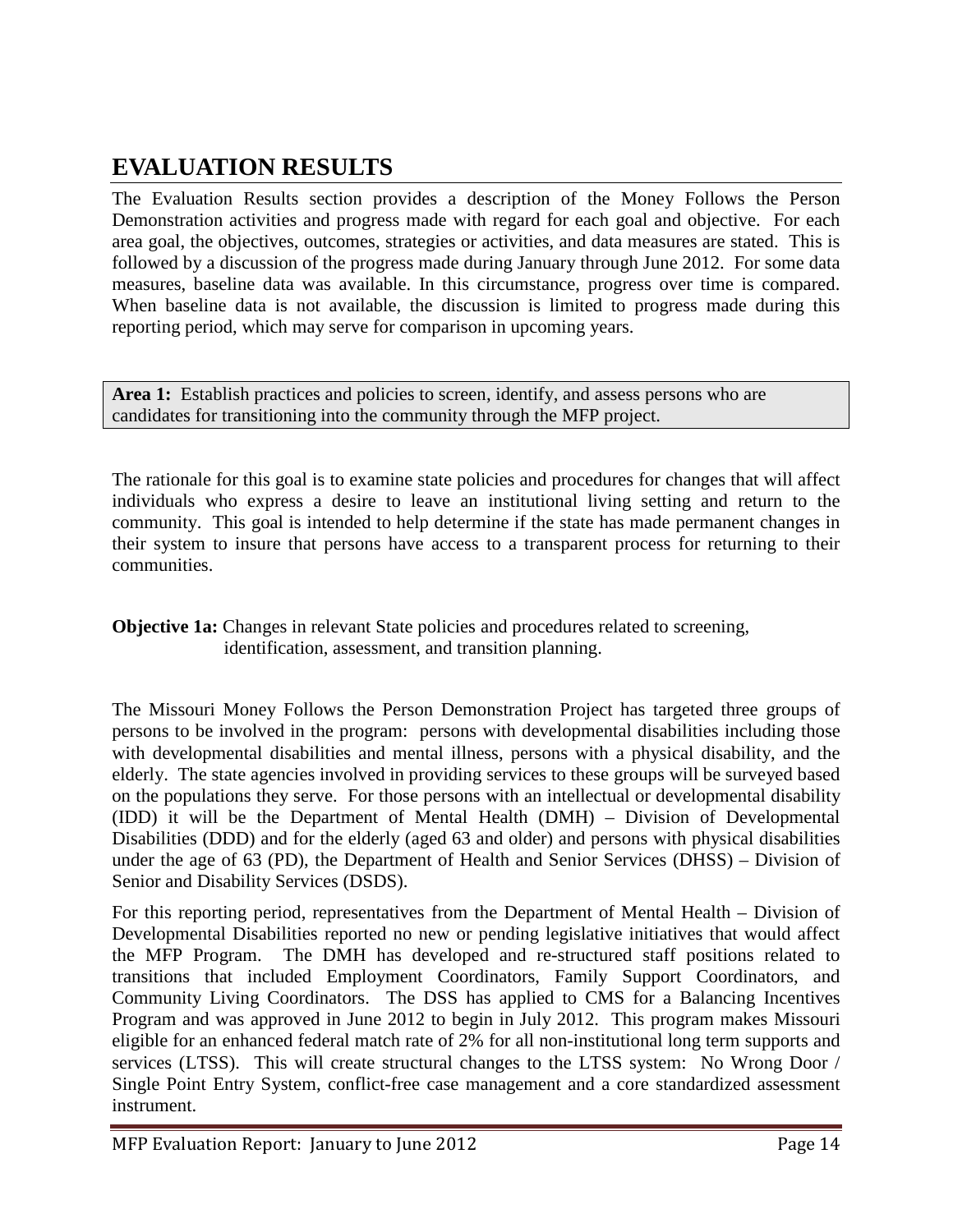The Division of Developmental Disabilities continues to have a major focus on guardianship outreach in regard to transition for the IDD target group. It has proven difficult to obtain guardianship consent for this population. To help address this problem, the division has developed and implemented a series of approaches. This includes the sharing of transition success stories on video and in parent organization meetings, meeting 1:1 with peers, and providing video tapes on community housing options. The MFP stakeholder group is also addressing this issue with guardians across all target populations.

For the time period covered by this report, the Department of Health and Senior Services continues to use their HCBS Web Tool or Inter RAI HC which is intended to enhance the client assessment process and HCBS authorization. The Inter RAI HC focuses on a person's functioning and quality of life by assessing needs, strengths, and preferences. Upon completion, the Inter RAI HC will calculate the participant's nursing facility level of care for eligibility purposes. This is also intended to provide a continuity of care across settings and promote, a person centered evaluation. In conjunction to the HCBS Web Tool, DHSS has implemented a data base system, the Case Compass which focuses on gathering pertinent information on critical incidents / abuse, neglect and exploitation involving their clients which includes MFP participants.

During the time period covered by this report, the DHSS has awarded contracts to 24 Centers for Independent Living (CILS) and Area Agency on Aging to provide Options Counseling and Transition Coordination services. The DSDS also created permanent positions for staff to conduct Level of Care Assessments.

#### **Objective 1b:** Number of eligible MFP participants who choose to participate in relation to those who actually transition.

In order to be eligible to participate in MFP, an individual must have resided in a habilitation center or nursing facility for at least 90 days; received MO HealthNet benefits in the care facility for one day; and transition to a home that is leased or owned by the participant or participant's family or move to residential housing with no more than four individuals living in the house. For the period covered in this report, a total of 214 persons have been assessed to determine eligibility for participation in MFP. Again, for the period covered in this report, 96 persons identified as being eligible for MFP, were transitioned into the community.

During this reporting period, a MFP created a website for nursing homes to enter MDS Section Q referrals. This was accompanied by a webinar training session for nursing home referrals using this website. These changes have resulted in an increase in Section Q referrals across the state. For this reporting period, 67 persons were referred to MO MFP through Section Q but none were enrolled in the program from these referrals. It is expected that individuals identified through Section Q during this time period will likely show as enrolled in the MFP program for the next reporting period as actual transition to the community can take months to occur. As more individuals move out of nursing facilities due to MFP, people are becoming aware of the program and the Missouri MFP Project continues to receive more self-referrals regarding the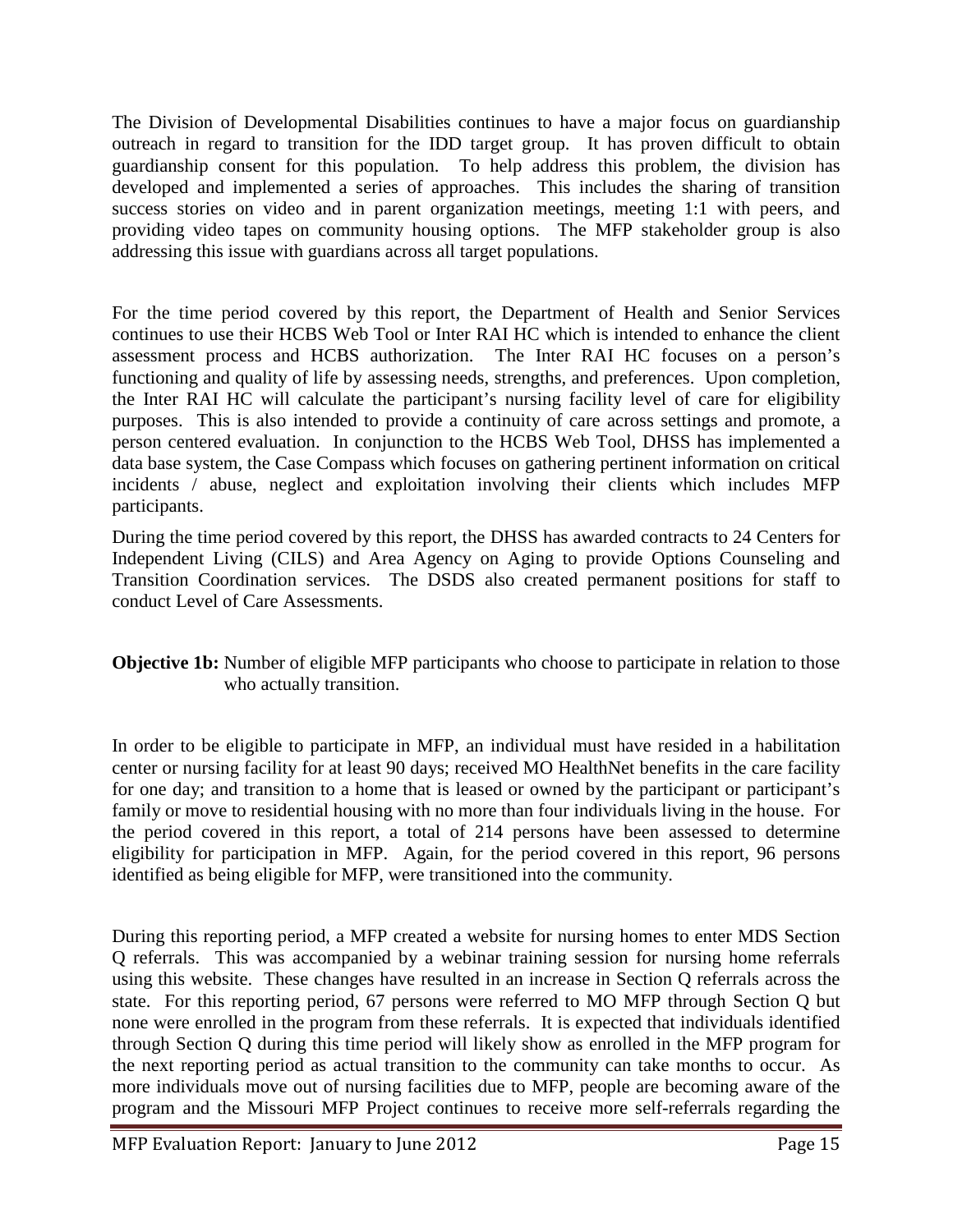program and possible eligibility. MFP is also receiving more referrals from family members regarding the program and what it might do for their family members. The use of the MFP website and brochures will continue to be used for outreach.

#### **Table 7.**

|                                                                                                                    | Elderly | IDD | PD  | IDD /MI |
|--------------------------------------------------------------------------------------------------------------------|---------|-----|-----|---------|
| Number of institutionalized residents<br>assessed to determine eligibility for MFP<br>during this reporting period | 90      | 38  | 85  | 1       |
| Number of eligible institution residents<br>who transitioned during this reporting<br>period                       | 22      | 35  | 38  | 1       |
| Cumulative number of eligible<br>institutionalized residents who transitioned<br>due to MFP                        | 105     | 210 | 206 | 22      |

#### **MFP Assessment and Transition Status: January to June 2012**

Available data indicate that the numbers of persons who have been assessed for MFP eligibility and who have left institutions for community living settings during this reporting period appear to be on target to achieve the 2012 goal of 173 transitions. The implementation of the Section Q website accompanied by training for nursing home staff appears to have helped the Mo MFP project in achieving transition goals. The addition of staff for the Mo MFP Project also appears to have helped achieve desired transition levels year.

By the end of June 2012, 543 individuals had enrolled in the MO MFP project and transitioned to the community. Figure 1 shows the cumulative progress the MO MFP project has made in the state of Missouri in returning individuals to the community.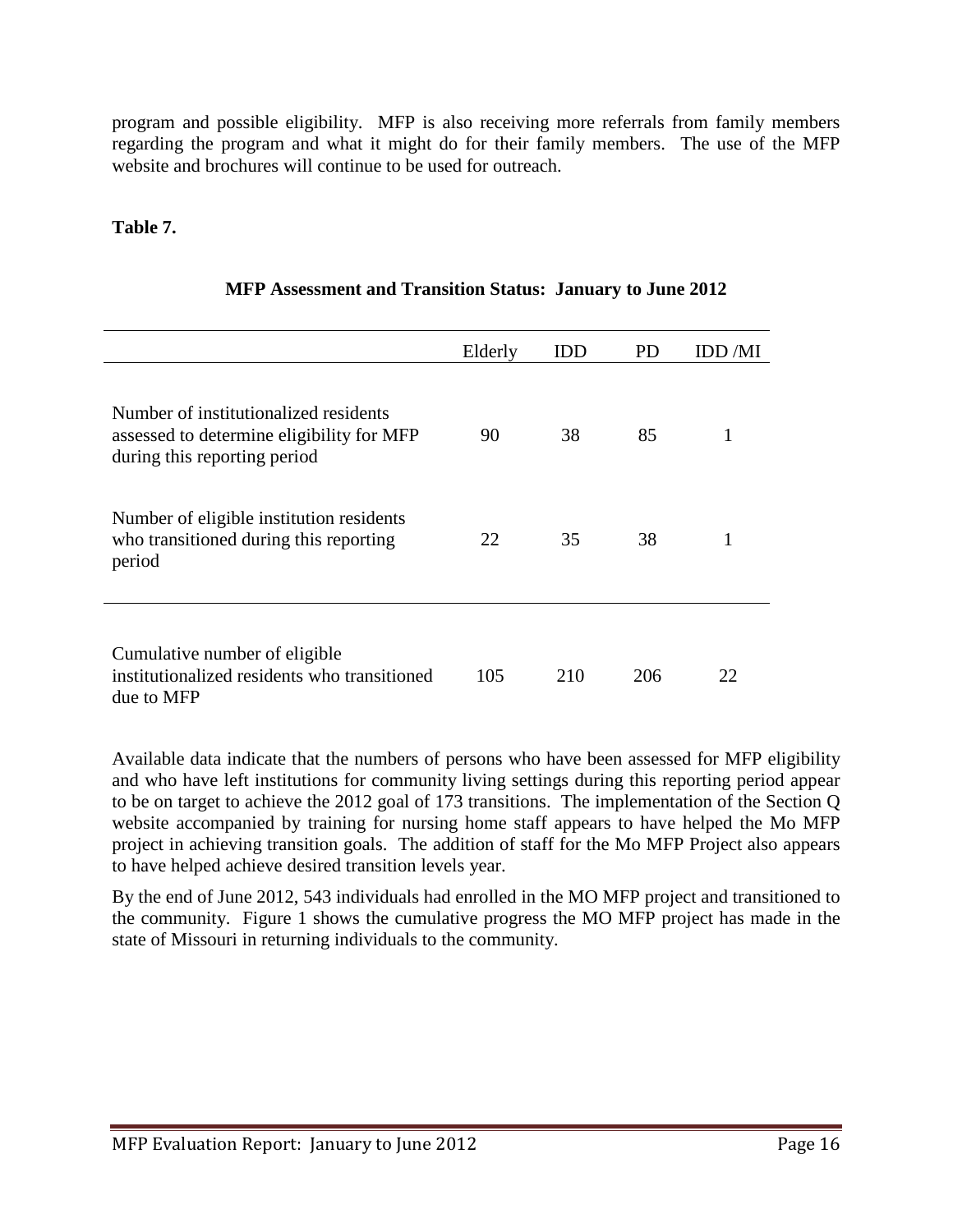#### Figure 1.

#### **Cumulative MFP Enrollees, Current MFP Participants, and New MFP Enrollees, January 2012 to June 2012.**



For this reporting period, the majority of persons enrolling in the MFP program and returning to the community was in the physically disabled target group (n=38) and closely followed by those in the IDD target groups  $(n=37)$ . Rates for persons in the elderly transition target group also showed an improvement for this reporting period with 23 persons returning to the community through the MO MFP project. Figure 2 shows the cumulative community transitions broken down by target group with the project target goals for each group. Transition target goals are set by the state.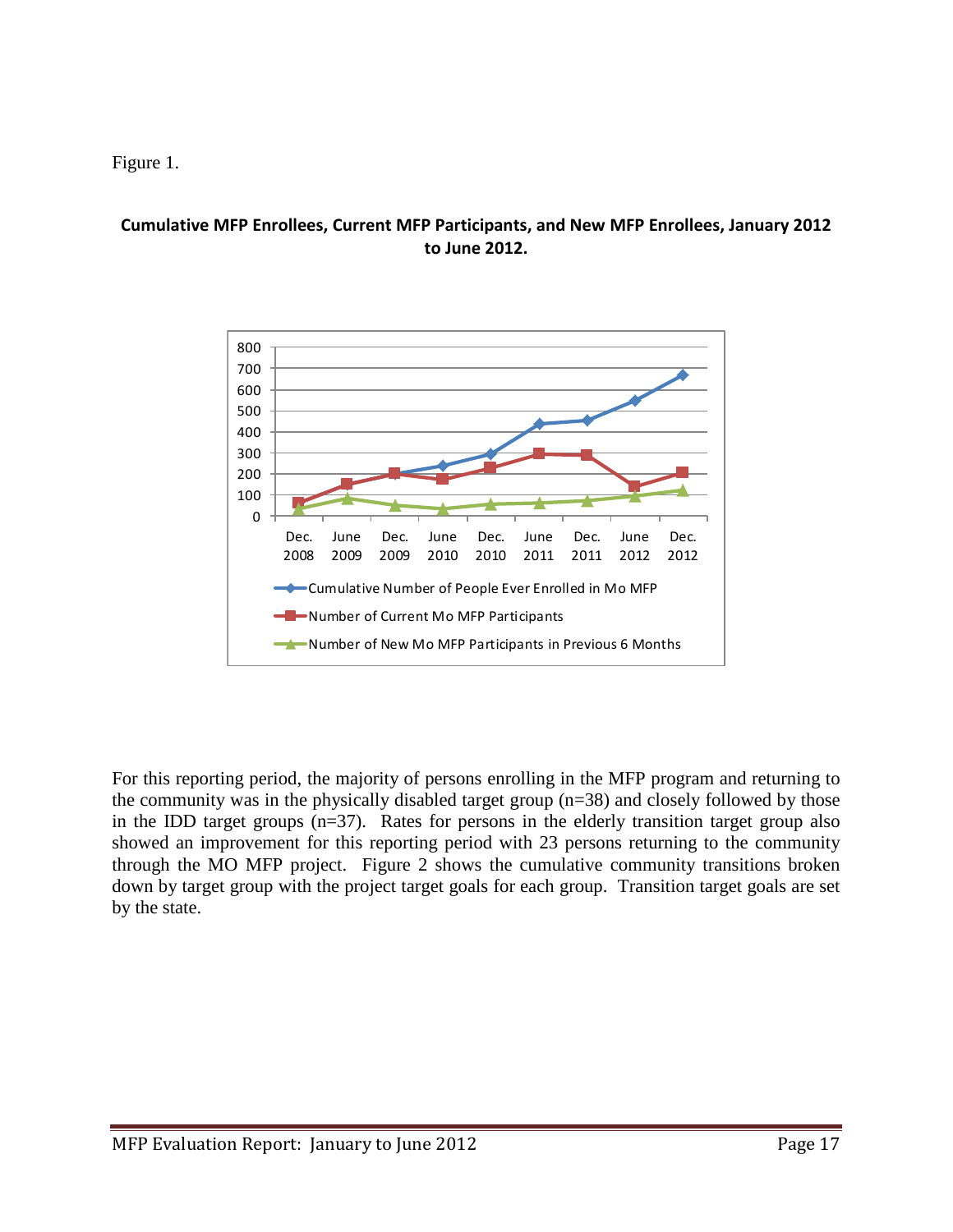### **Figure 2.**



**Cumulative Transitions as of This Reporting Period by Target Group**

**Area 2:** Development of flexible financing strategies or other budget transfer strategies that allow "money to follow the person".

The rationale for this goal was to examine state policies and approaches to insuring that funding is provided for persons who transition back into the community. This is intended to help insure that persons can obtain needed support services to fully participate in their community.

**Objective 2a:** Changes in the balance of long term care funding between institutional and home and community based services.

The DHSS reported that during this reporting period, there were no changes in state policies or procedures relevant to budgeting and financing for the elderly or PD in the MO MFP program. During the period covered in this report, the MO DDD submitted an amendment to the CMS to expand the coverage of the Partnership for Hope Waiver to include nine new counties. This request is pending approval as of this reporting period. No changes were reported in state practices or policies that would affect the transitioning of money from LTC institutions to community programs.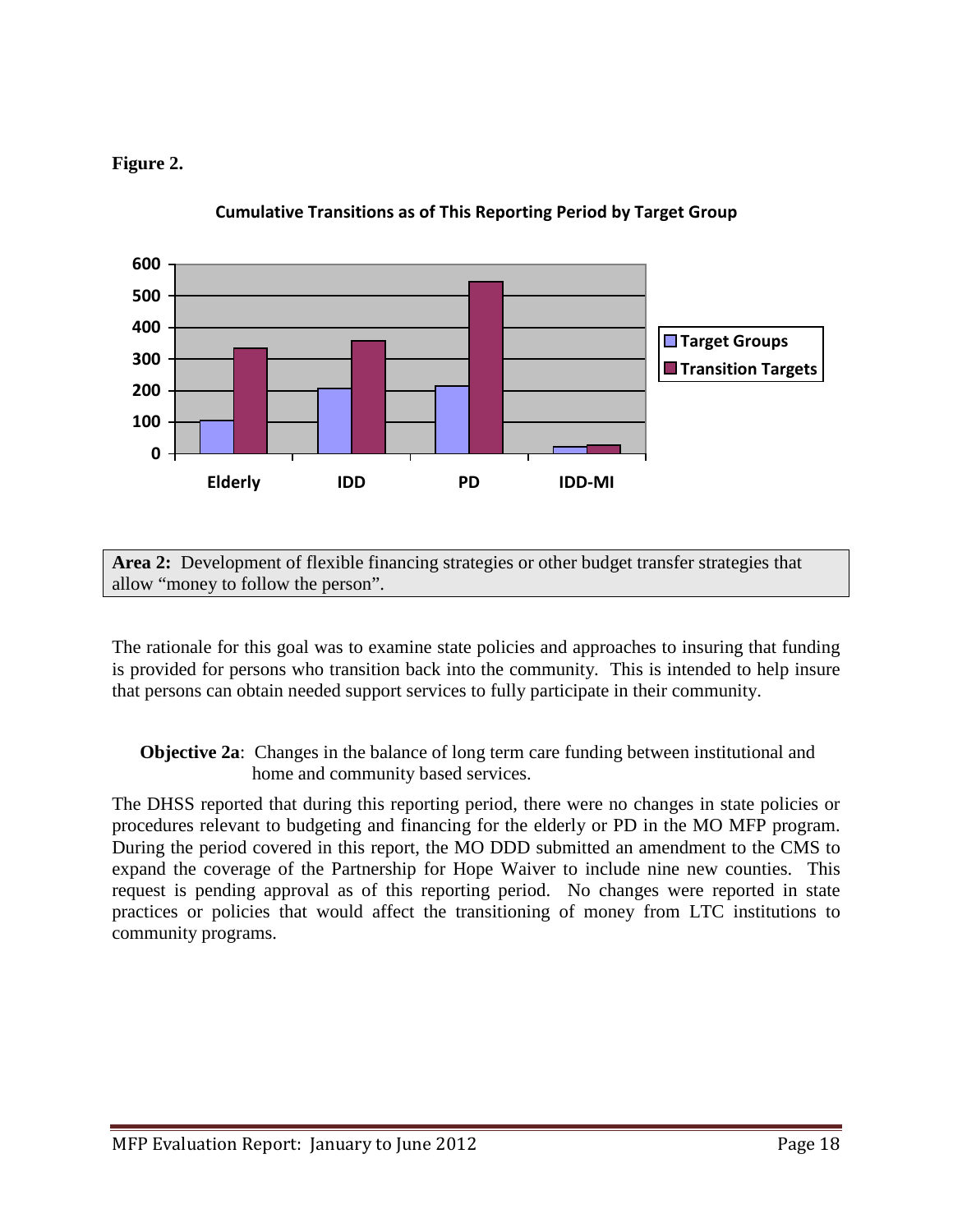#### **Table 8a.**

| Year | <b>Target Level</b><br>Spending | Percent Annual<br>Growth Projected | <b>Total Spending for</b><br>the Calendar Year | Percent of Target<br>Level Reached |
|------|---------------------------------|------------------------------------|------------------------------------------------|------------------------------------|
| 2007 | \$834,005,847                   |                                    |                                                |                                    |
| 2008 | \$867,401,313                   | 4                                  | \$848,348,408                                  | 97.80                              |
| 2009 | \$902,095,157                   | $\overline{4}$                     | \$950,207,636                                  | 105.33                             |
| 2010 | \$938,176,756                   | $\overline{4}$                     | \$1,032,654,952                                | 110.07                             |
| 2011 | \$975,701,618                   | 4                                  | \$1,032,114,154                                | 105.78                             |

#### **Qualified Total Medicaid HCBS Expenditures**

The State of Missouri continues to anticipate a 4 percent increase in total Medicaid HCBS expenditures for each year of the demonstration program. For this reporting period, the State of Missouri continues to make increases in the amount of expenditures for total HCBS Medicaid expenditures (federal and state funds) for all Medicaid recipients. This includes, but is not limited to MFP participants (See Table 8a).

An example of the State of Missouri's commitment to changing the balance in long term funding can be observed in annual funding levels reported by the Missouri Division of Developmental Disabilities for LTC expenditures spent on HCBS support and services for persons with IDD (See Table 8b). The State of Missouri anticipates a 2 percent increase in total Medicaid HCBS expenditures for persons with IDD for each year of the demonstration program due to awareness of available services in response to implementation of the MFP demonstration. For this reporting period, the State of Missouri is slightly ahead of the annual target goal for this reporting period.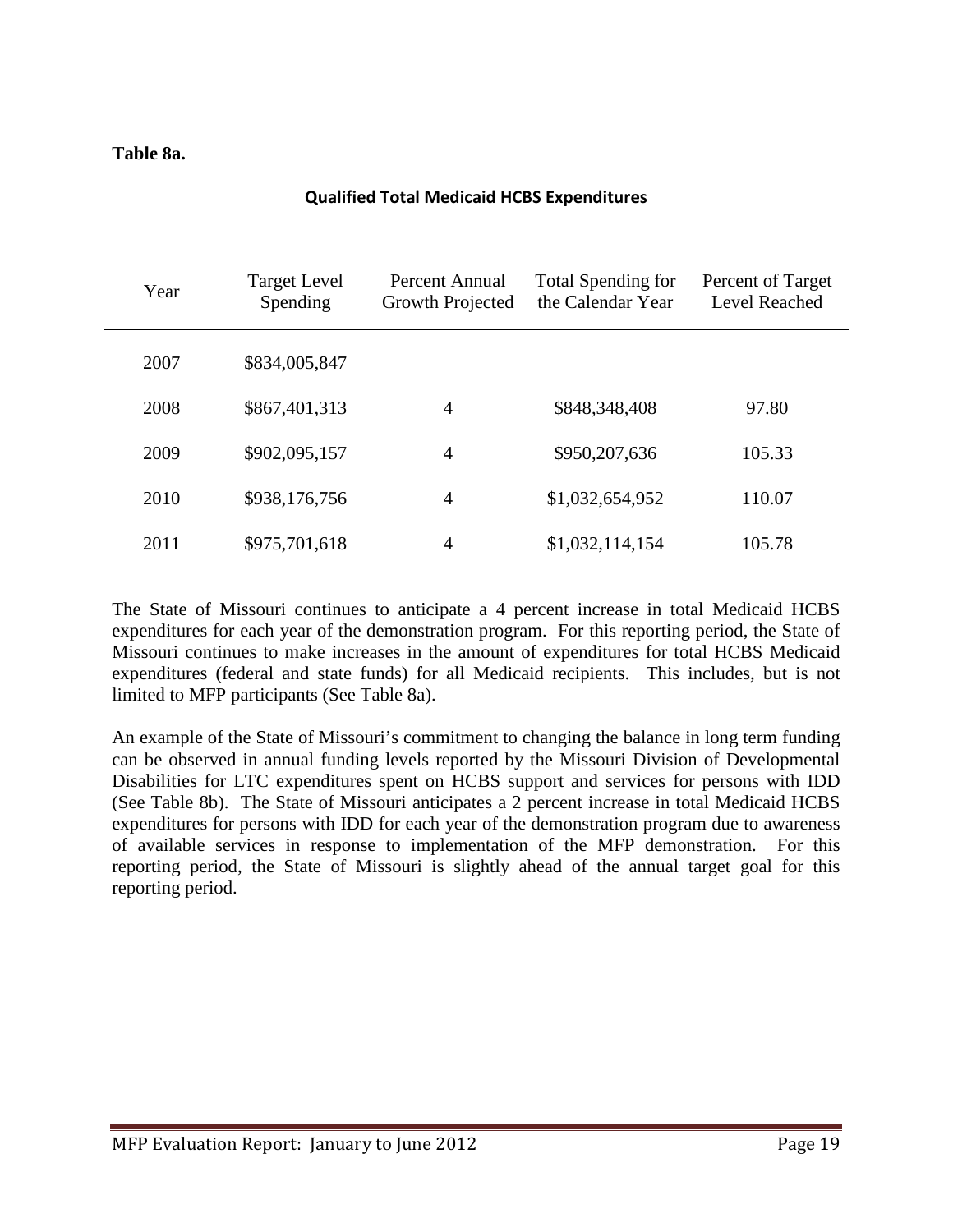#### **Table 8b.**

| Year | <b>Annual Target</b><br>Level Spending | <b>First Spending</b><br>Period | Second Spending<br>Period | Percent of Annual<br><b>Target Level</b><br><b>Reached for Entire</b><br>Year |
|------|----------------------------------------|---------------------------------|---------------------------|-------------------------------------------------------------------------------|
| 2007 | 73.0                                   |                                 |                           |                                                                               |
| 2008 | 75.0                                   |                                 |                           |                                                                               |
| 2009 | 77.0                                   | 79.0                            | 78.0                      | 101.3                                                                         |
| 2010 | 79.0                                   | 85.0                            | 77.0                      | 97.47                                                                         |
| 2011 | 81.0                                   | 82.0                            | 82.0                      | 202.47                                                                        |
| 2012 | 83.0                                   | 92.0                            |                           |                                                                               |

#### **Annual Proportion of LTC Expenditures for Persons with IDD Spent on HCBS Expenditures as of this Reporting Period**

### **Objective 2b:** Increases in the number of persons funded under the Medicaid waiver program.

For this reporting period, the state of Missouri made no programmatic or policy changes to increase the availability of home and community based services during the one year MFP transition period. No changes were made to increase home and community based services following the one year transition period for MFP. The Missouri Comprehensive Waiver amendment was submitted to increase the number of waiver slots for individuals with IDD. This request is pending approval as of this reporting period. No additional waiver slots were sought for the elderly population as there is no waiting list for this target group.

The state Missouri did apply for and receive approval for a Prevention Waiver called "Partnership for Hope" for individuals with a developmental disability. This waiver is a partnership between the Division of Developmental Disabilities and 74 County Boards. This waiver will be used to serve individuals who can be supported with an annual cost cap of \$12,000 or less. It is intended that this waiver will help reduce the states waiver waiting list and help prevent future out of home placements. After receiving approval for this waiver program, the state applied to CMS and received approval to add nine additional counties in the state to the program. This brings a total of 93 counties into the program which has provided services to 1,278 persons.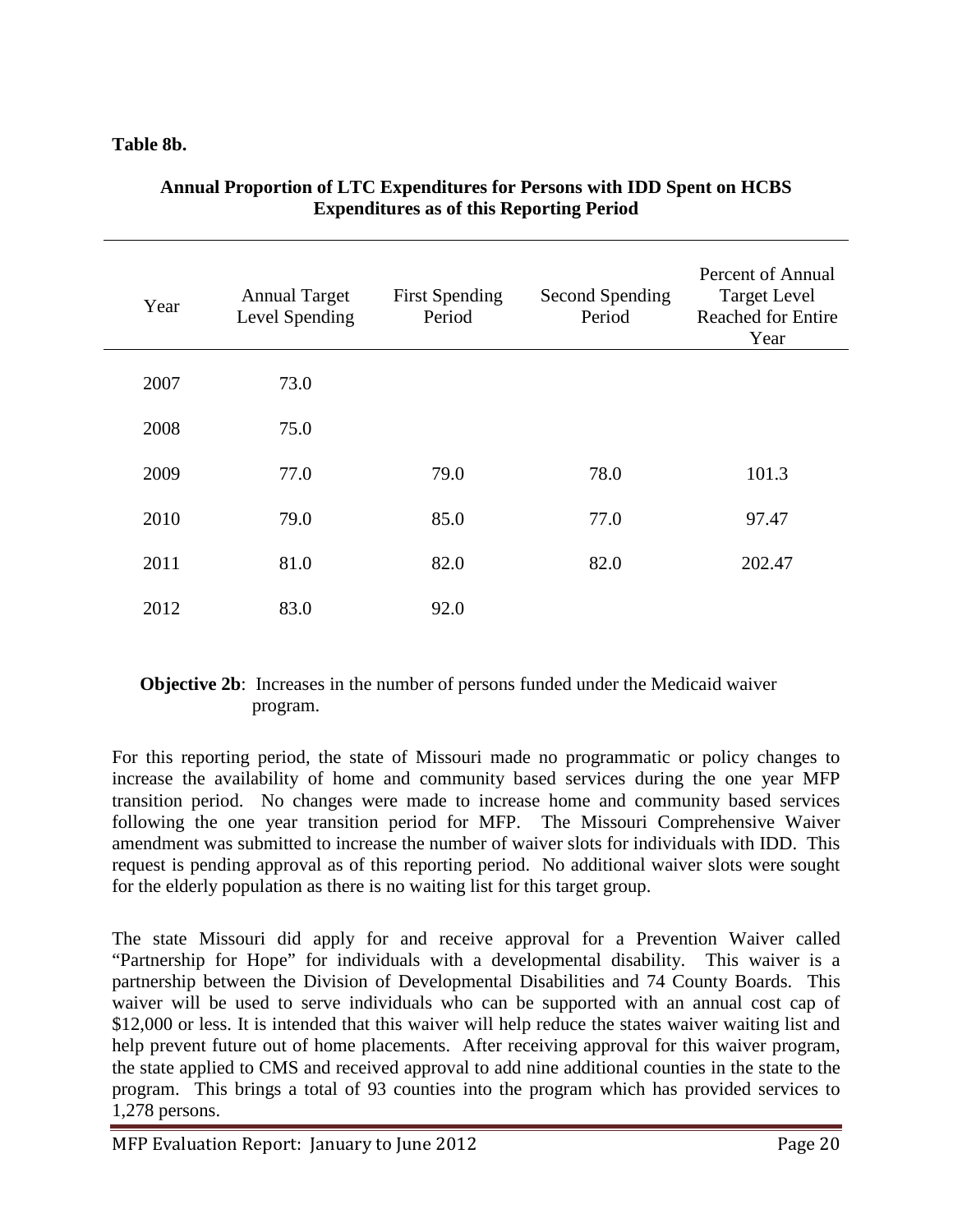#### **Objective 2c**: Increases in the amount of funding for supplemental services received by persons in the MFP Project.

For this reporting period, the amount of funding for supplemental / developmental services is reported to have increased as the number of individuals served has increased. Funding for supplemental / developmental services is set at a fixed amount (\$2,400 per person) from the Federal Government through the MFP Project. As the number of persons served through MFP continues to increase, there is a corresponding increase in the total amount of funding in this area.

Many individuals in the Elderly and Physically Disabled target groups have complex health and safety needs that require 24 hr. services or a more substantial amount of support services than is allowed by the state. As a consequence, some individuals that might be interested in MFP are disallowed due to these financial restraints. HCBS waivers continue to remain under the Nursing Facility Cost Cap.

**Area 3:** Availability and accessibility of supplemental services for MFP participants. Supplemental services include a full array of health services, 'one time' transitions services, adaptive medical equipment, housing and transportation.

The purpose of this goal was to examine the availability and accessibility of supplemental services in the community. The achievement of this goal is necessary to insure that persons who leave an institutional setting have access to the services and supports needed to live and thrive in the community to the fullest extent possible. Well trained community support services will also be needed to help prevent the need for persons to return to an institutional setting for health or safety issues.

**Objective 3a**: Level of consumer involvement in planning transitions and delivery of services for each target group.

Consumer involvement has been and continues to be a strong and consistent theme throughout the planning and implementation of this demonstration program. The Missouri MFP Project works closely with other state agencies, commissions, and state advisory groups to address issues related to the transformation of the long-term care system. The State of Missouri MFP Project continues to operate its outreach activities through a grass roots model. Consumers and their families continue to provide input through various groups that meet across the state. Consumers and families are asked to provide feedback on MFP processes, progress and any other concerns and generate recommendations. The MFP Stakeholder Committee formed an Outreach and Marketing Subcommittee to discuss and develop possible outreach strategies and other approaches to help move the MFP program forward. There continues to be a lack of available funding in the state to support these activities and this presents a problem in having consumers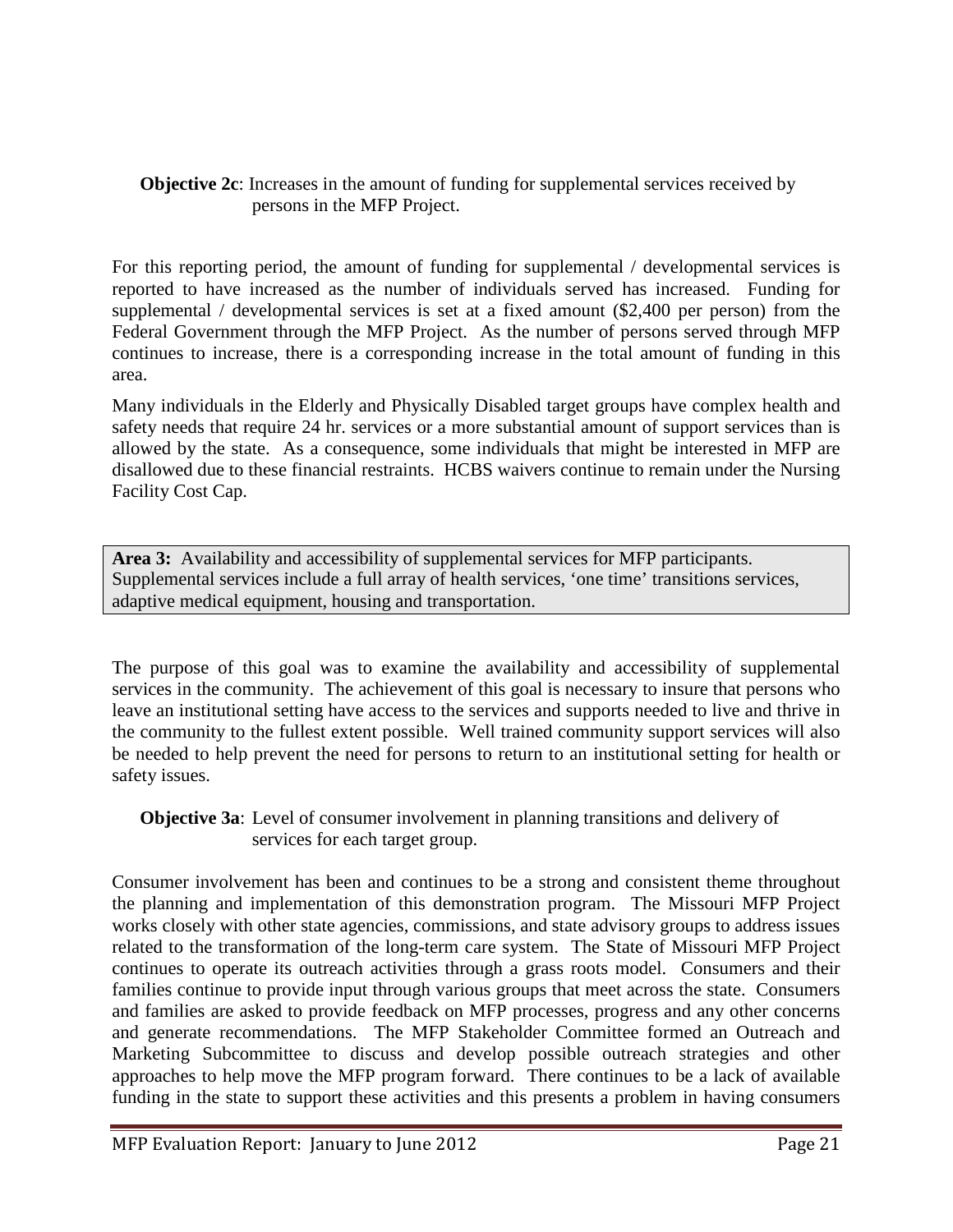and families travel to meetings as many cannot afford this travel expense. Missouri has requested 100% financing from the MFP grant to recruit and fund families and self-advocates in order that they may better attend and participate in the MFP stakeholder meetings.

The MFP stakeholders group continues to work with their respective communities throughout the state to spread information regarding the MFP program. Non-consumers aid in the outreach process by providing information to their respective communities about MFP. They also help identify barriers and problems they see in the transition process and help generate possible solutions. The MFP website and program brochures continue to be used to supplement in-person outreach activities.

| <b>Stakeholder Involvement</b>           |                                                       |                                                            |                                       |                                                |                                                |       |
|------------------------------------------|-------------------------------------------------------|------------------------------------------------------------|---------------------------------------|------------------------------------------------|------------------------------------------------|-------|
|                                          | Provided input<br>on MFP<br>policies or<br>procedures | Helped to<br>promote or<br>market<br><b>MFP</b><br>program | Involved in<br>housing<br>development | Involved in<br>Quality of<br>Care<br>assurance | Attended<br><b>MFP</b><br>Advisory<br>meetings | Other |
| Consumers<br>Families                    | X                                                     |                                                            |                                       |                                                | X                                              |       |
| Advocacy<br>Organizations<br><b>HCBS</b> | X                                                     | X                                                          |                                       |                                                | X                                              |       |
| Providers                                | $\mathbf X$                                           |                                                            |                                       |                                                | X                                              |       |
| Institutional<br>Providers               | $\mathbf X$                                           |                                                            |                                       |                                                | X                                              |       |
| Labor/Worker<br>Association(s)           |                                                       |                                                            |                                       |                                                |                                                |       |
| <b>Public Housing</b><br>Agency(s)       |                                                       |                                                            | $\mathbf X$                           |                                                |                                                |       |
| <b>Other State</b><br>Agencies           | X                                                     | X                                                          | $\boldsymbol{X}$                      | X                                              | X                                              |       |
| Non-Profit<br>Housing Assoc.             |                                                       |                                                            |                                       |                                                |                                                |       |

#### **Table 9.**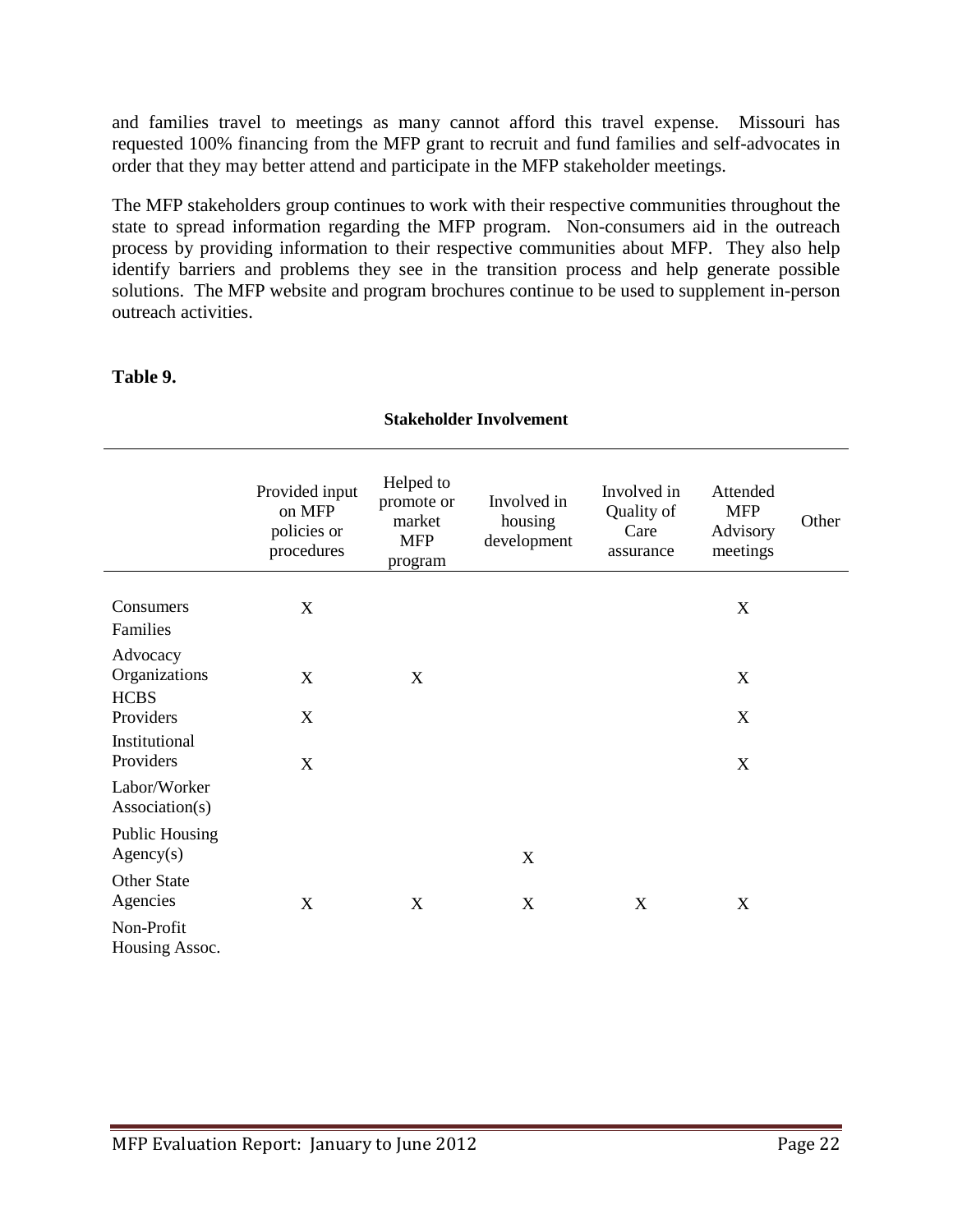#### **Objective 3b:** Types of housing selected by MFP participants in each target group.

The types of qualified residences chosen by new MO MFP participants vary by target population subgroups. As of this reporting period (See Table 10 and Figure 3) and since the start of the program, the majority of persons in the elderly or physical disability target groups making the transition to the community using the MO MFP Project have chosen to live in either apartments or individual home settings. Group home living situations of four or fewer individuals were primarily selected by individuals experiencing IDD or a dual diagnosis of IDD and MI.

#### **Table 10.**

#### **Type Housing Chosen By Current MFP Participants As Of This Reporting Period**

|                                        | Elderly  | <b>Physical Disability</b> | <b>IDD</b> | IDD & MI |
|----------------------------------------|----------|----------------------------|------------|----------|
| Home (owned or leased)                 | 7        | 5                          | $\theta$   | 0        |
| Apartment (individual lease)           | 13       | 50                         | 0          |          |
| Group Home<br>(4 or fewer individuals) | $\Omega$ |                            | 53         |          |

#### **Figure 3.**



## **Type Housing Selected by MFP Participants**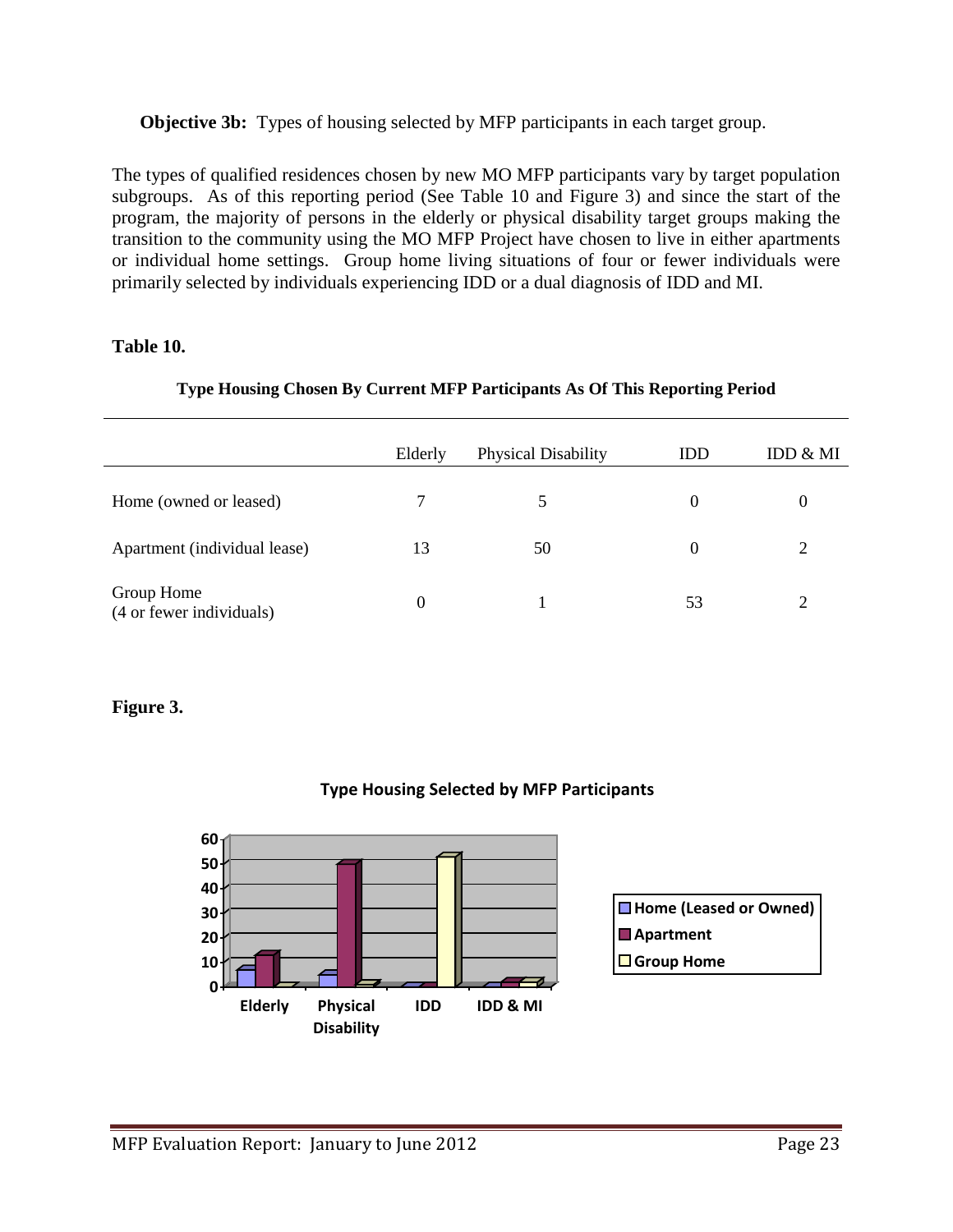**Objective 3c**: Number of MFP participants who choose to self-direct.

As of this reporting period, a total of 60 (See Table 11) persons are currently self-directing their support services upon returning to the community. The largest number of persons  $(44)$  who elected this option was in the PD target group. They were followed by individuals in the elderly target group (16). For this reporting period, 39 persons in the PD target group 13 in the elderly target group elected to hire and supervise their own personal assistants. In the area of finance, 42 individuals in the PD group and 15 elderly chose to manage their own budgets.

#### **Table 11.**

|                                                       | Elderly | <b>Physical Disability</b> | IDD | IDD & MI |
|-------------------------------------------------------|---------|----------------------------|-----|----------|
|                                                       |         |                            |     |          |
| Number MFP participants<br>enrolled in self-direction | 16      | 44                         |     |          |
| Used self-direction to:                               |         |                            |     |          |
| Hire or supervise own<br>personal assistants          | 13      | 39                         |     |          |
| Manage own allowance or<br>service budget             | 15      | 42                         |     |          |

#### **Number of Current MFP Participants in a Self-Direction Program: January to June 2012**

During this reporting period, seven persons with a PD, three elderly participants and one person in the IDD/MI group elected to opt out of the self-direction program.

#### **Objective 3d:** The number of individuals who were unable to transition due to lack of accessible / affordable housing.

For this reporting period, there were 19 reported instances where an individual was unable to transition either because they could not find affordable, accessible housing, or chose a type of housing that did not meet the definition of a MFP qualified residence. The availability of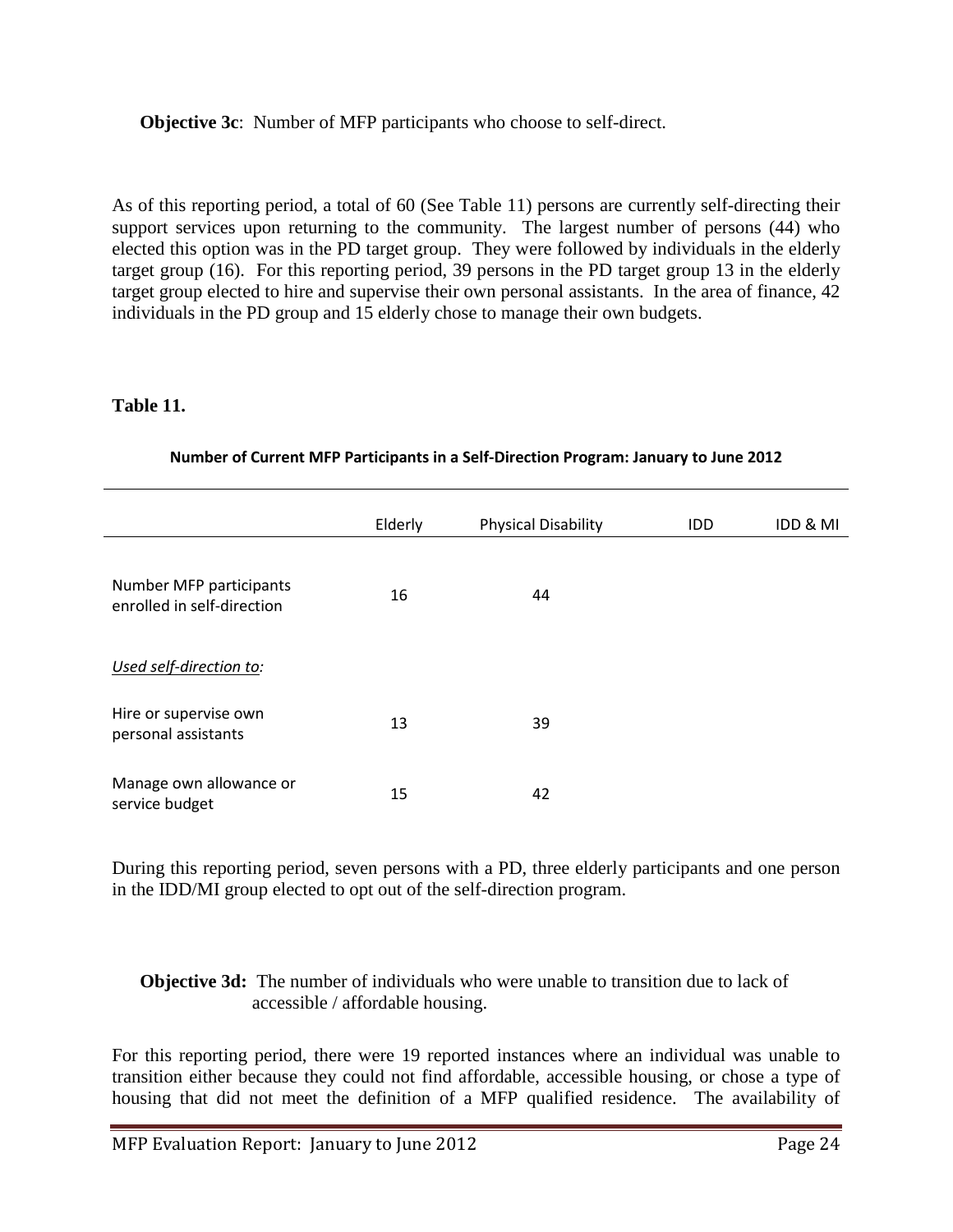affordable and accessible housing for MFP participants continues to be problematic across the state. To help address the housing barriers with transitions, MFP has partnered with the Missouri Housing Development Commission (MHDC) which is the housing finance agency for the state. The MHDC has partnered with the DSS, the DMH, the DHSS and the Department of Corrections to develop a Memorandum of Understanding (MOU) to address housing issues across the disabled populations. This application, if approved would provide funding for 250 MFP participants. The state has applied for the Project Rental Assistance funding sent out in the HUD notification of funding and is awaiting response from HUD on award announcements. Regional staff continues to seek housing and works with area public housing authorities for creative ways to address housing problems across the state. Contractors with the DSDS in two regions have begun to meet with local housing authorities to help address this problem.

Wait lists for housing vouchers remain closed the majority of time. When vouchers become available, the short time period of availability often does not allow for individuals who wish to transition to apply. In many cases, these individuals have not yet been identified. Other times, it is because affordable housing is not available in a timely manner. The MFP Director and others will continue to work with public housing authorities to apply for vouchers made available through future NOFAs.

#### **Objective 3e:** Types and amounts of transition services, including demonstration and supplemental services, used by MFP participants.

The DHSS Division of Senior and Disability Services has used and anticipates using funds on one-time expenses as a result of consumers transitioning into the community. MFP funds are utilized to reimburse contractors for Transition Coordination Services. Contractors are eligible to receive \$1,350 at the time of transition, \$675 if the individual remains in the community for 6 months, and \$675 if the individual remains in the community for a total of 12 months. MFP funds are also utilized to reimburse contractors for Options Counseling services at a rate of \$300 per session, per resident, per year.

A maximum of \$2,400 for demonstration services is allotted for each MFP participant in the elderly or non-elderly physically disabled target groups who transitions from a nursing facility to the community. For this reporting period, the DHSS authorized \$141,600 on demonstration services for 59 individuals making the transition into the community. Of this amount, \$89,549.42 was requested and used by 45 persons. The breakdown of DHSS authorized demonstration service expenditures can be seen below in Table 12.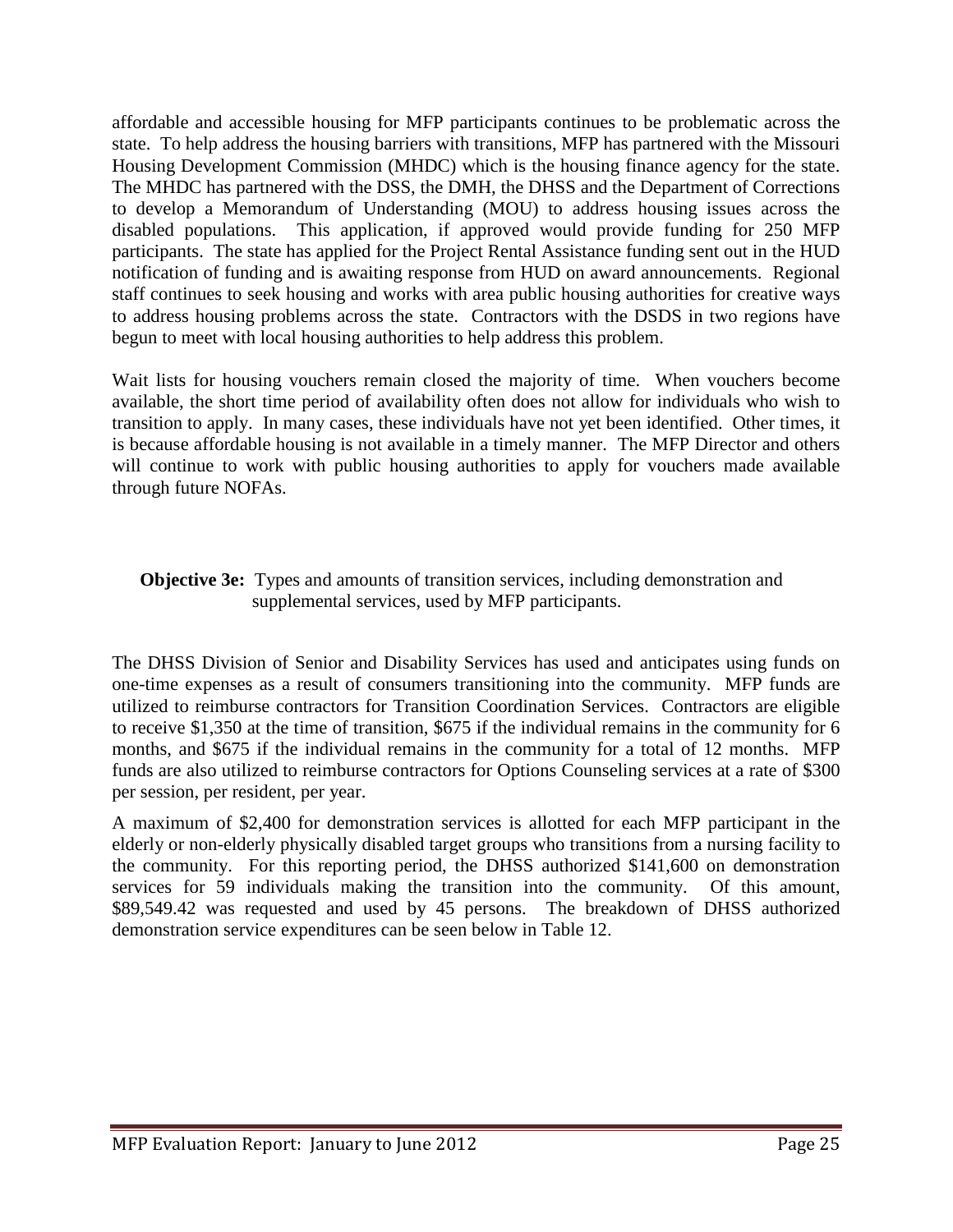#### **Table 12**

|                                                            | <b>Amount</b> | <b>Percent</b> |
|------------------------------------------------------------|---------------|----------------|
| <b>Rent Deposits</b>                                       | \$22,266.38   | 25%            |
| <b>Utility Deposits</b>                                    | 5,812.74      | 6%             |
| <b>Cleaning Supplies</b>                                   | 1,848.60      | 2%             |
| Toiletries                                                 | 1,051.76      | 1%             |
| Furniture                                                  | 23,154.43     | 26%            |
| Household Items                                            | 13,407.75     | 15%            |
| Groceries                                                  | 5,215.88      | 6%             |
| Miscellaneous (including medical equipment)                | 16,791.88     | 19%            |
| <b>Accessible Vehicle</b>                                  | $\mathbf{0}$  |                |
| Total (Total available funds for $45$ persons = \$108,000) | \$89,549.42   |                |

#### **Demonstration Service Expenditures Authorized by DHSS – Jan. to June 2012**

As can be seen in Figure 4, the majority of demonstration service expenditures authorized by the Missouri DHSS was used to pay for rent deposits, and to purchase furniture and household items to help establish a viable living setting in the community. These demonstration service expenditures continue to play an important role in helping individuals return to the community. These expenditures were used by 76% of eligible MO MFP participants (Elderly and Physically Disabled) who transitioned during this reporting period.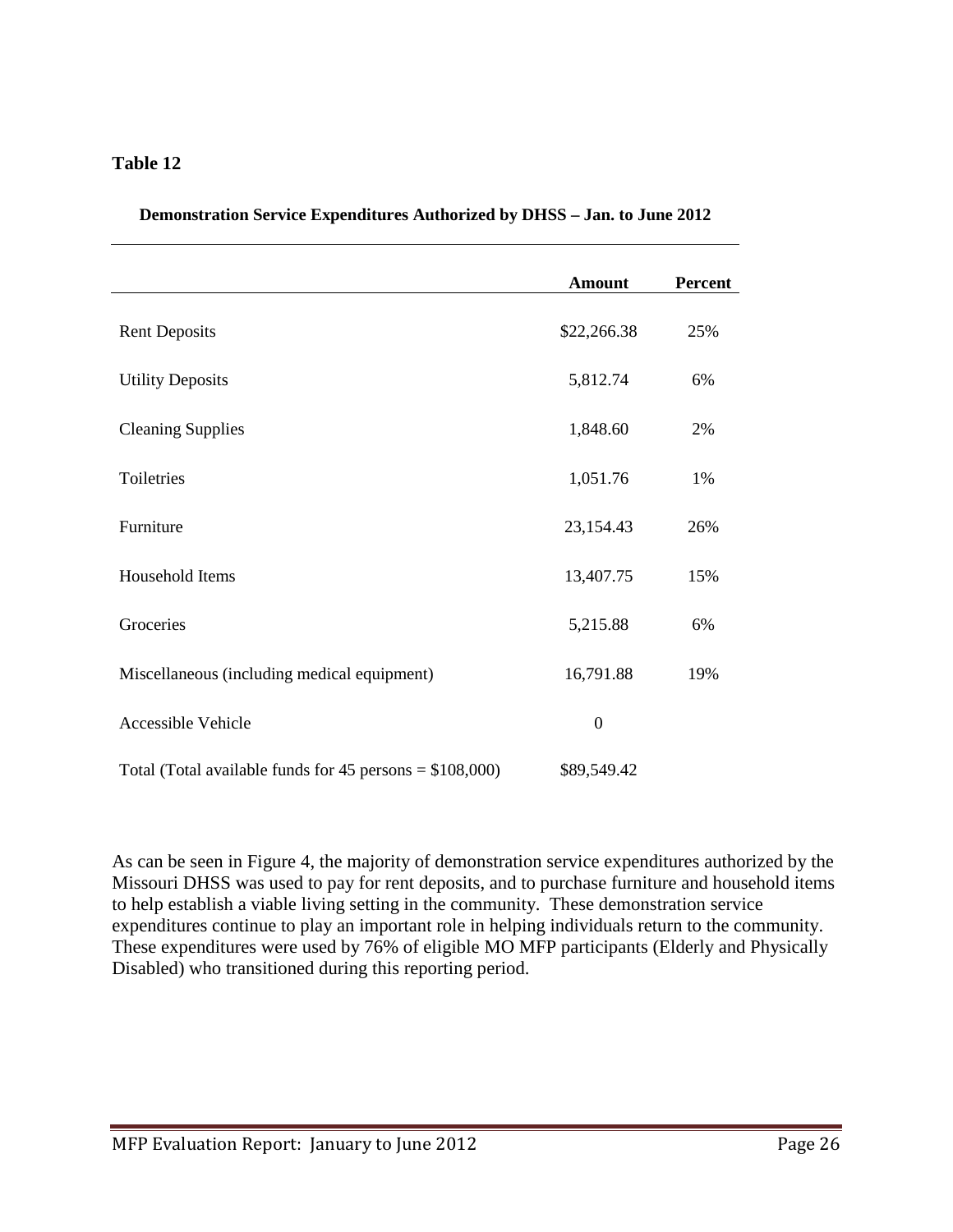**Figure 4.**

## **Demonstration Service Expenditures Authorized by DHSS - Jan. to June 2012**

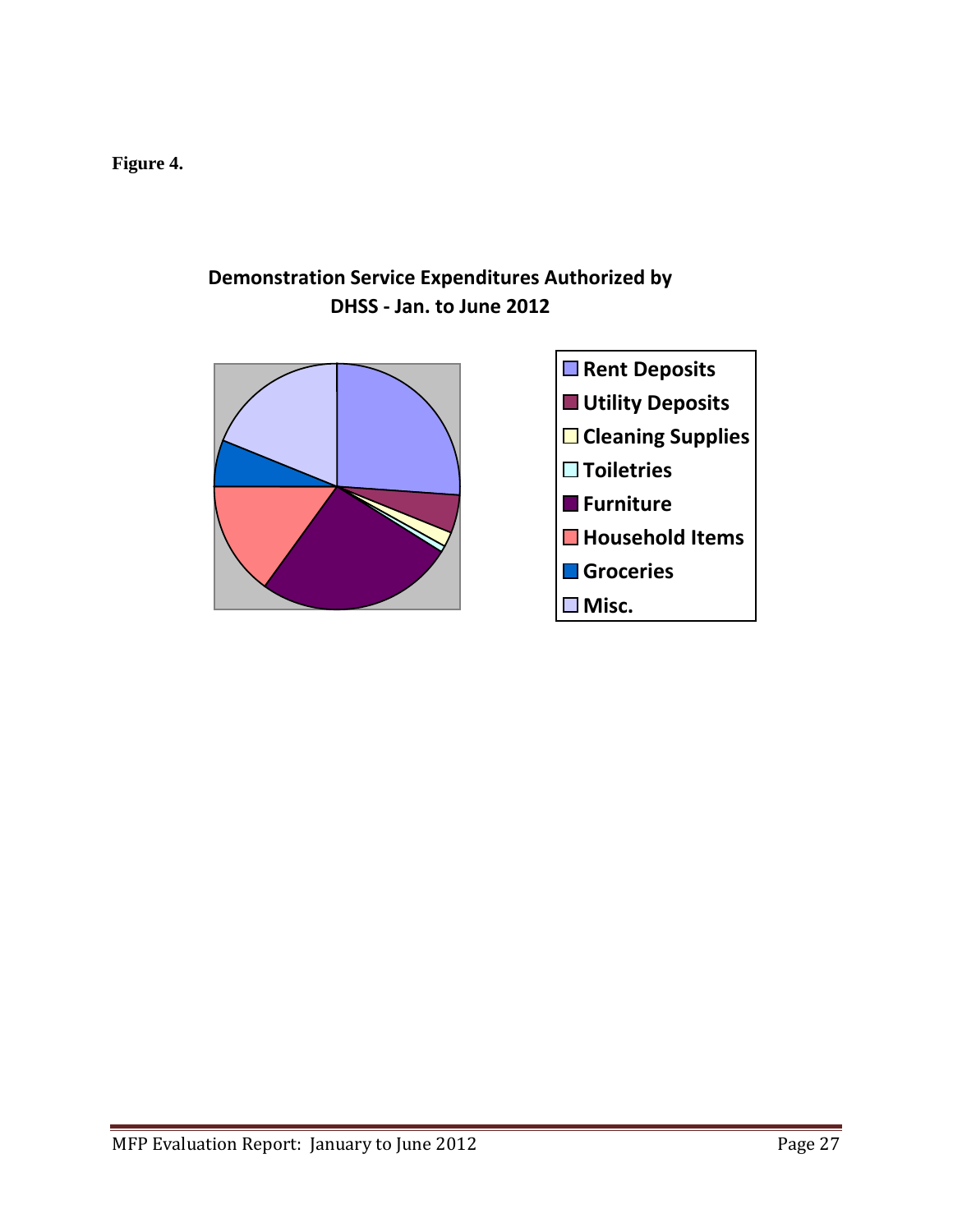**Objective 3f:** Why individuals interested in participating in MFP were unable to transition to the community.

#### **Table 13.**

|                                                                                                                                                                                               | $12 - 10$    | $6 - 11$         | $12 - 11$      | $6 - 12$     |  |
|-----------------------------------------------------------------------------------------------------------------------------------------------------------------------------------------------|--------------|------------------|----------------|--------------|--|
| Individual transitioned to the community<br>but did not enroll on MFP                                                                                                                         | $\mathbf{1}$ | $\boldsymbol{0}$ | $\overline{0}$ | $\mathbf{0}$ |  |
| Individuals physical health, mental<br>health or other service needs were<br>greater than what could be<br>accommodated in the community or<br>through the state's current waiver<br>programs | 20           | 8                | 71             | 76           |  |
| Individual could not find affordable,<br>accessible housing or chose a type of<br>residence that does not meet the<br>definition of MFP qualified residence                                   | $\mathbf{1}$ | $\mathbf{0}$     | 19             | 19           |  |
| Individual changed mind about<br>transitioning, did not cooperate in the<br>planning process, had unrealistic<br>expectations or preferred to remain in<br>the institution                    | 9            | $\overline{4}$   | 44             | 58           |  |
| Individual's family member or guardian<br>refused to grant permission or would not<br>provide back-up support                                                                                 | 3            | $\overline{2}$   | 15             | 15           |  |
| Other including; Cannot ensure health<br>safety and welfare, self harm, declined<br>participation, spend down too great, left<br>before application completed, not<br>enough income           | 25           | 23               | 38             | 39           |  |

#### **Reasons Persons Could Not be Transitioned Using the MFP Program**

For this reporting period, a total of 207 persons were unable to transition into the community from long term care facilities by using the Missouri MFP Program. For the Elderly and Physically Disabled – Non-Elderly, the reasons for not transitioning were most often due to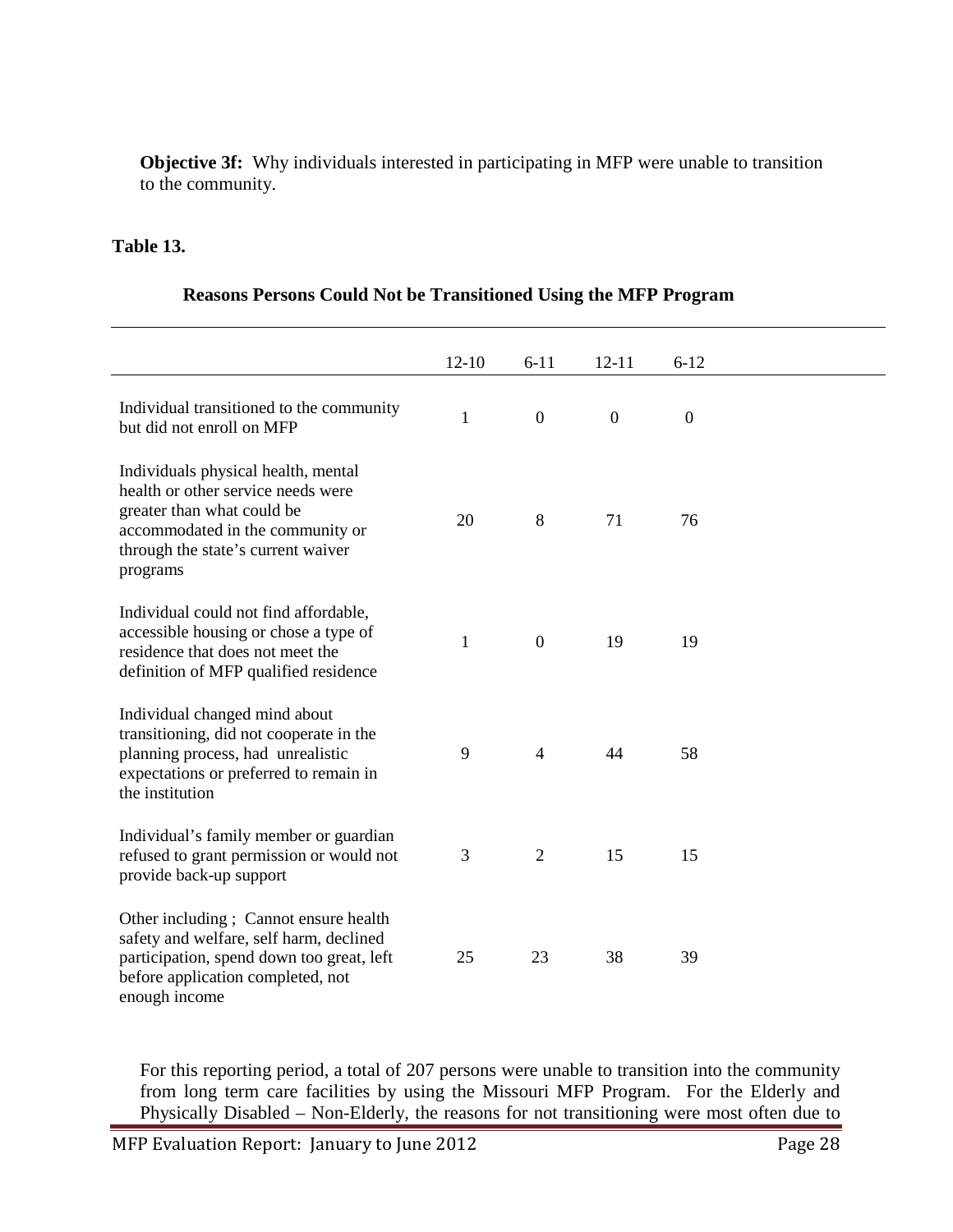health and safety concerns in the community. Other denials were due to the individual requiring 24 hour oversight and Missouri's current state and waiver programs do not provide for this level of paid support. Other reasons were due to a lack of housing and past criminal action or abuse issues.

**Area 4:** Performance of a cost analysis on support service costs for individuals participating in the MFP Project.

Another major intent of the MFP program is to demonstrate that disabled and elderly persons can live in their communities with proper support and that this support would cost Medicaid less than it currently spends for institutional care. The purpose of this goal was to examine the financial costs of having individuals live and receive supports in their community. These expenses would be compared against the costs of similar services and supports in a long term care living facility. It is intended that this information might help form state policy regarding supporting individuals to reside in their home communities as opposed to living in an institutional setting.

**Objective 4a**: Medicaid costs prior to participation in MFP.

The data needed for this objective will be obtained from several different data sets maintained by various state agencies in Missouri. At the time of this report, the process and methodology was still being developed to obtain this information. As a result, the analyses needed to address this objective cannot be performed.

**Objective 4b**: Medicaid costs following transition.

The data needed for this objective will be obtained from several different data sets maintained by various state agencies in Missouri. At the time of this report, the process and methodology was still being developed to obtain this information. As a result, the analyses needed to address this objective cannot be performed.

**Area 5:** Development of policies and practices to improve quality management systems to monitor services and supports provided to participants in the MFP Project.

One of the intentions of the MFP Rebalancing Demonstration Grant was to create a system of changes in state policy and practices that would extend beyond the duration of the grant. The purpose of this goal is to examine the state of Missouri's ability to create a system of policies and practices that would insure that support services delivered to consumers were of a consistent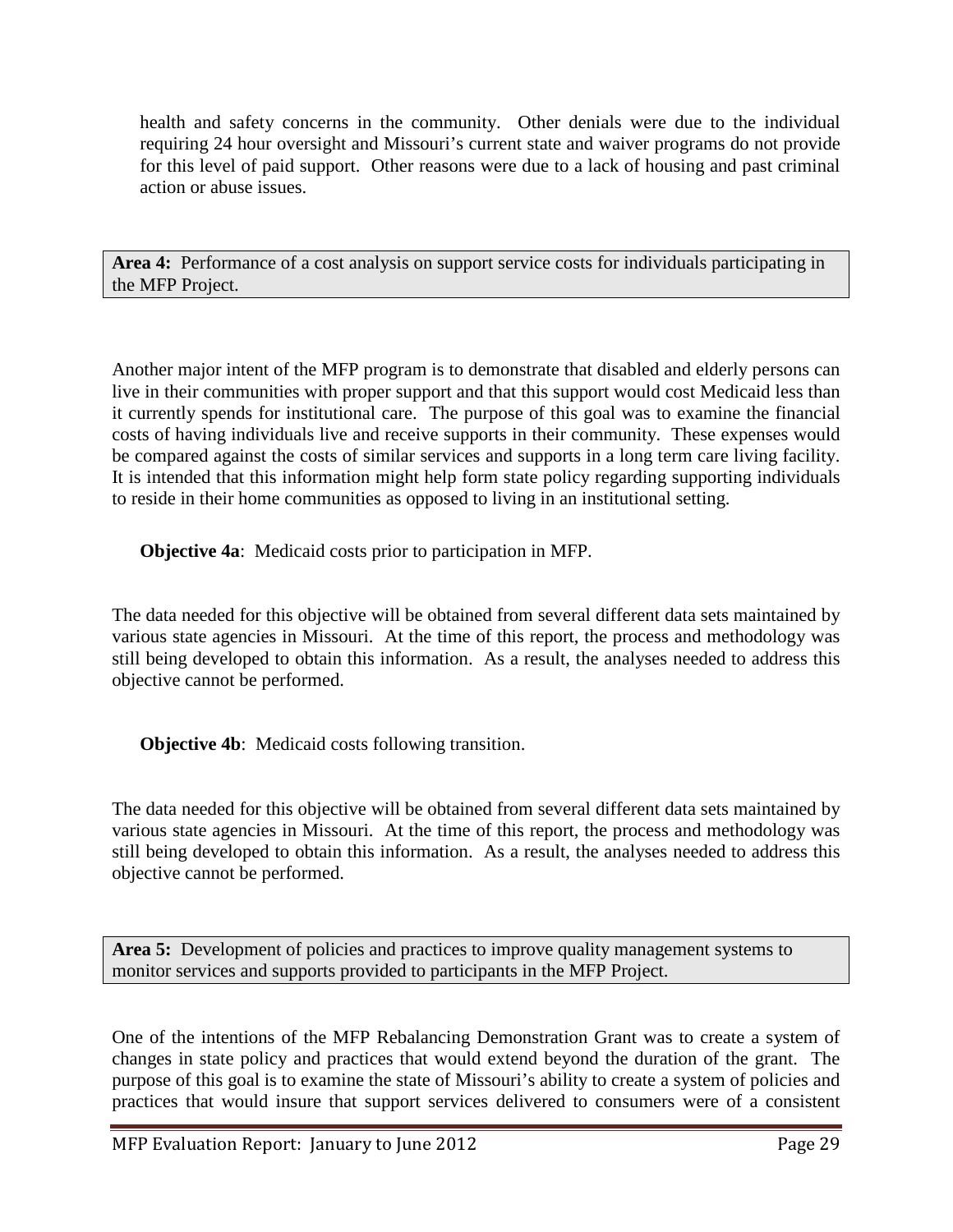quality that addressed their needs and helped insure their ability to fully participate in their communities.

During this reporting period, project staff at DSS, DHSS and DMH continued to work on intra / inter departmental communication and coordination to provide opportunities to improve service delivery to consumers. At DSS and DHSS, staff worked closely to further the completion of a new contract for transition coordination and define respective agencies' responsibilities. At DMH, the state Quality Enhancement Team (QET) continues to meet monthly with Regional and State Operated Facility QE leadership members to review quality management systems. The state QET meets on a quarterly basis with MO HealthNet (the state Medicaid administrative agency) to review the assurances set forth by CMS for the 5 Division of DD Waivers. This information is shared with the Division Director and the Division of DD Management Team. The state QET has provided training to Behavior Resource Teams regarding available data and reports to assist with support planning.

Another component of the state of Missouri's intent to improve the delivery of quality services was the creation and implementation of web based data collection systems. During this reporting period, the state of Missouri MFP project continued to use its ISP Web Tool to collect MFP data. One component of this web tool consists of the Action Planning and Tracking System. This program tracks trends and needs for quality improvement and individualized remediation.

For the Aged and Physically Disabled target groups, the DHSS/DSDS continues to use its HCBS Cyber Access Web Tool. This tool contains the Inter RAI HC to help guide comprehensive care and service planning in community-based settings. It focuses on the person's functioning and quality of life by assessing individual needs, strengths and preferences. Another tracking tool is the MO Case Compass that is to be used by DSDS to monitor adult protective service investigations and the follow-up required for protective services. The DHSS maintains data spreadsheets in the DHSS / DSDS central offices regarding transition and options counseling services.

The DMH has linked the Health Identification and Planning System (HIPS) directly into CIMOR, the DMH information management system. This will allow notification directly from the data system to service providers to improve follow-up as identified from nursing reviews. This will eliminate the paper system and create the ability to examine a person's health needs over time. The Division of Developmental Disabilities has implemented a standardized web based tool for reviewing quarterly and monthly data on service delivery and supports to analyze event data and develop intervention measures and system improvement strategies when indicated.

During this reporting period, the DMH and the DHSS/DSDS have taken steps to meet with participants and related service providers to share information and monitor support needs. The DHSS awarded contracts to Centers for Independent Living (CILS) and Area Agencies on Aging (AAA) to provide transition coordination services. As part of this transition coordination, contractors are required to monitor MFP participants during the first year of transition. These contractors must meet face to face with participants; twice for the first three months of transition and monthly for the next nine months. The DMH began enhanced quality monitoring protocols for the first year of transition. Here quality related outcomes using identified benchmarks or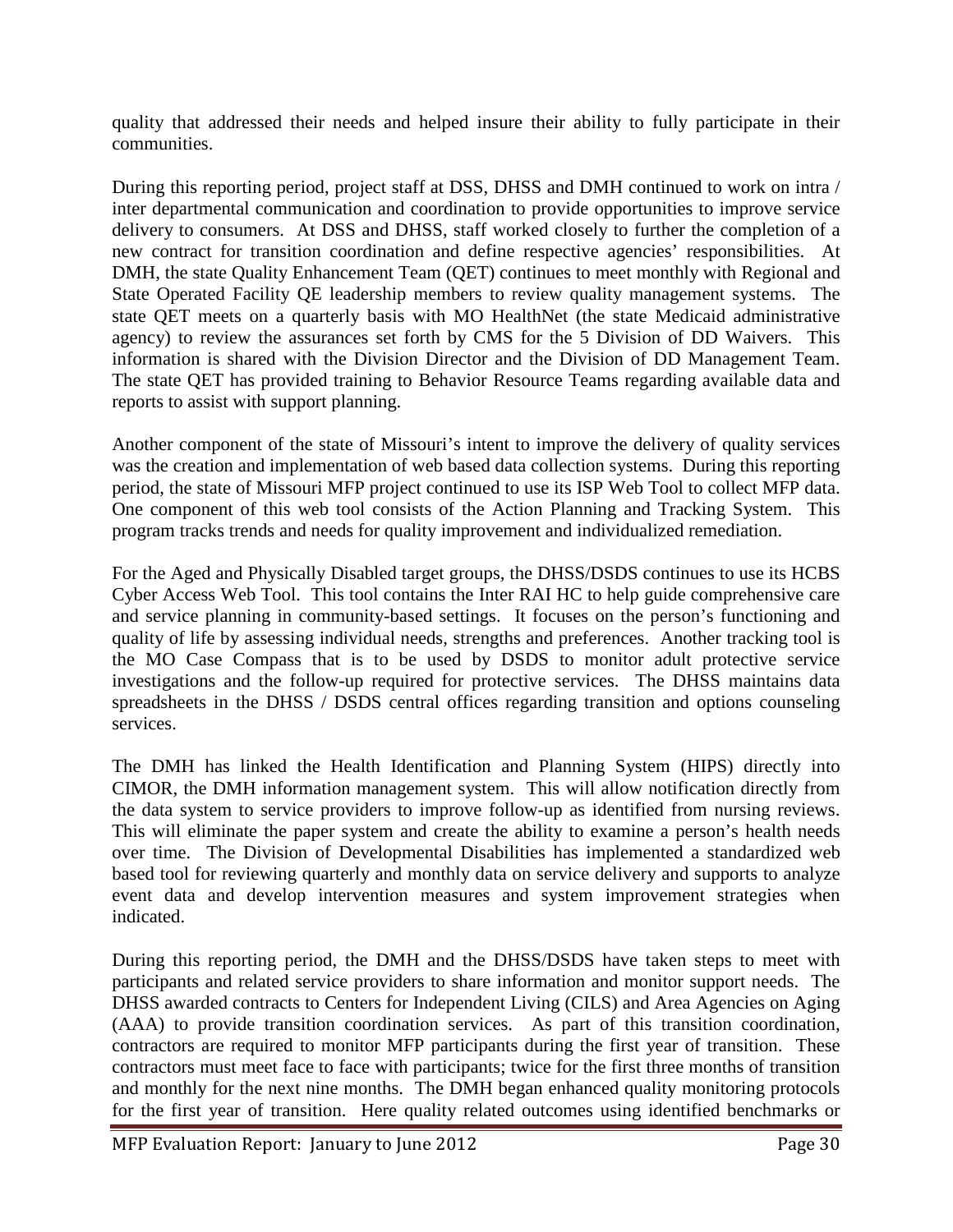persons at risk for poor outcomes will be monitored for effectiveness. Critical Incidents and outcomes will be monitored with information on these incidents entered into the Event Management Tracking system (EMT). Individualized Service Plans will be reviewed and findings entered into the Action Plan Tracking System. This information will be provided on a quarterly basis to Regional Quality Enhancement Teams for program review and changes as indicated. Medical / health needs will be reviewed on a monthly basis by community registered nurses.

The state of Missouri continues to implement the use of the National Core Indicators survey across the state which will provide additional information on individuals with IDD receiving services and supports. One key piece of information that will be obtained from this survey is the rate of direct support staff turnover. Maintaining a low rate of staff turnover has been identified as one of the key components in providing quality care to persons with disabilities. The state also continues to use the Support Intensity Scale (SIS) and the Safe Advocates and Families for Excellence (SAFE) and utilization reviews.

A Continuous Quality Improvement (CQI) process was implemented involving DHSS/DSDS and contracted providers. This involves meetings at the local and state level and allows contractors to effectively communicate and collaborate.

#### **Objective 5a**: Level of satisfaction with home and community based services including living arrangements.

### **Baseline Findings**

The MFP Quality of Life Survey (QoLS) will be used to help measure consumer level of satisfaction with HCBS and living arrangements. The training of QoLS administrators continues to take place and a system has been developed to insure the ability to administer the survey throughout the state. The QoLS continues to be administered to participants and the results sent to CMS. For this reporting period, 96 persons transitioned into the community as a result of MFP and were administered a baseline QoLS.

For this reporting period, data from the QoLS was obtained for a cumulative total of 543 persons on the Baseline Phase of transitioning into the community using MFP. Prior to transitioning to the community, 89.5% of these participants reported that they were living in long-term institutional settings and 10.5% were in other living arrangements. Only 46% of those living in an institutional setting reported that they liked where they lived. This compared to those living in an alternative setting where 79% reported liking their living setting. 68.3% of persons living in group settings reported that they did not help select their current living setting. Similar results were indicated by those persons living in alternative settings where 74.6% reported that they also did not help select their current housing.

Approximately 16% of those living in an institutional setting reported that they did not feel safe where they lived. Of these, roughly 36% indicated that they felt this way most of the time. In other areas related to personal safety, of those who responded, 5% of persons living in institutional settings reported that they had been physically hurt by care providers. Close to 20%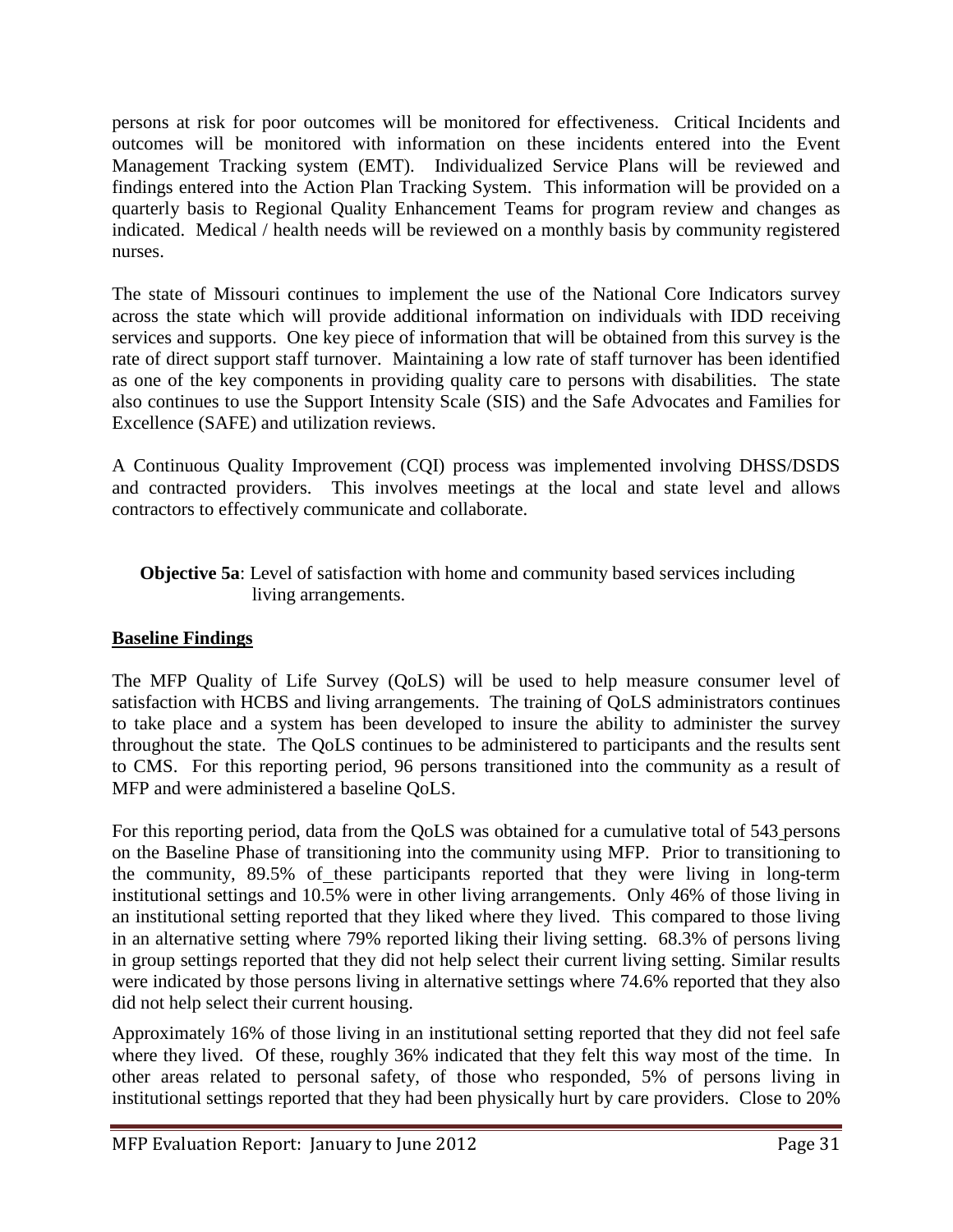of institutional residents indicated that they had been yelled at or verbally abused. In addition, over 31% reported that they had money or personal items taken from them without permission.

Overall for those individuals about to transition into the community, 76% reported being happy with the help they currently received in their pre-transition living setting but only 64% indicated that they were happy with the way they were living their life. It should be noted that nearly 26% of those living in group living settings reported being unhappy with their services and 38% of persons living in these settings indicated being unhappy with how they were living their life.

Prior to transitioning, approximately 81% of MFP participants reported that they were treated with respect by their service providers. 81% said that their helpers listened carefully to their requests. Close to 74% of pre-transition, MFP participants indicated that they required assistance to perform their ADL behaviors. Over 20% of respondents who required assistance indicated that they went without a shower or bath when they needed one and approximately 48% of these occurred because there was no one to help them. Over 11%% of participants reported that they were unable to use the bathroom when needed and 39% of this group indicated that this was due to a lack of assistance.

### **One Year Post-Transition Findings**

For this reporting period, available cumulative data from the QoLS was obtained from 280 persons participating in MFP who had transitioned into the community and had been living in the community for 12 months. One year following a return to their communities, 96% of persons living in a group home setting reported that they liked where they were living. For those living in a non-group home setting, 97% indicated that they liked their current living arrangement. 51% of those in group homes reported that they helped select their current home. This is compared to the 69% of those not in a group home setting who indicated that they had helped select their living setting.

At the first follow-up interview that occurred after 12 months of community residence, less than 5% of respondents indicated that they did not feel safe where they lived. Of these, only 3 persons reported that they felt this way most of the time. At the time of the 12 month follow-up interview, one person indicated that they had been physically hurt by their current care providers and seven individuals reported that they had been yelled at or verbally abused. In addition, seven consumers reported that they had either money or personal items taken without their permission.

One year after returning to their community, 93% of MFP participants reported being happy with the help they receive around their living setting. In addition, nearly 90% stated that they were happy with the way they were living their life. At this first follow-up interview, over 96% of MFP participants stated that they were treated with respect by their service providers. Eight persons reported that they were not being treated the way they wished most of the time. Over 75% of participants stated that they required assistance to perform their ADL behaviors and 96% reported that these persons were paid to provide assistance. It was reported that 46% of MFP participants had the opportunity to pick their support staff. For respondents that required assistance, 16 persons (6%) indicated that they went without a shower or bath when they needed one, but only five persons stated that this was because no one was there to help them. Nine persons (3%) reported that they were unable to use the bathroom when needed but only one individual indicated that this was due a lack of available staff assistance.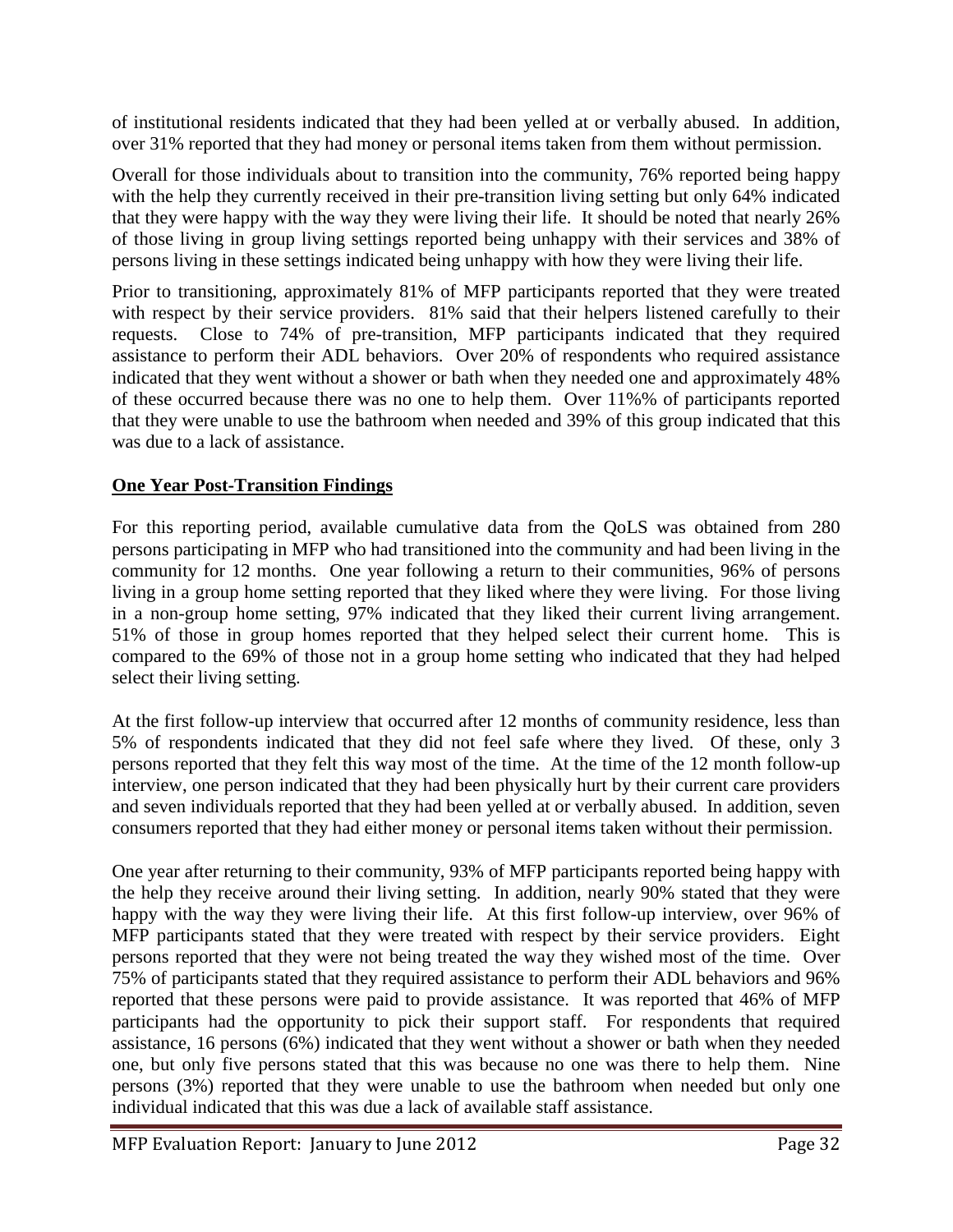During their first 12 months of living in the community, 86% of MFP participants reported that they were able to see family and friends when they wished. Participants also indicated that they were able to get to places they needed to go like work, shopping and doctor appointments 95 % of the time. These rates occurred even though 74% of these individuals needed help to go out.

One question asked on the QoLS is "Are you working for pay right now?" Of those now living in the community for one year, over 25% (N=66) indicated that they were working for pay. In this group, 4 persons had a PD, 57 were in the IDD group and 5 had an IDD/MI disability. As Figure 5 shows, participants with IDD represented the greatest proportion of paid workers  $(86\%)$ .

#### Figure 5.



**MFP Participants Who Worked for Pay After One Year of Community Living**

Of those MFP participants who were not working for pay over  $34\%$  (N=55) indicated that they would like to find paying employment. A breakdown by target groups for individuals desiring paid employment can be seen in Figure. 6 located below. As can be seen in Figure 6, participants with PD represented the greatest proportion not engaged in paid employment but willing to work for pay (60%). In addition to individuals who were working or desiring paid employment, 18 persons (7%) reported that they were doing volunteer work without getting paid and another 61 persons (29%) indicated that they would be willing to perform volunteer work without being paid.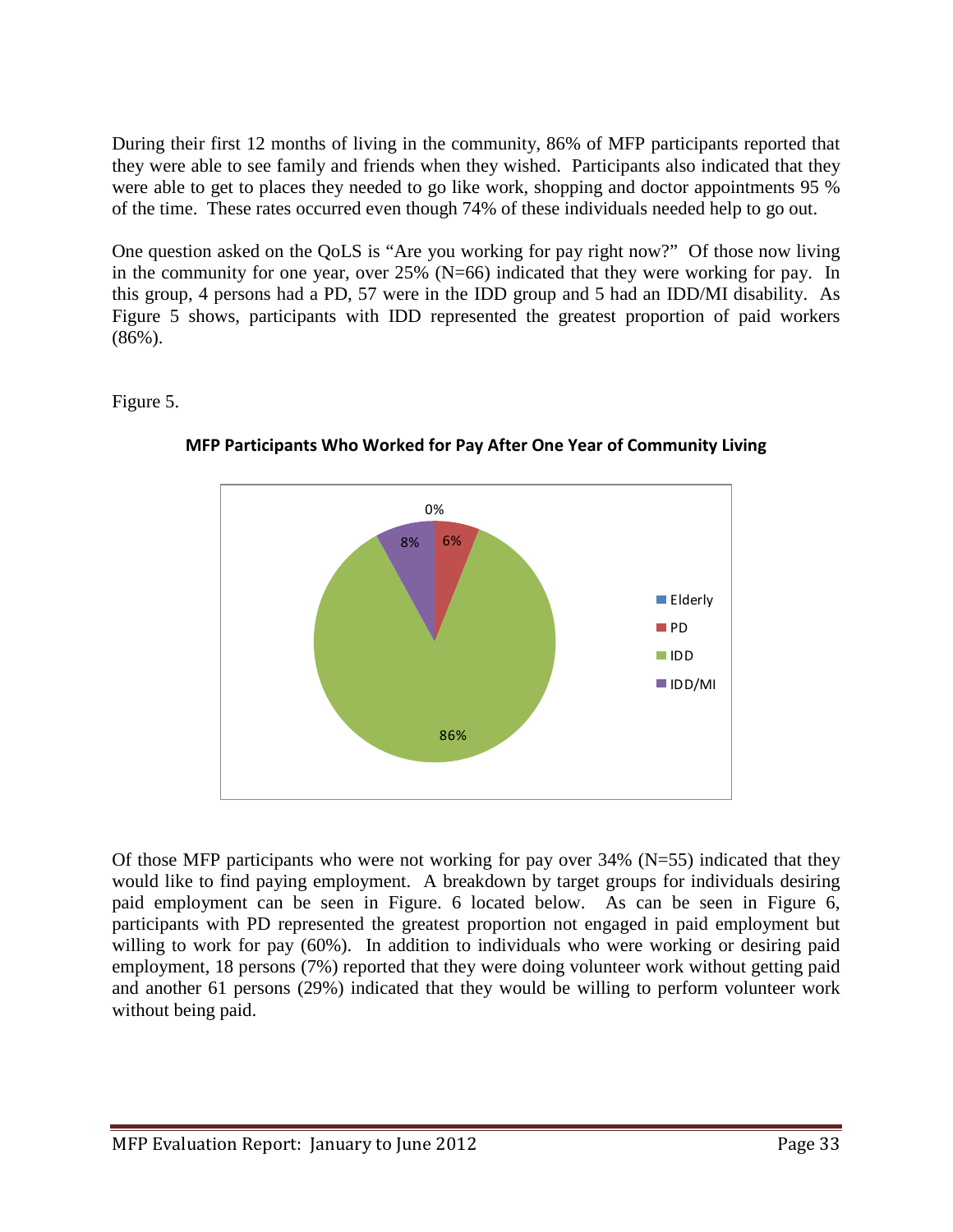#### Figure 6.



**MFP Participants Who Desired to Work for Pay After One Year of Community Living**

## **Two Year Post-Transition Findings**

For this reporting period, available data from the QoLS was obtained from 169 persons participating in the MO MFP project that had transitioned into the community and were living in the community for 24 months. After returning and living in their communities for 2 years, 93% of persons living in a group home setting reported that they liked where they were living. For those living in a non-group home setting, over 96% indicated that they liked their current living arrangement. Nearly 44% of those in group homes reported that they helped select their current home. This is compared to the over 57% of those not in a group home setting who indicated that they had helped select their living setting.

At the second follow-up interview that occurred after 24 months of community residence, only 4% of respondents indicated that they did not feel safe where they lived. Of these, 33% reported that they felt this way most of the time. At the time of the follow-up interview, one person indicated that they had been physically hurt by their current care providers and 11 individuals reported that they had been yelled at or verbally abused. In addition, seven consumers reported that they had either money or personal items taken without their permission.

Two years after returning to their communities, 92% of MFP participants reported being happy with the help they receive around their living setting. In addition, 87% stated that they happy with the way they were living their life. At this second follow-up interview, 95% of MFP participants stated that they were treated with respect by their service providers. 95% of respondents indicated that their support staff listened carefully to their requests. 79% of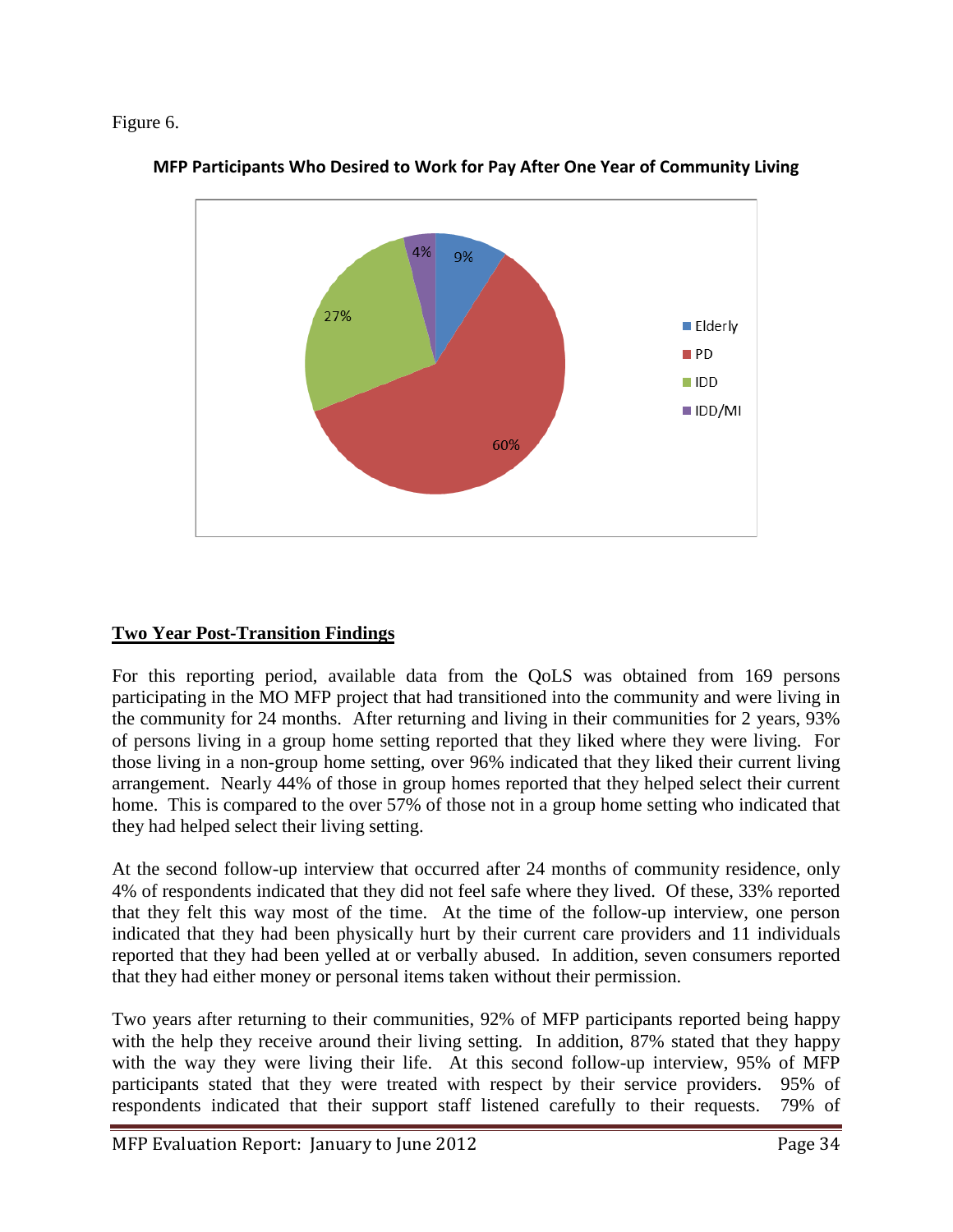participants stated that they required assistance to perform their ADL behaviors and 39% had the opportunity to pick their support staff to assist them in these areas. For respondents that required assistance, 6 persons indicated that they went without a shower or bath when they needed one, but only two persons stated that this was because no one was there to help them. Five persons reported that they were unable to use the bathroom when needed but only one individual indicated that this was due a lack of staff assistance.

After living in the community for 24 months, 94% of MFP participants reported that they were able to go to places they needed to be and 88% indicated that they were able to do this most of the time. This rate occurred even though 79% of these individuals needed help to go out.

One question asked on the QoLS on the second year follow-up is "Are you working for pay right now?" Of those now living in the community for two years, over 27% (N=42) indicated that they were working for pay. In this group, 1 was in the elderly group, 1 had a PD, 35 were in the IDD group and 5 had an IDD/MI. As Figure 7 shows, participants with IDD represented the greatest proportion of paid workers (83%).

Figure 7.



### **MFP Participants Who Worked for Pay After Two Years of Community Living**

Of those MFP participants who were not working for pay over  $27\%$  (N=22) indicated that they would like to find paying employment. A breakdown by target groups for individuals desiring paid employment can be seen in Figure. 8 located below. As can be seen in Figure 8, 50% of participants with PD or IDD who were not engaged in paid employment were willing to work for pay. In addition to individuals who were working or desiring paid employment, 13 persons (9%) reported that they were doing volunteer work without getting paid and another 23 persons (19%) indicated that they would be willing to perform volunteer work without being paid.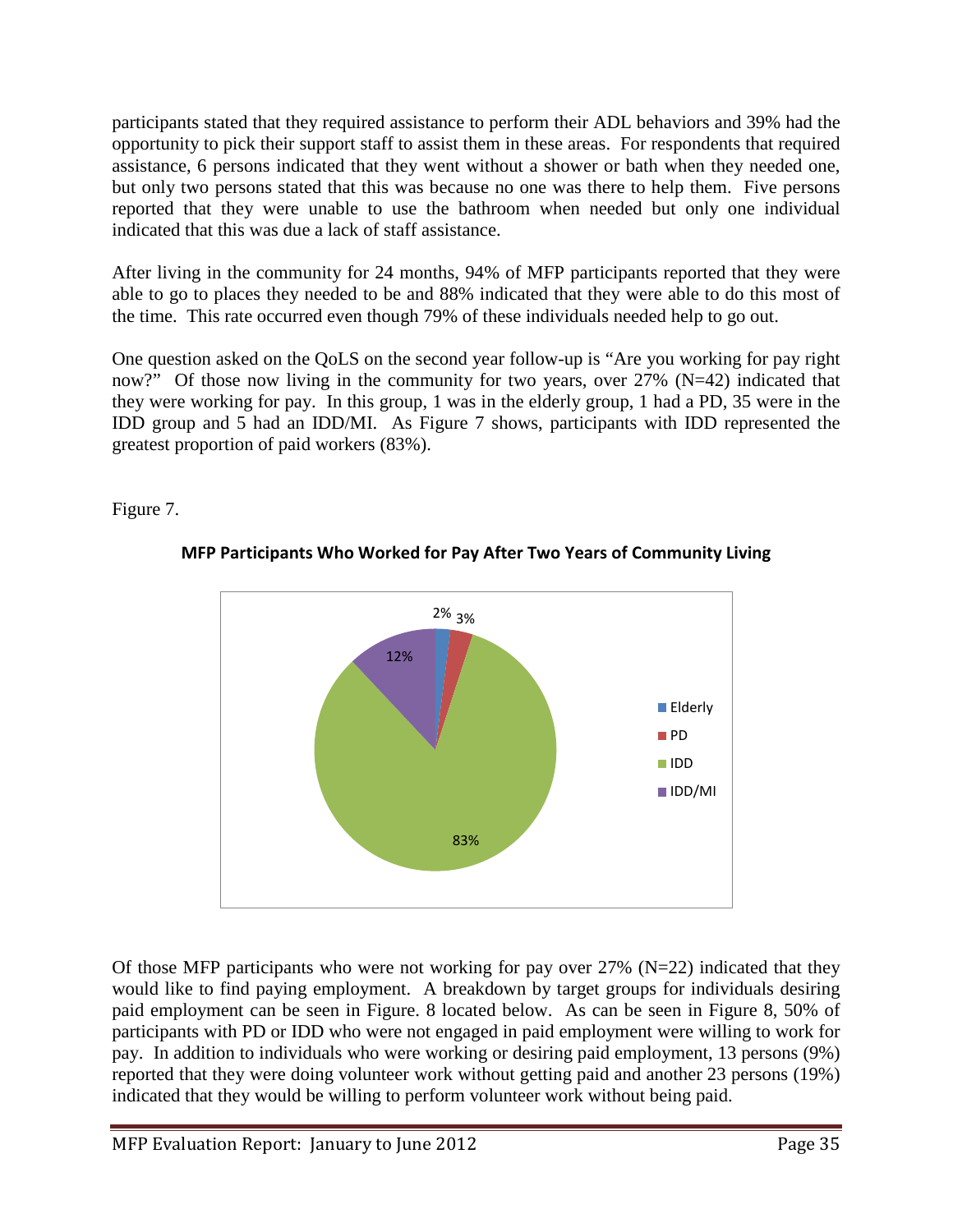Figure 8.



**MFP Participants Who Desired to Work for Pay After Two Years of Community Living**

**Objective 5b:** Changes in quality of life.

Concern over quality of life in institutional settings has been a driving force in LTC policy for some time. The MFP program is based on the premise that many institutionalized Medicaid recipients prefer to live in the community and are able to do so with appropriate support. One of the main assumptions of the MFP program is that community based care would improve participants QoL. As a result the monitoring of QoL is a critical aspect of the evaluation of the MFP project.

The MFP Quality of Life Survey (QoLS) will be used to help examine changes in consumer quality of life as the result of participation in MFP. This survey is intended to be administered prior to a consumer leaving their institutional setting and again in 12 and 24 months after returning to the community. The QoLS is designed to be administered to consumers and the results sent to CMS. For this reporting period, a cumulative total of 679 persons were eligible for the baseline QoLS, 277 participants in the MFP project were eligible for and administered the 12 month quality of life follow-up survey and 170 individuals were administered the 24 month follow-up QoLS .

The QoLS is intended to collect information on participants in the following domains: 1. Satisfaction with living arrangement, 2. Unmet need for personal care, 3. Respect and dignity, 4.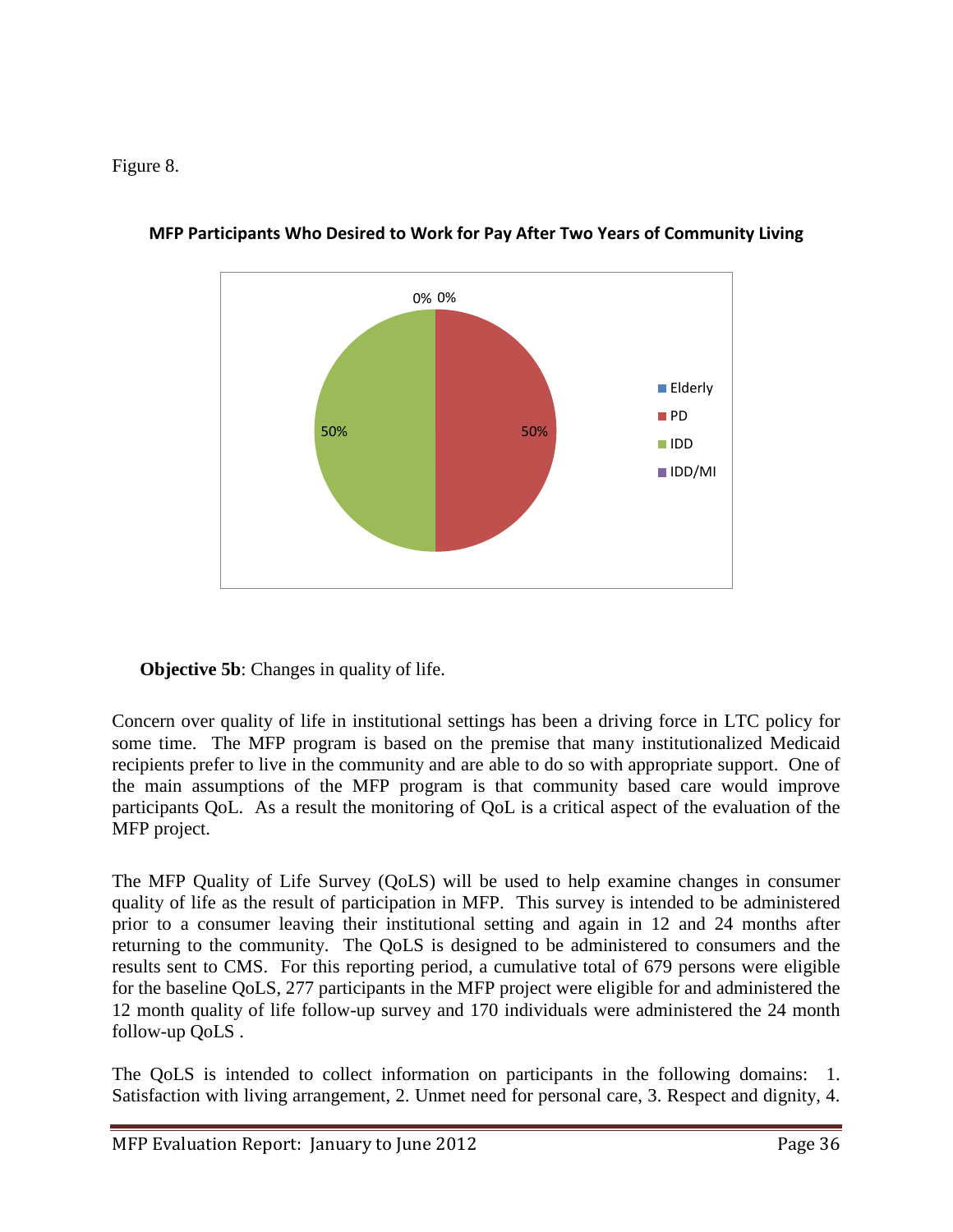Choice and control, 5. Community integration and inclusion, 6. Overall satisfaction with life, and 7. Psychosocial health status. Results for each domain will be measured by the summative counts of similar items that constitute the domain.

An examination of the reported changes in domain scores for MFP participants after approximately one year of living in the community indicated that improvements were reported across all summary domains. See Table 14.

Table 14.

| Percent of Participants Who Improved on Summary Domain Measures Between<br>Baseline and First Follow-up |        |         |  |  |
|---------------------------------------------------------------------------------------------------------|--------|---------|--|--|
| Domain                                                                                                  | Number | Percent |  |  |
|                                                                                                         |        |         |  |  |
| Living Arrangement                                                                                      | 187    | 69%     |  |  |
| Personal Care                                                                                           | 37     | 14%     |  |  |
| Respect / Dignity                                                                                       | 51     | 23%     |  |  |
| Choice and Control                                                                                      | 229    | 84%     |  |  |
| Community Integration and Inclusion                                                                     | 123    | 45%     |  |  |
| Satisfaction                                                                                            | 81     | 31%     |  |  |
| Mood & Health Concerns                                                                                  | 83     | 32%     |  |  |

An analysis of these summary domain change scores from baseline to the first year follow-up indicated that significant changes were reported for MFP participants on: Living Arrangement, Personal Care Needs, Respect and Dignity, Choice and Control, Community Integration and Satisfaction. Mood & Health Concerns was the only domain where MFP participants did not report significant improvement from Baseline assessment to the 12 month follow-up report.

In examining the changes in measured summary domains across time, a more complicated picture begins to emerge. A visual description of the changes in domains across target groups and over time can be found in the following series of Figures 7 - 13.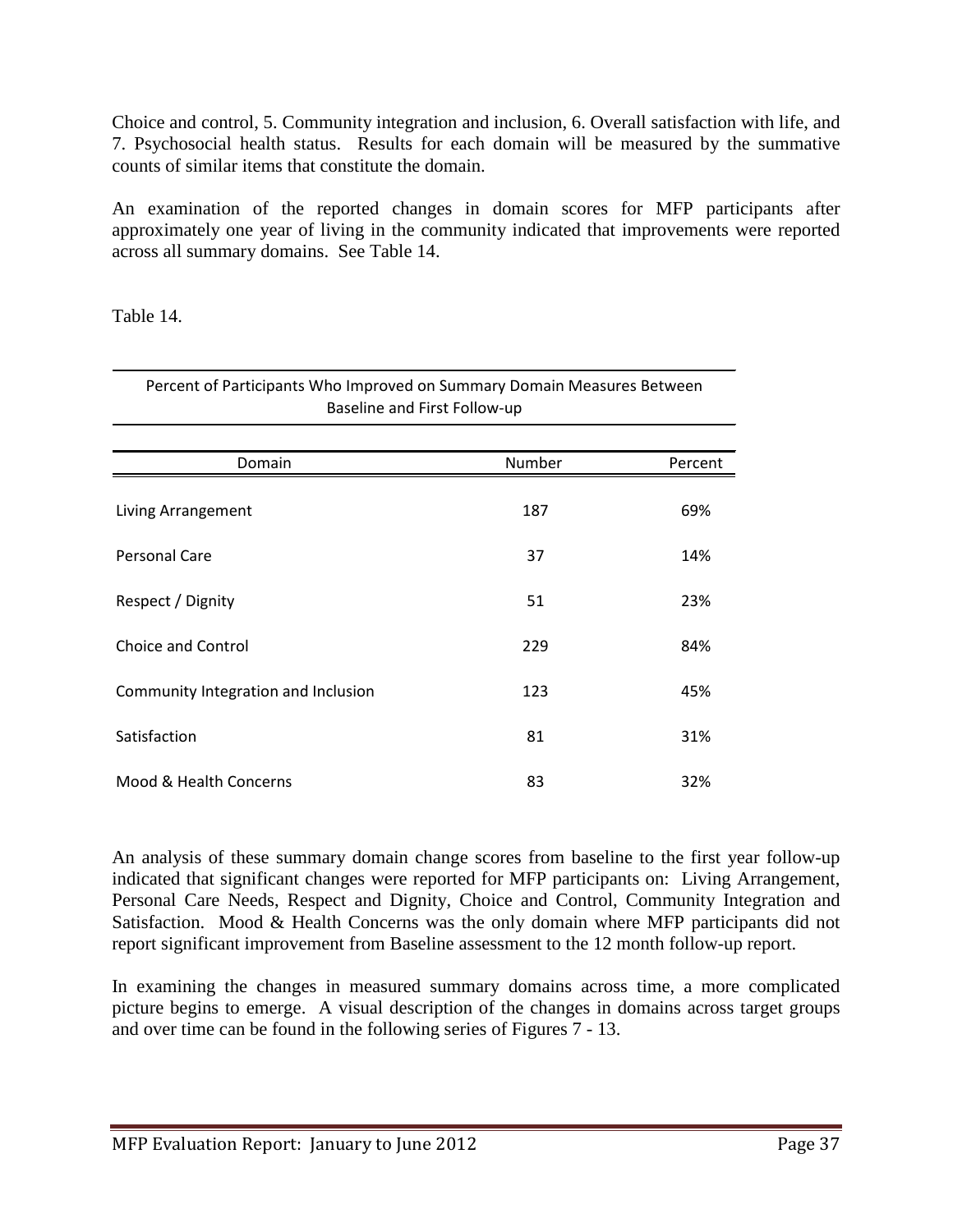



**Choice and Control**

Figure 10.

**Living Arrangements**

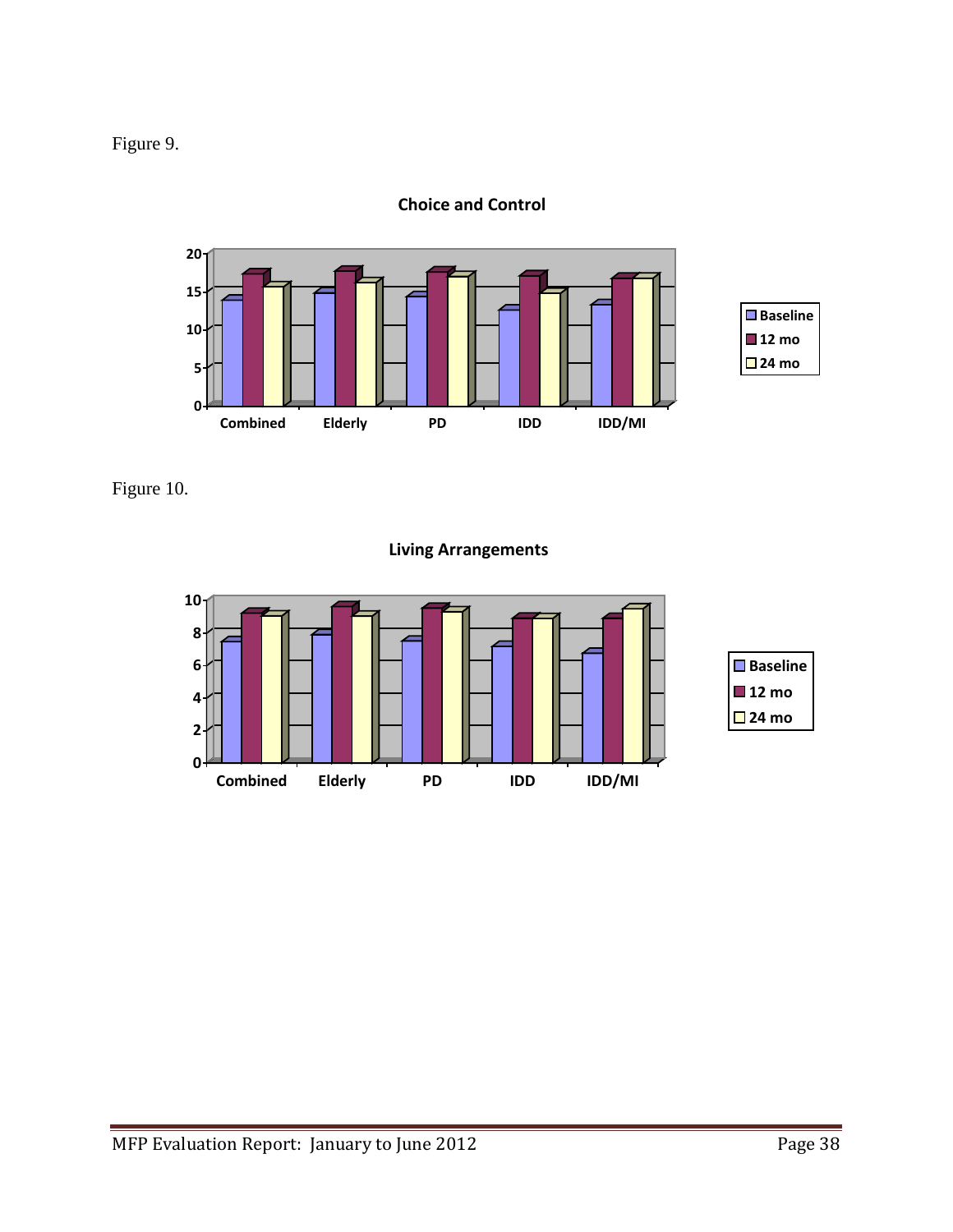Figure 11.



**Satisfaction**

Figure 12.



## **Community Integration**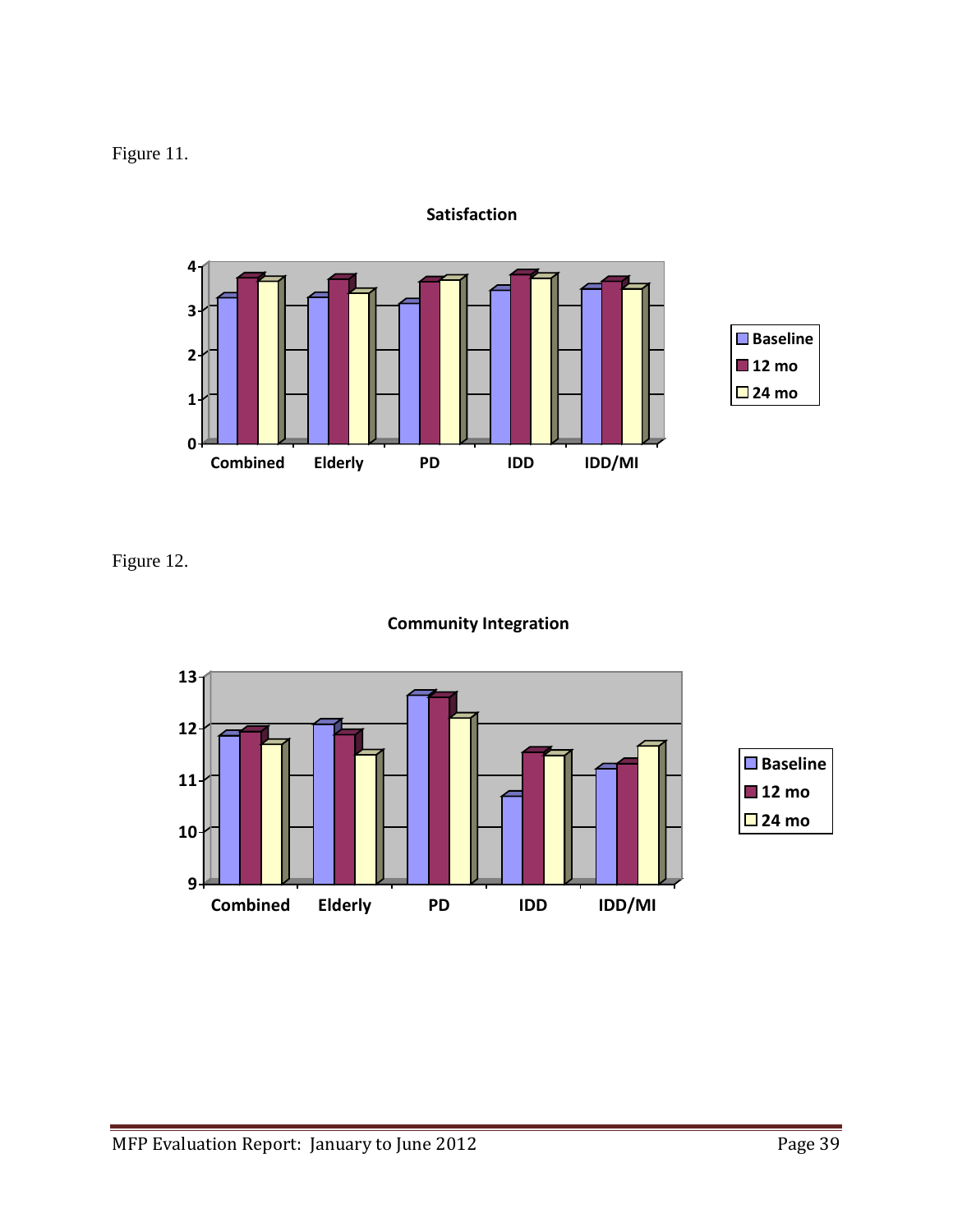Figure 13.



**Respect and Dignity**

Figure 14.



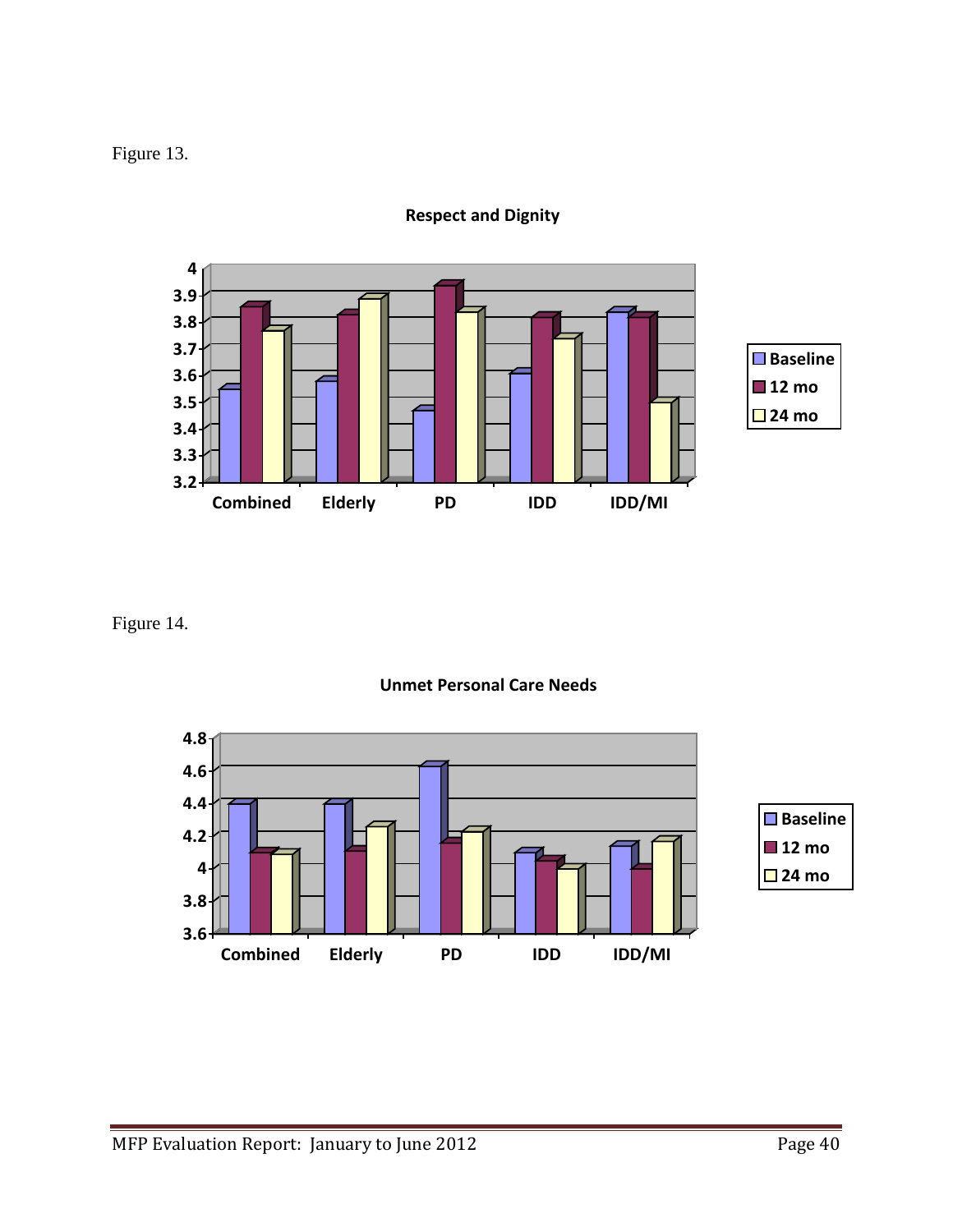Figure 15.



**Mood & Health Concerns**

An analysis of the significance of changes in domains across target groups and over time can be found in the following table (See Table 15). Overall, the long term trend appears to be that there were lasting improvements in the reported Quality of Life (QoL) across all the domains following the return to the community with the exception of the Community Integration and Mood and Health Domains. The greatest change across domains was from the institutional living setting to the 12 mo. evaluation in the community. While there were drop-offs in the reported domains at the 24 mo. evaluation, with the exception of Community Integration and Mood and Health, QoL for MFP participants was at a level above that of the Baseline evaluation. This suggests that overall the MFP Demonstration program has been successful in returning persons to the community and improving the QoL for program participants. The issues around QoL and Community Integration and Mood and Health Concerns will need to be monitored to determine if steps can be taken to improve QoL for these areas.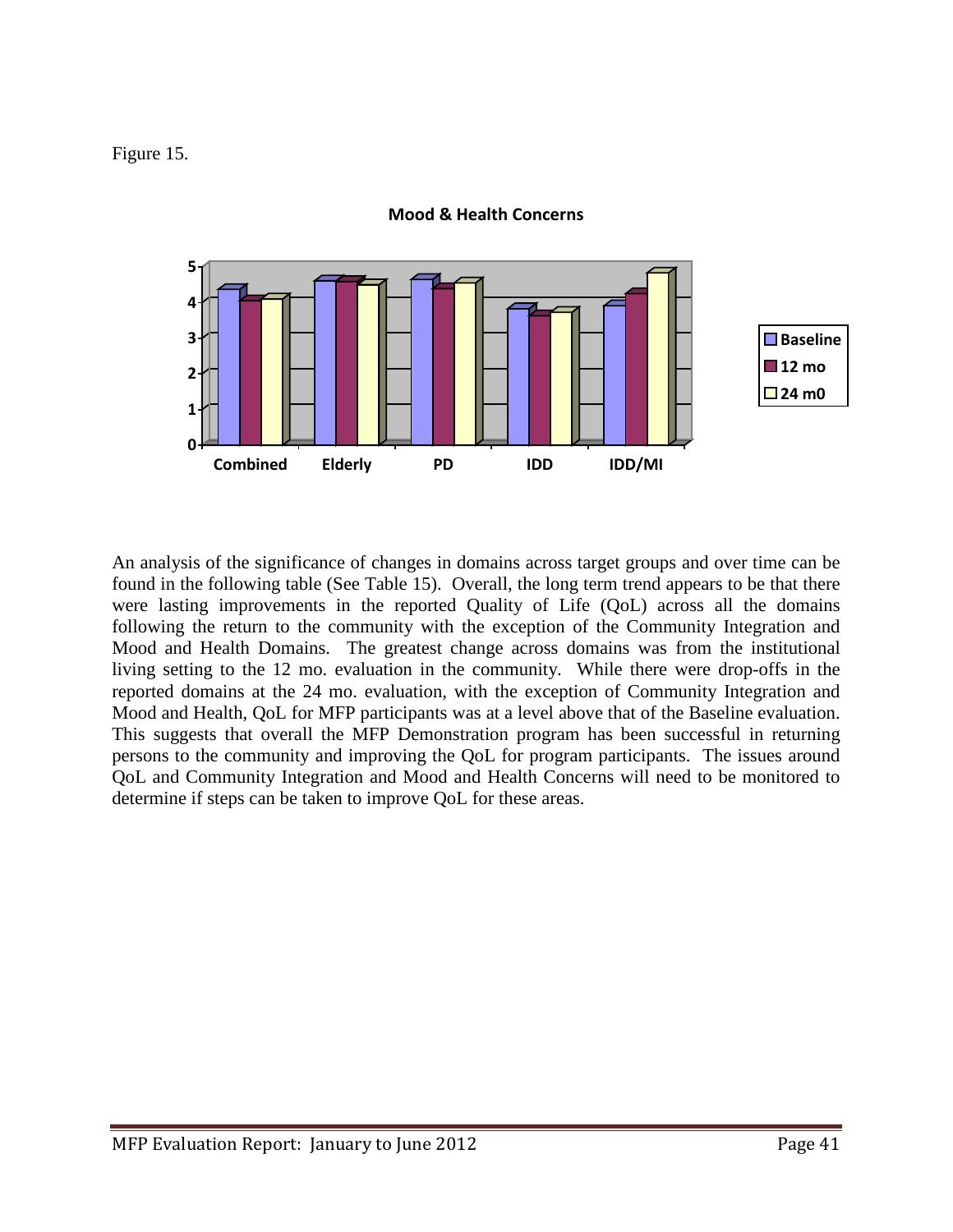### Table 15.

|                              | All<br><b>Participants</b> | Elderly   | <b>PD</b> | <b>IDD</b> | IDD/MI    |
|------------------------------|----------------------------|-----------|-----------|------------|-----------|
|                              |                            |           |           |            |           |
| <b>Life Satisfaction</b>     |                            |           |           |            |           |
| Baseline vs 12 mo            | ***                        | ***       | ***       | ***        | ***       |
| Baseline vs 24 mo            | $***$                      | $\ast$    | $***$     | $***$      | **        |
| <b>Living Arrangement</b>    |                            |           |           |            |           |
| Baseline vs 12 mo            | $***$                      | ***       | $***$     | ***        | $\ast$    |
| Baseline vs 24 mo            | $***$                      | $\ast$    | ***       | ***        | **        |
| <b>Choice and Control</b>    |                            |           |           |            |           |
| Baseline vs 12 mo            | ***                        | ***       | ***       | ***        | ***       |
| Baseline vs 24 mo            | ***                        | ***       | ***       | ***        | ***       |
| <b>Respect and Dignity</b>   |                            |           |           |            |           |
| Baseline vs 12 mo            | ***                        | $***$     | ***       | ***        | ***       |
| Baseline vs 24 mo            | $\ast$                     | *         | $\ast$    | $\ast$     | $\ast$    |
| <b>Personal Care</b>         |                            |           |           |            |           |
| Baseline vs 12 mo            | ***                        | ***       | ***       | ***        | ***       |
| Baseline vs 24 mo            | $\ast$                     | $\ast$    | $***$     | $***$      | **        |
| <b>Community Integration</b> |                            |           |           |            |           |
| Baseline vs 12 mo            | $***$                      | $***$     | $***$     | $***$      | $***$     |
| Baseline vs 24 mo            | <b>NS</b>                  | <b>NS</b> | <b>NS</b> | <b>NS</b>  | <b>NS</b> |
| <b>Mood and Health</b>       |                            |           |           |            |           |
| Baseline vs 12 mo            | <b>NS</b>                  | <b>NS</b> | <b>NS</b> | <b>NS</b>  | <b>NS</b> |
| Baseline vs 24 mo            | <b>NS</b>                  | <b>NS</b> | <b>NS</b> | <b>NS</b>  | <b>NS</b> |

| Significant Differences Between Assessments: Quality of Life Measures by Target Group |  |
|---------------------------------------------------------------------------------------|--|
|                                                                                       |  |

\* p < .05 \*\* p < .01

\*\*\* p < .001

NS = Not Significant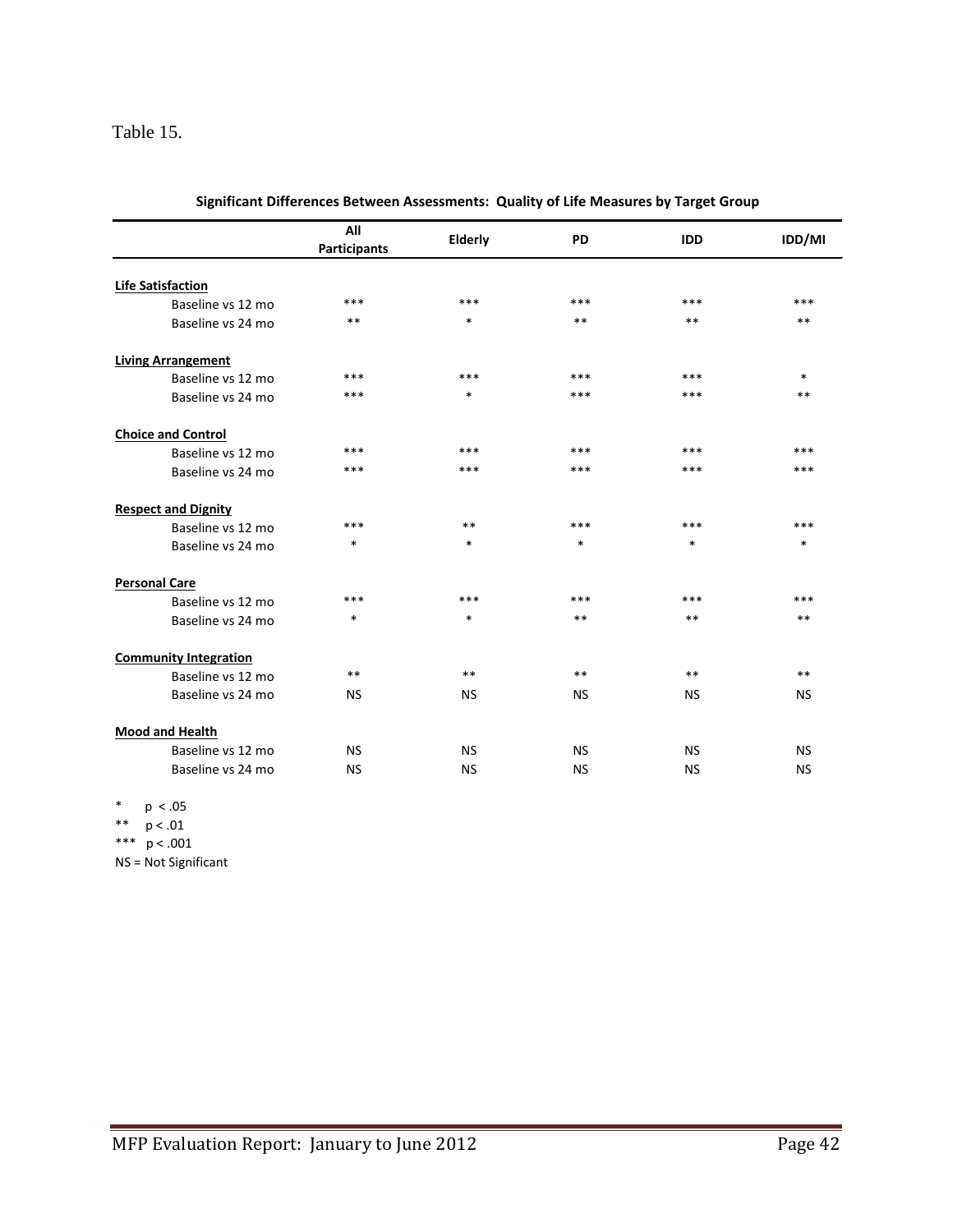**Area 6:** Persons eligible to participate in MFP and who decline or those persons enrolled in MFP and who cease participation in MFP will be evaluated to determine the reasons for their decisions. Individuals who die while participating in MFP will also have their cause of death examined.

**Objective 6a**: Rates of re-institutionalization of MFP participants and reasons cited.

Of the individuals currently enrolled in the MO MFP project, a total of 18 persons were reinstitutionalized from Jan. 2012 to June 2012. Sixteen MFP participants required a reinstitutionalization of 30 days or less: 10 were physically disabled but non-elderly, four were elderly and 2 were in the IDD target group. For this reporting period, one person with a PD was required to be re-institutionalized for more than 30 days and one person in the IDD/MI target group had a length of stay as yet unknown. The majority of persons, who chose or had to return to an institutionalized setting, either did so for health related issues that did not allow them to remain in the community or because they had Medicaid spend-down problems.

**Objective 6b:** Frequency of deaths of MFP participants and reasons cited.

For the time period covered by this evaluation, there were no reported deaths for persons participating in the Missouri MFP program. Using the newly developed and implemented webbased data system the reasons for participant deaths will now be captured and reported in the future. Previously the MO MFP project was unable to capture the reason for participant deaths.